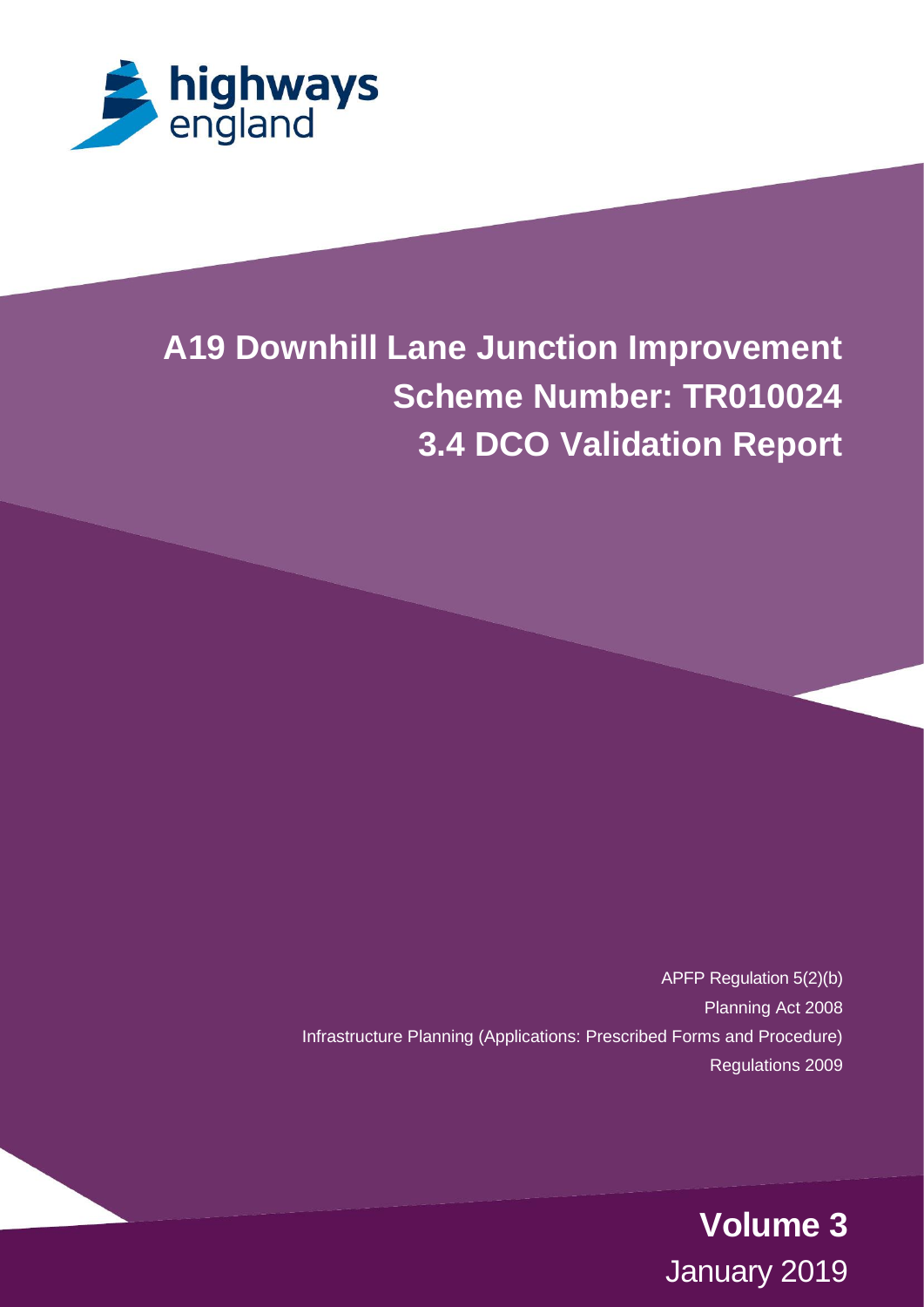

## **Infrastructure Planning**

## **Planning Act 2008**

**The Infrastructure Planning (Applications: Prescribed Forms and Procedure) Regulations 2009**

## **A19 DOWNHILL LANE JUNCTION IMPROVEMENT**

**The A19 (Downhill Lane Junction Improvement) Development Consent Order 201[ ]**

## **DEVELOPMENT CONSENT ORDER \_\_\_\_\_\_\_\_\_\_\_\_\_\_\_\_\_\_\_\_\_\_\_\_\_\_\_\_\_\_\_\_\_\_\_\_\_\_\_\_\_\_\_\_\_\_**

**\_\_\_\_\_\_\_\_\_\_\_\_\_\_\_\_\_\_\_\_\_\_\_\_\_\_\_\_\_\_\_\_\_\_\_\_\_\_\_\_\_\_\_\_\_\_**

| <b>Regulation Number:</b>             | Regulation $5(2)(b)$                 |
|---------------------------------------|--------------------------------------|
| <b>Planning Inspectorate Scheme</b>   | TR010024                             |
| <b>Reference</b>                      |                                      |
| <b>Application Document Reference</b> | TR010024/APP/3.4                     |
| Author:                               | A19 Project Team, Highways England & |
|                                       | Jacobs                               |

| Version   | <b>Date</b>  | <b>Status of Version</b> |
|-----------|--------------|--------------------------|
| $ $ Rev 0 | January 2019 | Application Issue        |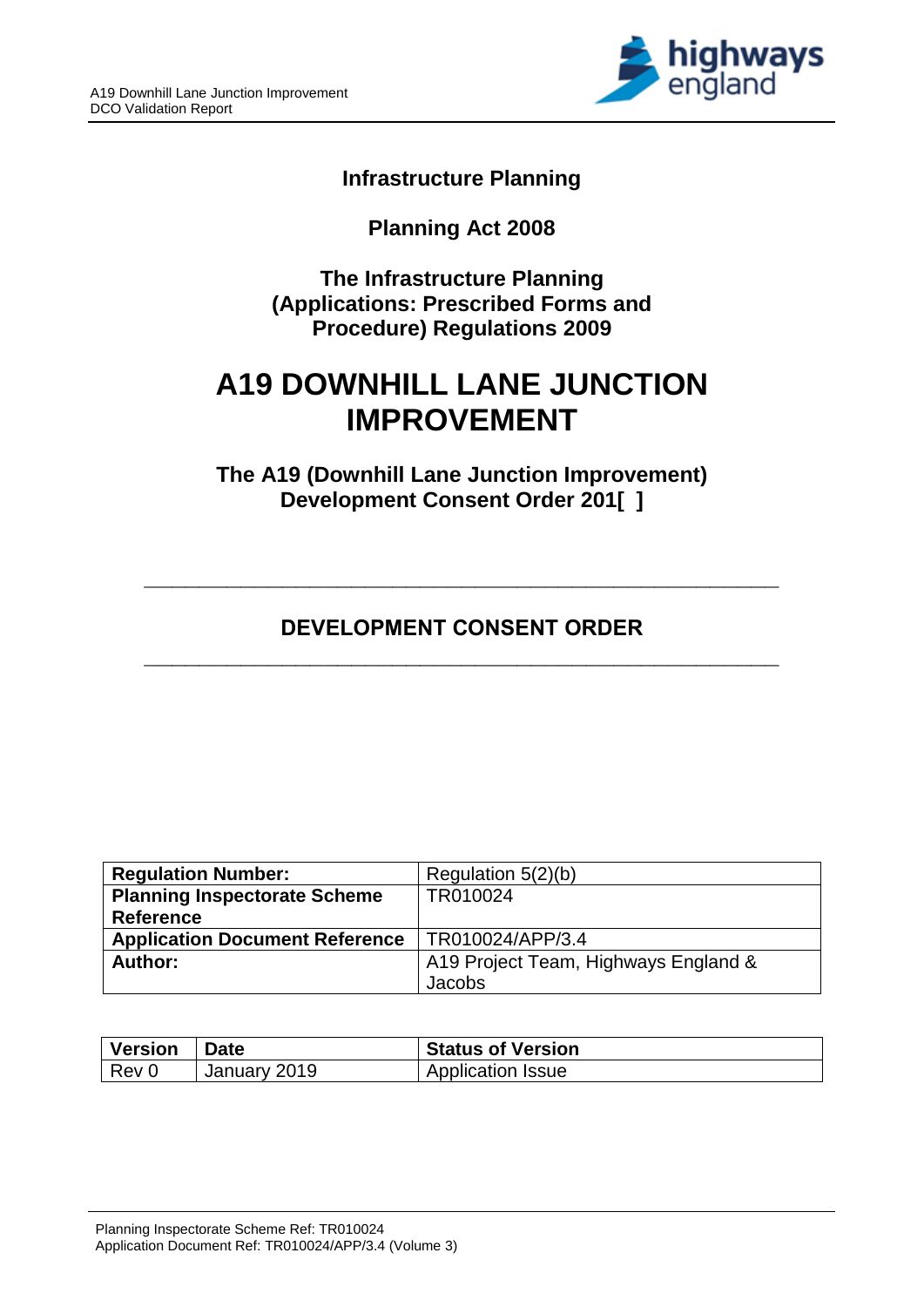

*Page Left Intentionally Blank*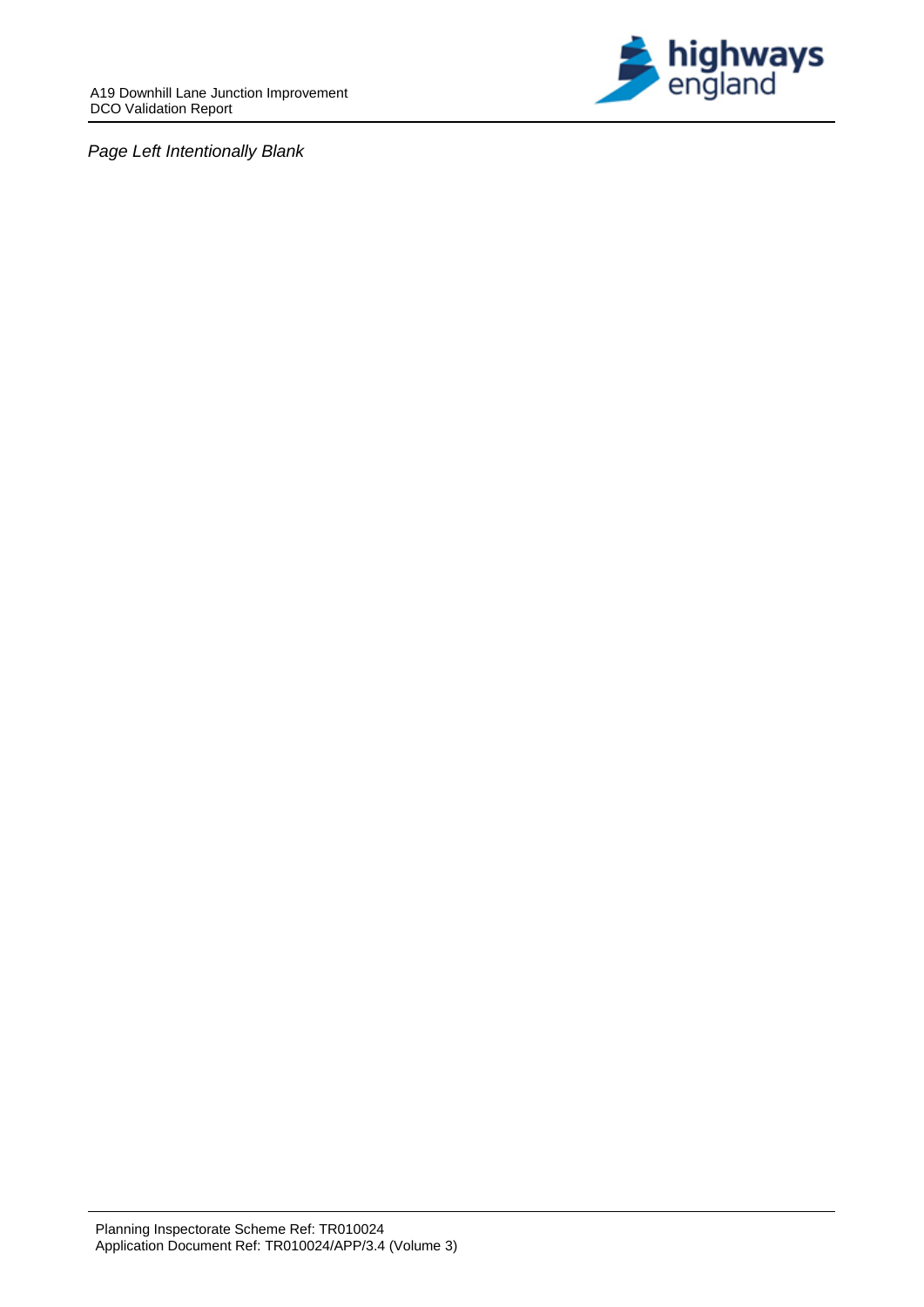## S T A T U T O R Y I N S T R U M E N T S

## **20[ ] No.**

## **Comment [ERR1]:**

Warning only Low impact [e00017] The SI number is invalid. Expecting 'No. ' followed by between 1 and 4 digits

## **INFRASTRUCTURE PLANNING**

The A19 (Downhill Lane Junction Improvement) Development Consent Order 20<sup>[11]</sup>

> *Made - - - - 20[ ] Coming into force - - 20[ ]*

## **CONTENTS**

PART 1

- PRELIMINARY
- 1. Citation and commencement
- 2. Interpretation

## PART 2

## PRINCIPAL POWERS

- 3. Development consent etc. granted by the Order
- 4. Maintenance of authorised development
- 5. Maintenance of drainage works
- 6. Limits of deviation
- 7. Benefit of Order
- 8. Consent to transfer benefit of Order

### PART 3 **STREETS**

- 9. Application of the 1991 Act
- 10. Construction and maintenance of new, altered or diverted streets
- 11. Classification of roads, etc.
- 12. Temporary stopping up and restriction of use of streets
- 13. Permanent stopping up and restriction of use of streets and private means of access
- 14. Access to works
- 15. Clearways
- 16. Traffic regulation

## PART 4 SUPPLEMENTAL POWERS

17. Discharge of water

**Comment [ERR2]:** 

High impact [e00023] The format of the Made date paragraph is incorrect Warning only High impact [e00023] The format of the Made date paragraph is incorrect

**Comment [ERR3]:**  Warning only High impact [e00026] The format of the Coming into Force date is incorrect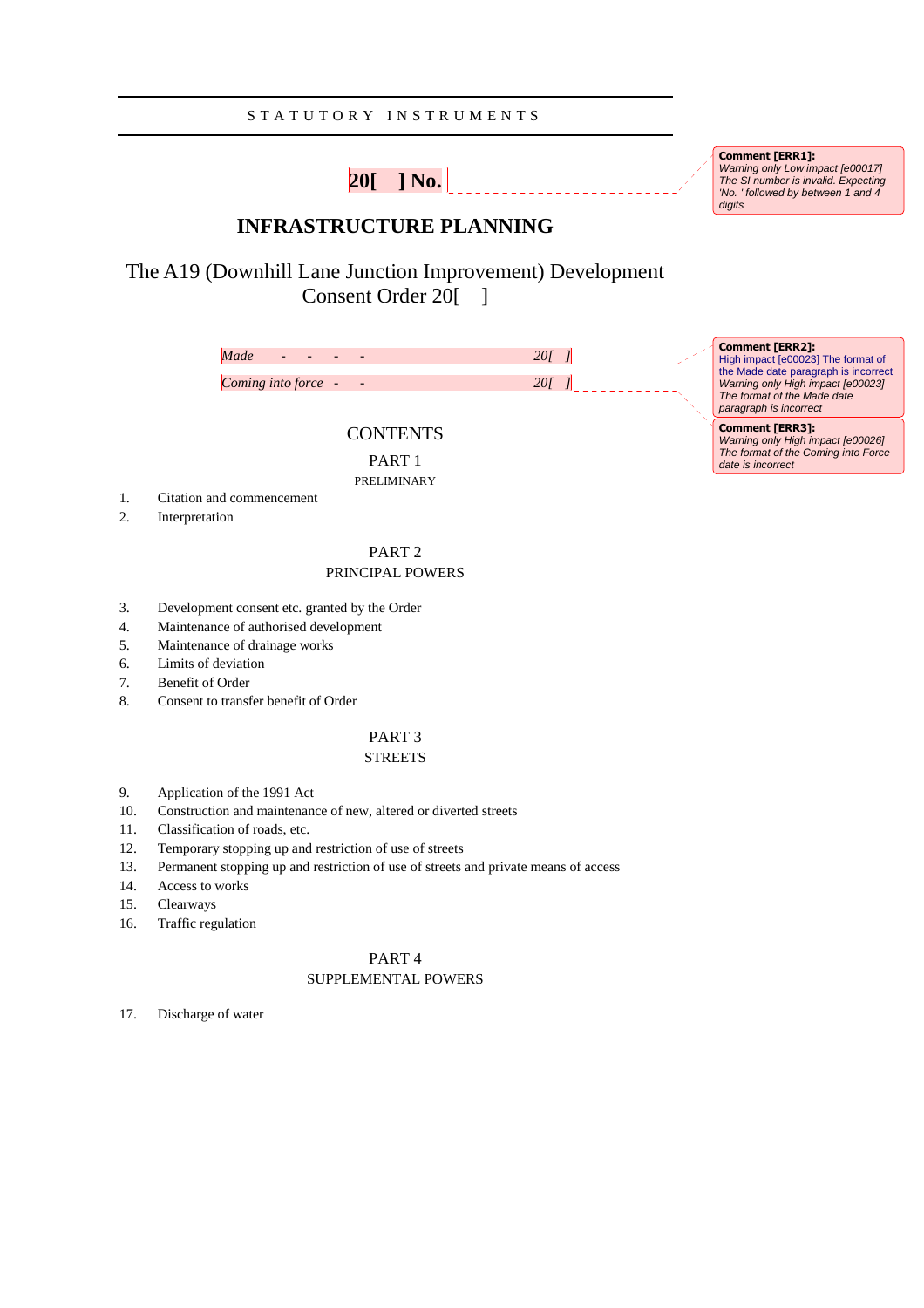- 18. Protective work to buildings
- 19. Authority to survey and investigate the land

## PART 5

## POWERS OF ACQUISITION AND POSSESSION OF LAND

- 20. Compulsory acquisition of land
- 21. Compulsory acquisition of land incorporation of the mineral code
- 22. Time limit for exercise of authority to acquire land compulsorily
- 23. Compulsory acquisition of rights and restrictive covenants
- 24. Private rights over land
- 25. Modification of Part 1 of the 1965 Act
- 26. Application of the 1981 Act
- 27. Acquisition of subsoil or airspace only
- 28. Rights under or over streets
- 29. Temporary use of land for carrying out the authorised development
- 30. Temporary use of land for construction compound
- 31. Temporary use of land for maintaining the authorised development
- 32. Statutory undertakers
- 33. Apparatus and rights of statutory undertakers in stopped up streets
- 34. Recovery of costs of new connections

## PART 6

## OPERATIONS

35. Felling or lopping of trees and removal of hedgerows

## PART 7

## MISCELLANEOUS AND GENERAL

- 36. Disapplication of legislative provisions
- 37. Application of landlord and tenant law
- 38. Operational land for purposes of the Town and Country Planning Act 1990
- 39. Defence to proceedings in respect of statutory nuisance
- 40. Protection of interests
- 41. Certification of documents, etc.
- 42. Service of notices
- 43. Arbitration

### **SCHEDULES**

- SCHEDULE 1 AUTHORISED DEVELOPMENT
- SCHEDULE 2 REQUIREMENTS
	- PART 1 REQUIREMENTS
	- PART 2 PROCEDURE FOR DISCHARGE OF REQUIREMENTS
- SCHEDULE 3 CLASSIFICATION OF ROADS, ETC.
	- PART 1 TRUNK ROADS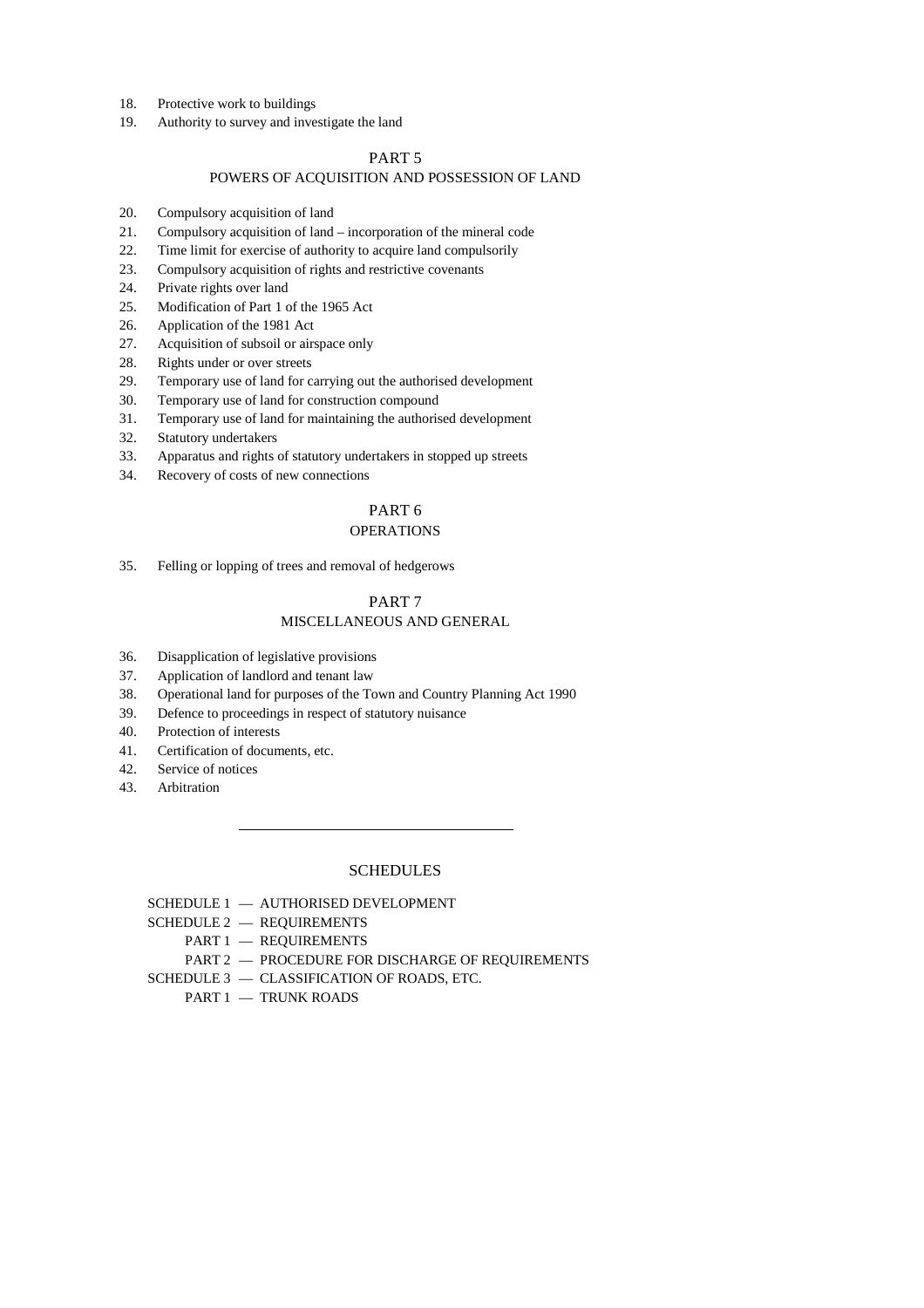- PART 2 OTHER CLASSIFIED ROADS
- PART 3 NON-MOTORISED USER ROUTES
- PART 4 ROADS SUBJECT TO 40 MILES PER HOUR LIMIT
- SCHEDULE 4 PERMANENT STOPPING UP OF STREETS AND PRIVATE MEANS OF ACCESS
	- PART 1 STREETS TO BE STOPPED UP FOR WHICH A SUBSTITUTE IS TO BE PROVIDED
	- PART 2 PRIVATE MEANS OF ACCESS TO BE STOPPED UP FOR WHICH A SUBSTITUTE IS TO BE PROVIDED
	- PART 3 STREETS TO BE STOPPED UP FOR WHICH NO SUBSTITUTE IS TO BE PROVIDED
- SCHEDULE 5 LAND IN WHICH ONLY NEW RIGHTS ETC. MAY BE ACQUIRED
- SCHEDULE 6 MODIFICATION OF COMPENSATION AND COMPULSORY PURCHASE ENACTMENTS FOR CREATION OF NEW RIGHTS AND IMPOSITION OF RESTRICTIVE COVENANTS
- SCHEDULE 7 LAND OF WHICH TEMPORARY POSSESSION MAY BE TAKEN
- SCHEDULE 8 PROTECTIVE PROVISIONS
	- PART 1 FOR THE PROTECTION OF ELECTRICITY, GAS, WATER AND SEWAGE UNDERTAKERS
	- PART 2 FOR THE PROTECTION OF OPERATORS OF ELECTRONIC COMMUNICATIONS CODE NETWORKS
- SCHEDULE 9 AMENDMENTS TO THE A19 TESTO'S JUNCTION ALTERATION DEVELOPMENT CONSENT ORDER 2018
- SCHEDULE 10 DOCUMENTS TO BE CERTIFIED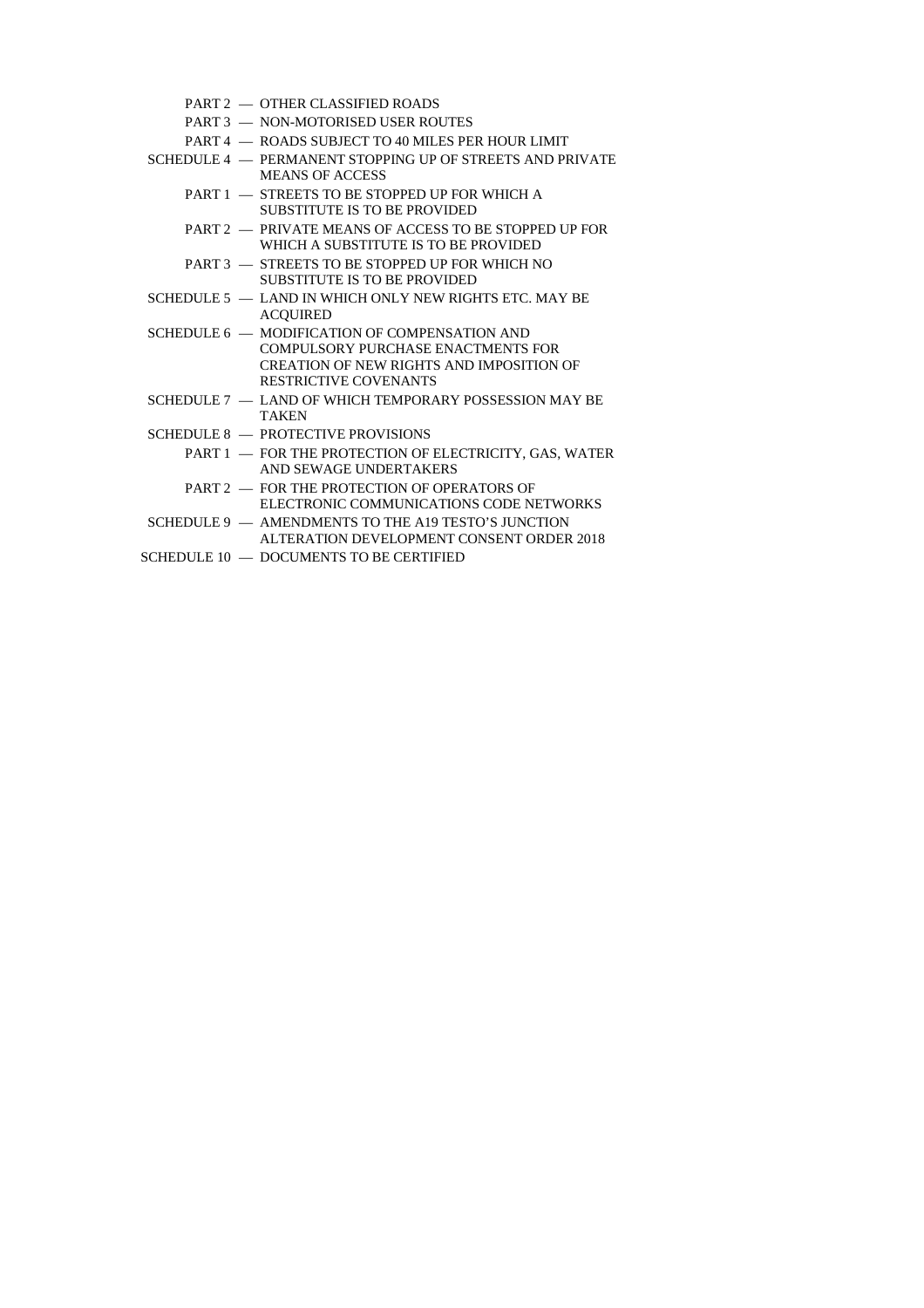An application has been made to the Secretary of State, in accordance with the Infrastructure Planning (Applications: Prescribed Forms and Procedure) Regulations 2009(**a**) for an Order under section 37 of the Planning Act 2008(**b**) ("the 2008 Act").

[The application was examined by a single appointed person (appointed by the Secretary of State) in accordance with Chapter 4 of Part 6 of the 2008 Act, and the Infrastructure Planning (Examination Procedure) Rules 2010(**c**).]

[The single appointed person, having considered the representations made and not withdrawn and the application together with the accompanying documents, in accordance with section 83 of the 2008 Act, has submitted a report to the Secretary of State.]

[The Secretary of State, having considered the representations made and not withdrawn, and the report of the single appointed person, has decided to make an Order granting development consent for the development described in the application [with modifications which in the opinion of the Secretary of State do not make any substantial changes to the proposals comprised in the application].]

The Secretary of State, in exercise of the powers conferred by sections 114, 115, 117, 120 and 122 of, and paragraphs 1 to 3, 10 to 15, 17, 19 to 23, 26, 33, 36 and 37 of Part 1 of Schedule 5 to, the 2008 Act, makes the following Order—

## PART 1

### PRELIMINARY

#### **Citation and commencement**

**1.** This Order may be cited as the A19 (Downhill Lane Junction Improvement) Development Consent Order 201[] and comes into force on [ ] 20[].

#### **Interpretation**

 $\overline{a}$ 

**2.**—(1) In this Order—

"the 1961 Act" means the Land Compensation Act 1961(**d**);

"the 1965 Act" means the Compulsory Purchase Act 1965(**e**);

<sup>(</sup>**a**) S.I. 2009/2264, amended by S.I. 2010/439, S.I. 2010/602, S.I. 2012/635, S.I. 2012/2654, S.I. 2012/2732, S.I. 2013/522 and S.I. 2013/755.

<sup>(</sup>**b**) 2008 c. 29. Parts 1 to 7 were amended by Chapter 6 of Part 6 of the Localism Act 2011 (c. 20).

<sup>(</sup>**c**) S.I. 2010/103, amended by S.I. 2012/635.

<sup>(</sup>**d**) 1961 c. 33. Section 2(2) was amended by section 193 of, and paragraph 5 of Schedule 33 to, the Local Government, Planning and Land Act 1980 (c. 65). There are other amendments to the 1980 Act which are not relevant to this Order.

<sup>(</sup>**e**) 1965 c. 56. Section 3 was amended by section 70 of, and paragraph 3 of Schedule 15 to, the Planning and Compensation Act 1991 (c. 34). Section 4 was amended by section 3 of, and Part 1 of Schedule 1 to, the Housing (Consequential Provisions) Act 1985 (c. 71). Section 5 was amended by sections 67 and 80 of, and Part 2 of Schedule 18 to, the Planning<br>and Compensation Act 1991 (c. 34). Section 11(1) and sections 3, 31 and 32 were amended by section 34 Schedule 4 to, the Acquisition of Land Act 1981 (c. 67) and by section 14 of, and paragraph 12(1) of Schedule 5 to, the Church of England (Miscellaneous Provisions) Measure 2006 (2006 No.1). Section 12 was amended by section 56(2) of, and Part 1 to Schedule 9 to, the Courts Act 1971 (c. 23). Section 13 was amended by section 139 to the Trib and Enforcement Act 2007 (c. 15). Section 20 was amended by section 70 of, and paragraph 14 of Schedule 15 to, the Planning and Compensation Act 1991 (c. 34). Sections 9, 25 and 29 were amended by the Statute Law (Repeals) Act 1973 (c. 39). Section 31 was also amended by section 70 of, and paragraph 19 of Schedule 15 to, the Planning and Compensation<br>Act 1991 (c. 34) and by section 14 of, and paragraph 12(2) of Schedule 5 to, the Church of England (M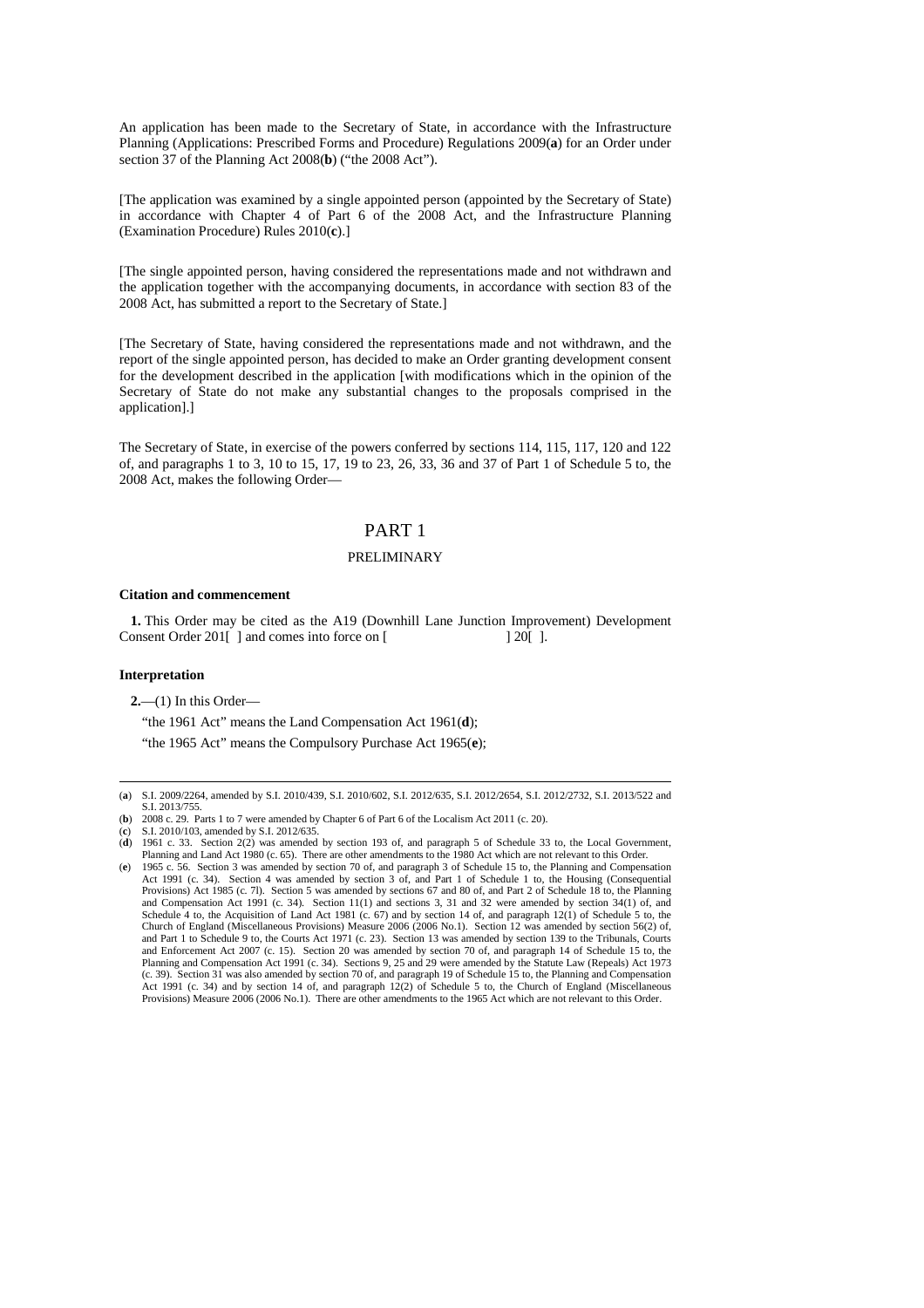"the 1980 Act" means the Highways Act 1980(**a**);

"the 1981 Act" means the Compulsory Purchase (Vesting Declarations) Act 1981(**b**);

"the 1984 Act" means the Road Traffic Regulation Act 1984(**c**);

"the 1990 Act" means the Town and Country Planning Act 1990(**d**);

"the 1991 Act" means the New Roads and Street Works Act 1991(**e**);

"the 2008 Act" means the Planning Act 2008(**f**);

"address" includes any number or address for the purposes of electronic transmission;

"apparatus" has the same meaning as in Part 3 of the 1991 Act;

"authorised development" means the development described in Schedule 1 (authorised development) and any other development authorised by this Order, which is development within the meaning of section 32 (meaning of development) of the 2008 Act;

"the book of reference" means the book of reference certified by the Secretary of State as the book of reference for the purposes of this Order;

"building" includes any structure or erection or any part of a building, structure or erection;

"carriageway" has the same meaning as in the 1980 Act;

"CEMP" means the construction environmental management plan;

"commence" means beginning to carry out any material operation (as defined in section 56(4) of the 1990 Act) forming part of the authorised development other than operations consisting of archaeological investigations, non-intrusive investigations for the purpose of assessing ground conditions, pre-construction ecology surveys, pre-construction ecological mitigation and works under mitigation licences, remedial work in respect of any contamination or other adverse ground conditions, erection of any temporary means of enclosure, and the temporary display of site notices or advertisements and "commencement" is to be construed accordingly;

"cycle track" has the same meaning as in the 1980 Act and includes part of a cycle track(**g**);

"electronic transmission" means a communication transmitted—

(a) by means of an electronic communications network; or

(b) by other means but while in electronic form;

"the engineering drawings and sections" means the drawings and sections listed in Schedule 10 (documents to be certified) and certified as the engineering drawings and sections by the Secretary of State for the purposes of this Order;

"environmental statement" means the document of that description certified as the environmental statement by the Secretary of State for the purposes of this Order;

"footway" and "footpath" have the same meaning as in the 1980 Act;

"highway", "highway authority" and "local highway authority" have the same meaning as in the 1980 Act;

"the land plans" means the plans listed in Schedule 10 (documents to be certified) and certified as the land plans by the Secretary of State for the purposes of this Order,

"limits of deviation" means the limits of deviation referred to in article 6 (limits of deviation);

"maintain" in relation to the authorised development includes to inspect, repair, adjust, alter, remove or reconstruct and any derivative of "maintain" is to be construed accordingly;

-

(**f**) 2008 c. 29.

<sup>(</sup>a) 1980 c. 66

<sup>(</sup>**b**) 1981 c. 66 (**c**) 1984 c. 27.

<sup>(</sup>**d**) 1990 c. 8.

<sup>(</sup>**e**) 1991 c. 22.

<sup>(</sup>**g**) The definition of "cycle track" (in section 329(1) of the 1980 Act) was amended by section 1 of the Cycle Tracks Act 1984 (c. 38) and paragraph 21(2) of Schedule 3 to the Road Traffic (Consequential Provisions) Act 1988 (c. 54).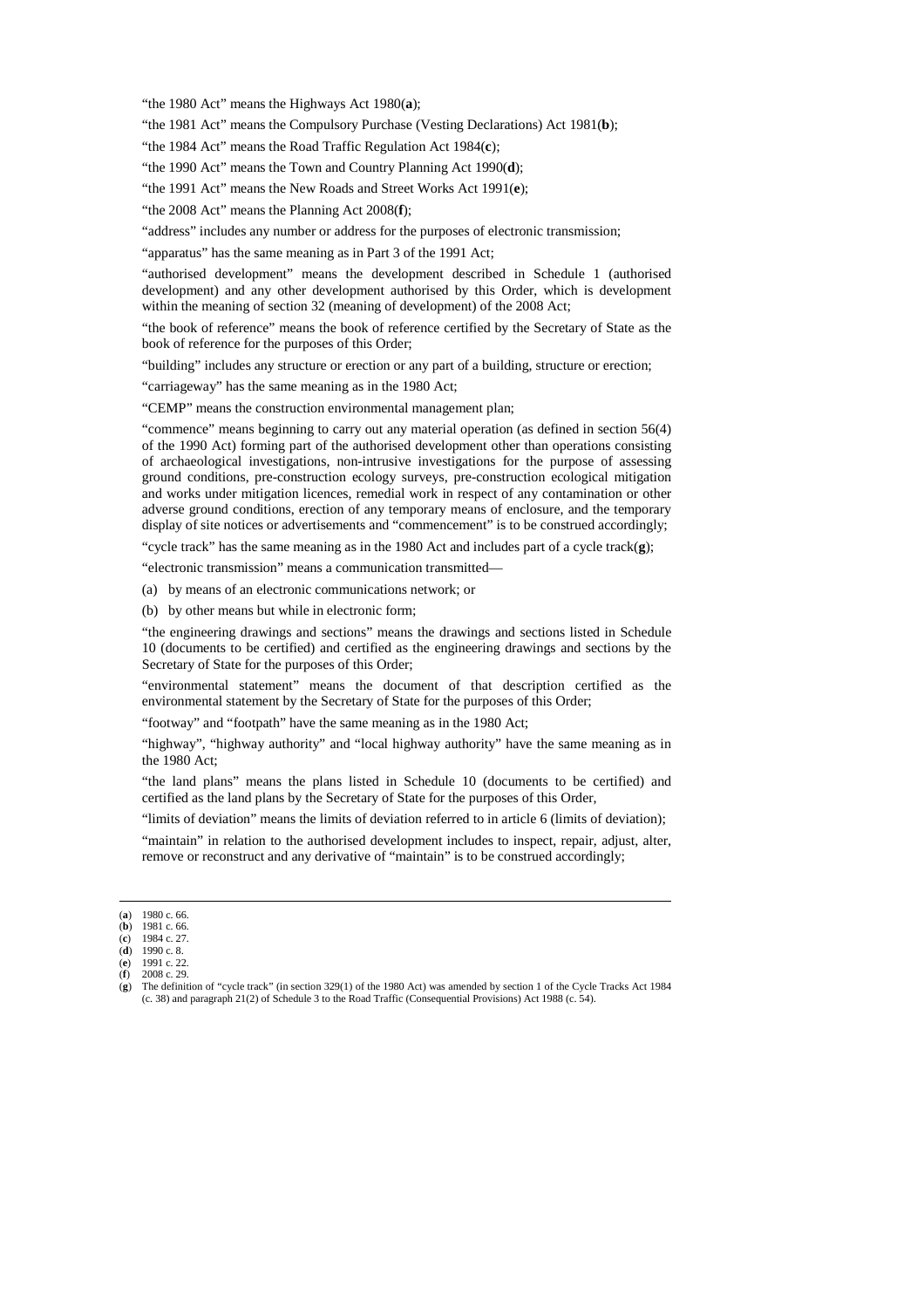"Order land" means the land shown on the land plans which is within the limits of land to be acquired or used permanently or temporarily, and described in the book of reference;

"the Order limits" means the limits of lands to be acquired or used permanently or temporarily shown on the land plans and works plans within which the authorised development may be carried out;

"the outline CEMP" means the document of that description submitted with the application for this Order and certified as the outline CEMP by the Secretary of State for the purposes of this Order;

"owner", in relation to land, has the same meaning as in section 7 (Interpretation) of the Acquisition of Land Act 1981(**a**);

"relevant planning authority" means in any given provision of this Order, the planning authority for the area to which the provision relates;

"Secretary of State" means the Secretary of State for Transport;

"statutory undertaker" means any statutory undertaker for the purposes of section 127(8) (statutory undertakers' land), of the 2008 Act;

"street" means a street within the meaning of section 48 (streets, street works, undertakers) of the 1991 Act, together with land on the verge of a street or between two carriageways, and includes part of a street;

"street authority", in relation to a street, has the same meaning as in Part 3 of the 1991 Act;

"streets, rights of way and access plans" means the plans listed in of Schedule 10 (documents to be certified) and certified as the streets, rights of way and access plans by the Secretary of State for the purposes of this Order;

"the Testo's plans" means the revised Testo's plans, drawings and sections submitted with the application for this Order and certified by the Secretary of State for the purposes of this Order and for the purposes of the A19/A184 Testo's Junction Alteration Development Consent Order 2018(**b**);

"traffic authority" has the same meaning as in section 121A(**c**) (traffic authorities) of the 1984 Act;

"the tribunal" means the Lands Chamber of the Upper Tribunal;

"trunk road" means a highway which is a trunk road by virtue of—

- (a) section 10(**d**) or 19(1)(**e**) of the 1980 Act;
- (b) an order or direction under section 10 of that Act; or
- (c) an order granting development consent; or
- (d) any other enactment;

"undertaker" means Highways England Company Limited (Company No. 09346363) of Bridge House, 1 Walnut Tree Close, Guildford, Surrey, GU1 4LZ;

"watercourse" includes all rivers, streams, ditches, drains, canals, cuts, culverts, dykes, sluices, sewers and passages through which water flows except a public sewer or drain; and

"the works plans" means the plans listed in Schedule 10 (documents to be certified) and certified as the works plans by the Secretary of State for the purposes of this Order,

(2) References in this Order to rights over land include references to rights to do, or to place and maintain, anything in, on or under land or in the airspace above its surface and references in this

-

<sup>(</sup>**a**) 1981 c. 67. The definition of "owner" was amended by paragraph 9 of Schedule 15 to the Planning and Compensation Act 1992 (c. 34). There are other amendments to section 7 which are not relevant to the Order. (**b**) S.I. 2018/994.

<sup>(</sup>**c**) Section 121A was inserted by section 22(2) of the New Roads and Street Works Act 1991; paragraph 22 of Schedule 2 to the Planning Act 2008; and by section 1 of, and Schedule 1 to, the Infrastructure Act 2015 (c. 7).

<sup>(</sup>**d**) Section 10 was amended by section 22(2) of the New Roads and Street Works Act 1991; paragraph 22 of Schedule 2 to the Planning Act 2008; and by section 1 of, and Schedule 1 to, the Infrastructure Act 2015 (c. 7). (**e**) As amended by section 1 of, and Schedule 1 to, the Infrastructure Act 2015.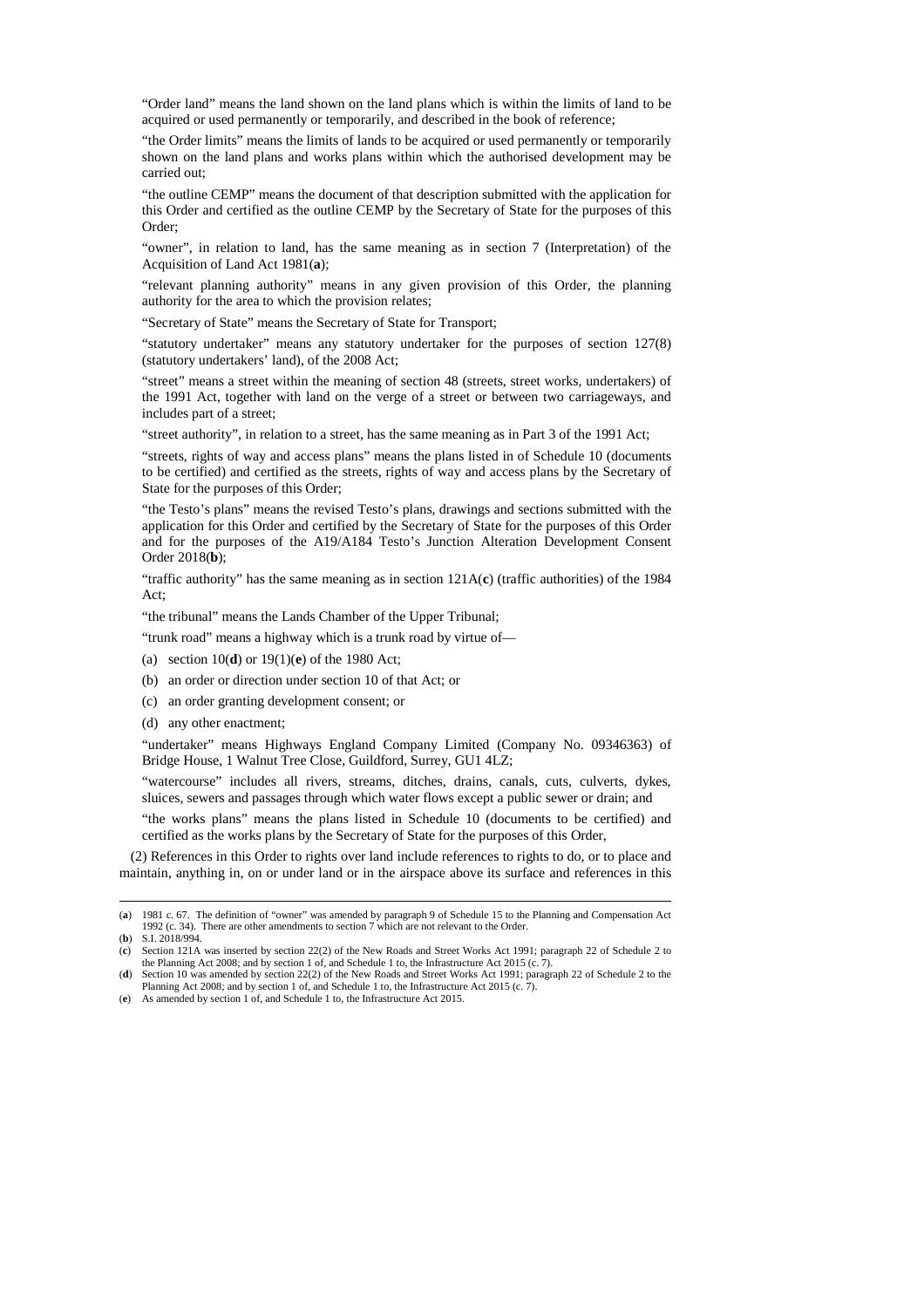Order to the imposition of restrictive covenants are references to the creation of rights over land which interfere with the interests or rights of another and are for the benefit of land which is acquired under this Order or is otherwise comprised in the Order land.

(3) All distances, directions and lengths referred to in this Order are approximate and distances between points on a work comprised in the authorised development are taken to be measured along that work.

(4) For the purposes of this Order, all areas described in square metres in the book of reference are approximate.

(5) References in this Order to points identified by letters or numbers are to be construed as references to points so lettered or numbered on the streets, rights of way and access plans.

(6) References in this Order to numbered works are references to works as numbered in Schedule 1 (authorised development).

### PART 2

### PRINCIPAL POWERS

### **Development consent etc. granted by the Order**

**3.**—(1) Subject to the provisions of this Order including the requirements in Schedule 2 (requirements), the undertaker is granted development consent for the authorised development to be carried out within the Order limits.

(2) Any enactment applying to land within or adjacent to the Order limits has effect subject to the provisions of this Order.

### **Maintenance of authorised development**

**4.** The undertaker may at any time maintain the authorised development, except to the extent that this Order, or an agreement made under this Order, provides otherwise.

### **Maintenance of drainage works**

**5.**—(1) Nothing in this Order, or the construction, maintenance or operation of the authorised development under it, affects any responsibility for the maintenance of any works connected with the drainage of land, whether that responsibility is imposed or allocated by or under any enactment, or otherwise, unless otherwise agreed in writing between the undertaker and the person responsible.

(2) In this article "drainage" has the same meaning as in section 72 (interpretation) of the Land Drainage Act 1991(**a**).

### **Limits of deviation**

-

**6.** In carrying out the authorised development the undertaker may—

- (a) deviate laterally from the lines or situations of the authorised development shown on the works plans to the extent of the limits of deviation shown on those plans; and
- (b) deviate vertically from the levels of the authorised development shown on the engineering drawings and sections to a maximum of 0.50 metres upwards or 0.50 metres downwards,

except that these maximum limits of vertical deviation do not apply where it is demonstrated by the undertaker to the Secretary of State's satisfaction and the Secretary of State, following

<sup>(</sup>**a**) 1991 c. 59. The definition of "drainage" was substituted by paragraphs 191 and 194 of Schedule 22 to the Environment Act 1995 (c. 25).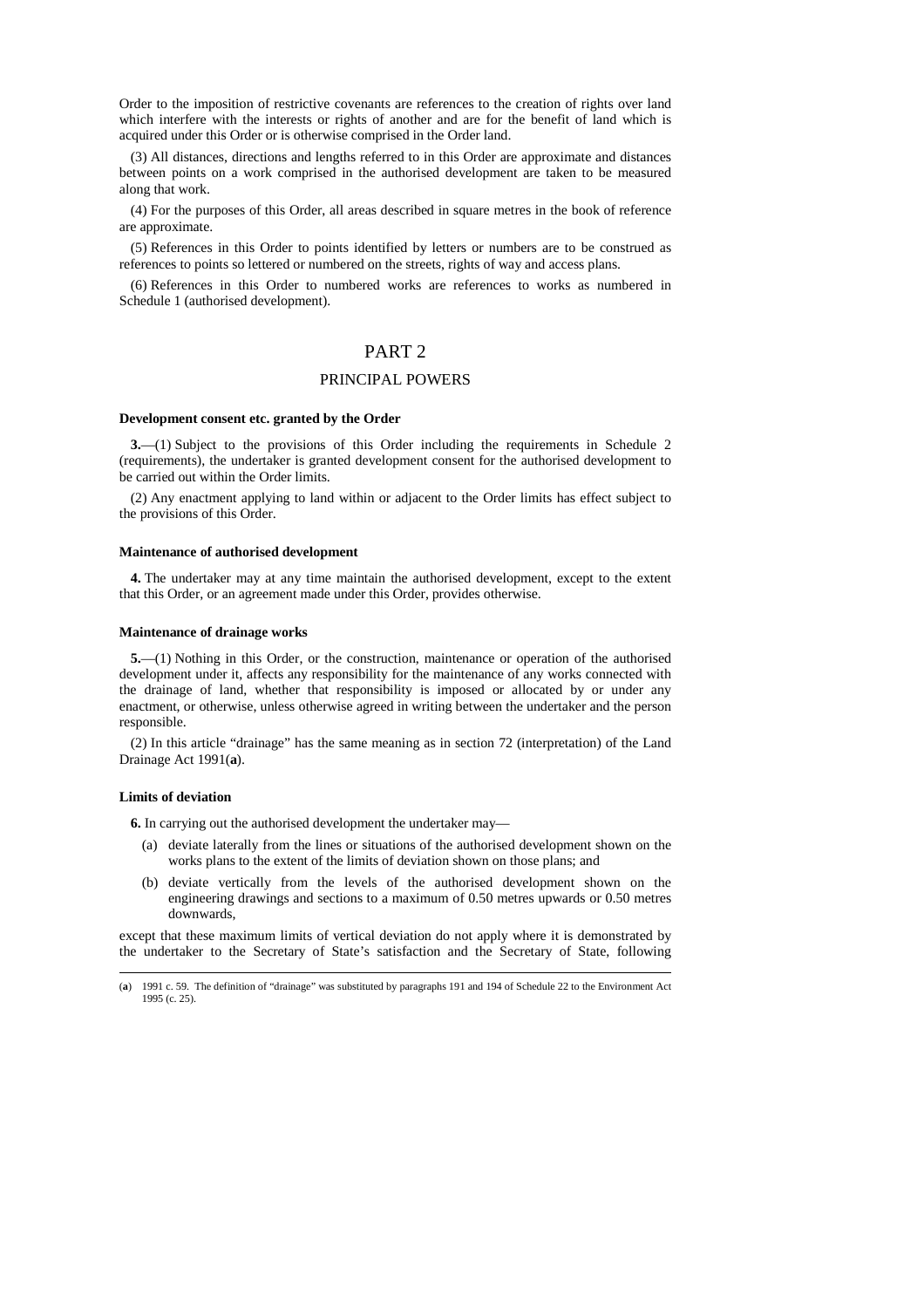consultation with the relevant planning authority, certifies accordingly that a deviation in excess of these limits would not give rise to any materially new or materially worse adverse environmental effects from those reported in the environmental statement.

#### **Benefit of Order**

**7.**—(1) Subject to paragraph (2) and article 8 (consent to transfer benefit of Order), the provisions of this Order conferring powers on the undertaker have effect solely for the benefit of the undertaker.

(2) Paragraph (1) does not apply to the works for which the consent is granted by this Order for the express benefit of owners and occupiers of land, statutory undertakers and other persons affected by the authorised development.

### **Consent to transfer benefit of Order**

**8.**—(1) Subject to paragraph (4), the undertaker may—

- (a) transfer to another person ("the transferee") any or all of the benefit of the provisions of this Order and such related statutory rights as may be agreed between the undertaker and the transferee; or
- (b) grant to another person ("the lessee") for a period agreed between the undertaker and the lessee any or all of the benefit of the provisions of this Order and such related statutory rights as may be so agreed.

(2) Where an agreement has been made in accordance with paragraph (1) references in this Order to the undertaker, except in paragraph (3), includes references to the transferee or the lessee.

(3) The exercise by a person of any benefits or rights conferred in accordance with any transfer or grant under paragraph (1) is subject to the same restrictions, liabilities and obligations as would apply under this Order if those benefits or rights were exercised by the undertaker.

(4) The consent of the Secretary of State is required for a transfer or grant under this article.

## PART 3 **STREETS**

### **Application of the 1991 Act**

-

**9.**—(1) Works executed under this Order in relation to a highway which consists of or includes a carriageway are to be treated for the purposes of Part 3 (street works in England and Wales) of the 1991 Act as major highway works if—

- (a) they are of a description mentioned in any of paragraphs (a), (c) to (e), (g) and (h) of section 86(3) (which defines what highway authority works are major highway works) of that Act; or
- (b) they are works which, had they been executed by the highway authority, might have been carried out in exercise of the powers conferred by section 64(**a**) (dual carriageways and roundabouts) of the 1980 Act or section 184(**b**) (vehicle crossings over footways and verges) of that Act.

<sup>(</sup>**a**) Section 64 was amended by section 102 of, and Schedule 17 to, the Local Government Act 1985 (c. 51) and section 168(2) of, and Schedule 9 to, the New Roads and Street Works Act 1991 (c. 22).

<sup>(</sup>b) Section 184 was amended by sections 35, 37, 38 and 46 of the Criminal Justice Act 1982 (c. 48); section 4 of, and paragraph 45(11) of Schedule 2 to, the Planning (Consequential Provisions) Act 1990 (c. 11); and section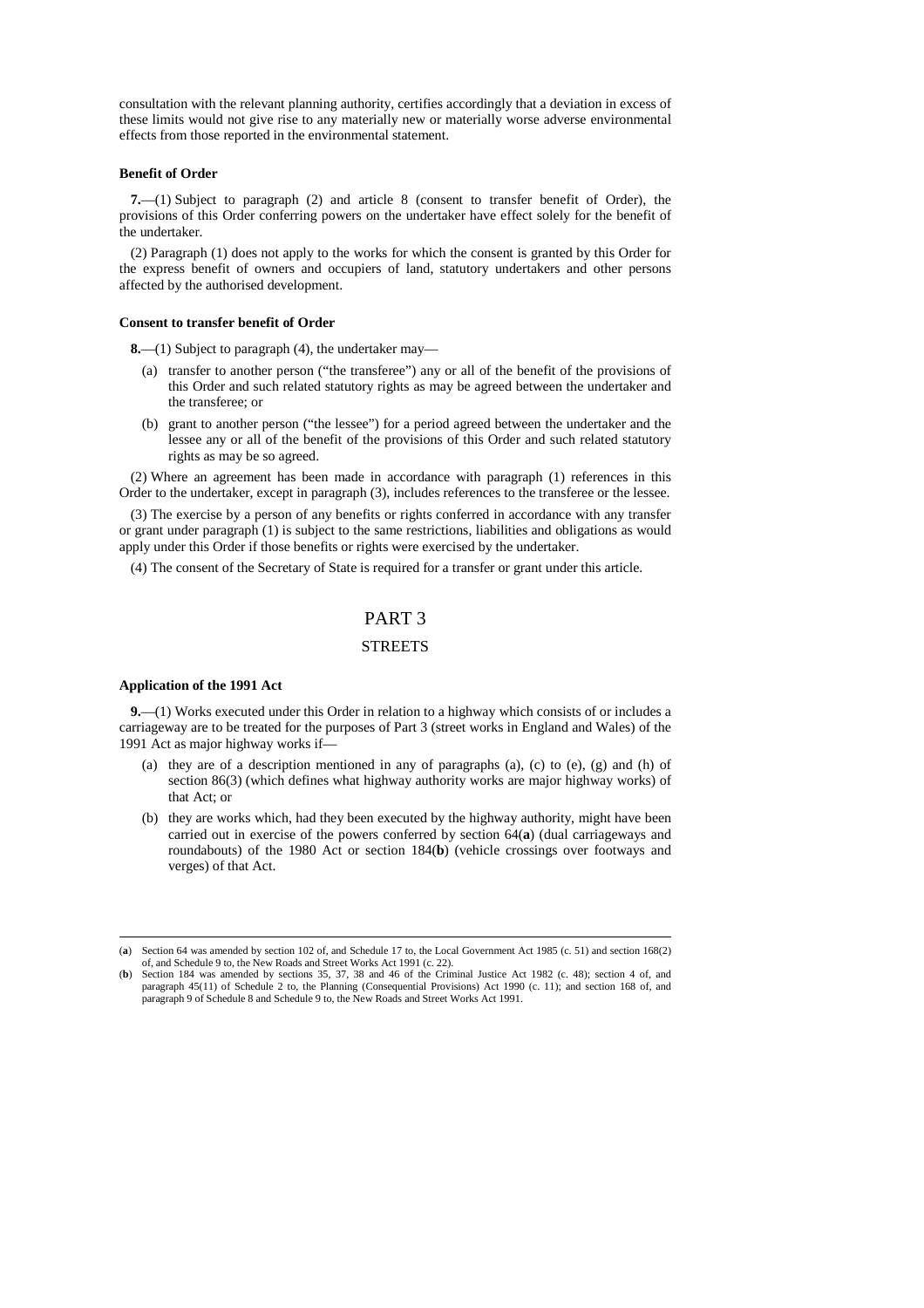(2) In Part 3 of the 1991 Act, in relation to works which are major highway works by virtue of paragraph (1), references to the highway authority concerned are to be construed as references to the undertaker.

(3) The following provisions of the 1991 Act do not apply in relation to any works executed under the powers of this Order—

section 56(**a**) (power to give directions as to timing);

section 56A(**b**) (power to give directions as to placing of apparatus);

section 58(c) (restrictions on works following substantial road works);

section 58A(**d**) (restriction on works following substantial street works);

section 73A(**e**) (power to require undertaker to re-surface street);

section 73B(**f**) (power to specify timing etc. of re-surfacing);

section 73C(**g**) (materials, workmanship and standard of re-surfacing);

section 78A(h) (contributions to costs of re-surfacing by undertaker); and

Schedule 3A(**i**) (restriction on works following substantial street works).

(4) The provisions of the 1991 Act mentioned in paragraph (5) (which, together with other provisions of that Act, apply in relation to the execution of street works) and any regulations made, or code of practice issued or approved under, those provisions apply (with the necessary modifications) in relation to any stopping up, alteration or diversion of a street of a temporary nature by the undertaker under the powers conferred by article 12 (temporary stopping up and restriction of use of streets), whether or not the stopping up, alteration or diversion constitutes street works within the meaning of that Act.

(5) The provisions of the 1991 Act(**j**) referred to in paragraph (4) are—

section 54(**k**) (advance notice of certain works), subject to paragraph (6);

section 55(**l**) (notice of starting date of works), subject to paragraph (6);

section 57(**m**) (notice of emergency works);

section 59(n) (general duty of street authority to co-ordinate works);

section 60 (general duty of undertakers to co-operate):

section 68 (facilities to be afforded to street authority);

section 69 (works likely to affect other apparatus in the street);

section 75 (inspection fees);

 $\overline{a}$ 

section 76 (liability for cost of temporary traffic regulation); and

section 77 (liability for cost of use of alternative route),

and all such other provisions as apply for the purposes of the provisions mentioned above.

- (**b**) Section 56A was inserted by section 44 of the Traffic Management Act 2004.
- (**c**) Section 58 was amended by section 51 of, and Schedule 1 to, the Traffic Management Act 2004. (**d**) Section 58A was inserted by section 52 of the Traffic Management Act 2004 (c. 18).
- (**e**) Section 73A was inserted by section 55 of the Traffic Management Act 2004.Section 73A was inserted by section 55 of the

- (**g**) Section 73C was inserted by section 55 of the Traffic Management Act 2004.
- (**h**) Section 78A was inserted by section 57 of the Traffic Management Act 2004.
- Schedule 3A was inserted by Schedule 4 to the Traffic Management Act 2004 (c. 18).
- $(i)$  Sections 54, 55, 57, 60, 68 and 69 were amended by sections  $40(1)$  and (2) of, and Schedule 1 to, the Traffic Management Act 2004.

(**n**) As amended by section 42 of the Traffic Management Act 2004.

<sup>(</sup>**a**) Section 56 was amended by section 43 of, and Schedule 1 to, the Traffic Management Act 2004.

Traffic Management Act 2004. (**f**) Section 73B was inserted by section 55 of the Traffic Management Act 2004.

<sup>(</sup>**k**) As also amended by section 49(1) of the Traffic Management Act 2004.

<sup>(</sup>**l**) As also amended by section 49(2) and 51(9) of the Traffic Management Act 2004. (**m**) As also amended by section 52(3) of the Traffic Management Act 2004.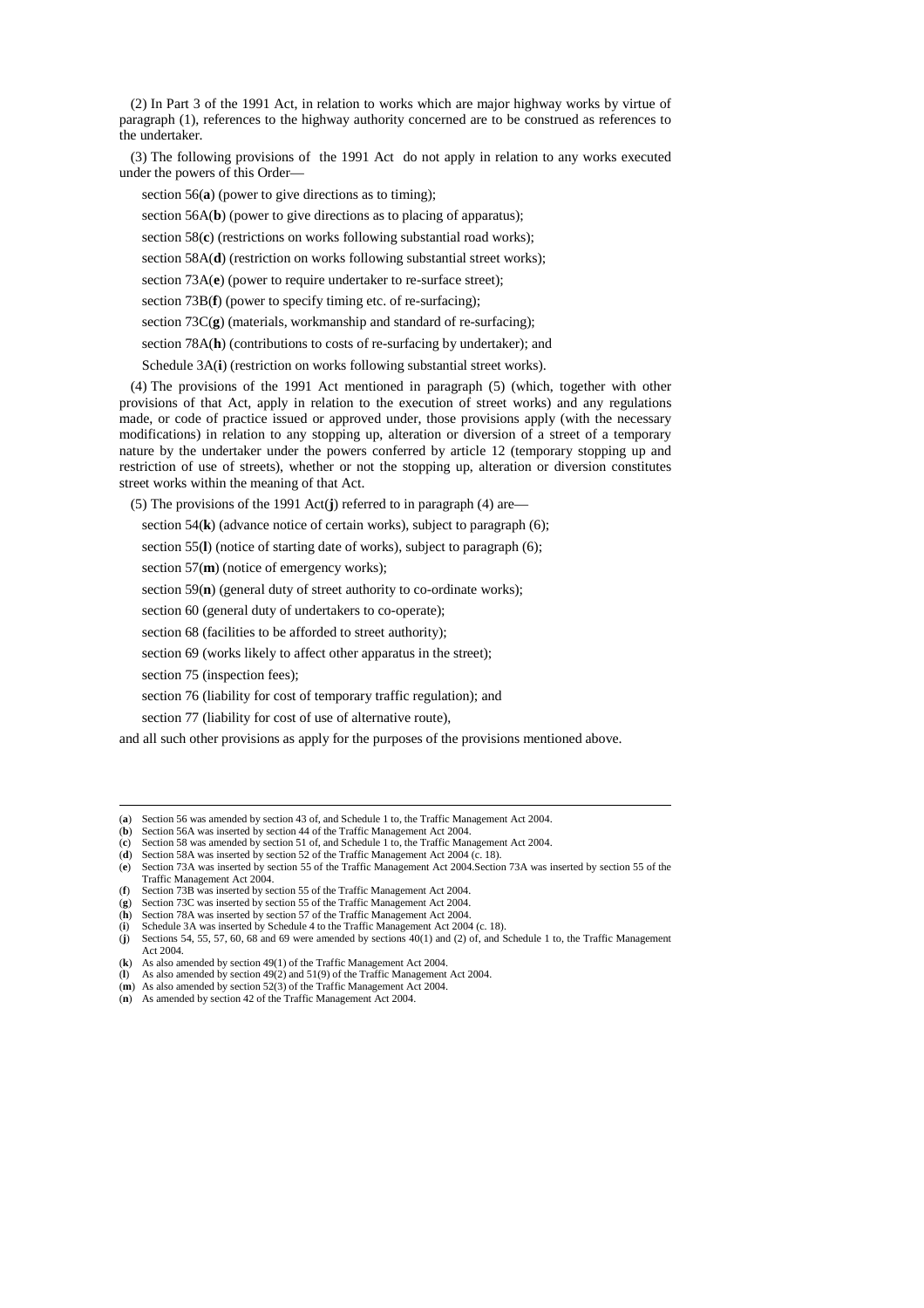(6) Sections 54 and 55 of the 1991 Act as applied by paragraph (4) have effect as if references in section 57 of that Act to emergency works were a reference to a stopping up, alteration or diversion (as the case may be) required in a case of emergency.

(7) Nothing in article 10 (construction and maintenance of new, altered or diverted streets)—

- (a) affects the operation of section 87 (prospectively maintainable highways) of the 1991 Act;
- (b) the undertaker is not by reason of any duty under that article to maintain a street, to be taken to be the street authority in relation to that street for the purposes of Part 3 of that Act; or
- (c) has effect in relation to maintenance works which are street works within the meaning of the 1991 Act, as respects which the provisions of Part 3 of the 1991 Act apply.

### **Construction and maintenance of new, altered or diverted streets**

**10.**—(1) Any street (other than a trunk road) to be constructed under this Order must be completed to the reasonable satisfaction of the local highway authority in whose area the street lies and, unless otherwise agreed in writing with the local highway authority, must be maintained by and at the expense of the local highway authority from its completion.

(2) Where a street (other than a trunk road) is altered or diverted under this Order, the altered or diverted part of the street must, when completed to the reasonable satisfaction of the street authority in whose area the street lies and, unless otherwise agreed in writing with the local street authority, be maintained by and at the expense of the local street authority from its completion.

(3) In the case of a bridge constructed under this Order to carry a highway (other than a trunk road) over a trunk road, the highway surface (being those elements over the waterproofing membrane) must be maintained by and at the expense of the local highway authority and the remainder of the bridge, including the waterproofing membrane and structure below, must be maintained by and at the expense of the undertaker.

(4) In any action against the undertaker in respect of loss or damage resulting from any failure by it to maintain a street under this article, it is a defence (without prejudice to any other defence or the application of the law relating to contributory negligence) to prove that the undertaker had taken such care as in all the circumstances was reasonably required to secure that the part of the street to which the action relates was not dangerous to traffic.

(5) For the purposes of a defence under paragraph (4), the court must in particular have regard to the following matters—

- (a) the character of the street and the traffic which was reasonably to be expected to use it;
- (b) the standard of maintenance appropriate for a street of that character and used by such traffic;
- (c) the state of repair in which a reasonable person would have expected to find the street;
- (d) whether the undertaker knew, or could reasonably have been expected to know, that the condition of the part of the street to which the action relates was likely to cause dangers to users of the street; and
- (e) where the undertaker could not reasonably have been expected to repair that part of the street before the cause of action arose, what warning notices of its condition had been displayed,

but for the purposes of such a defence it is not relevant to prove that the undertaker had arranged for a competent person to carry out or supervise the maintenance of the part of the street to which the action relates unless it is also proved that the undertaker had given the competent person proper instructions with regard to the maintenance of the street and that the competent person had carried out those instructions.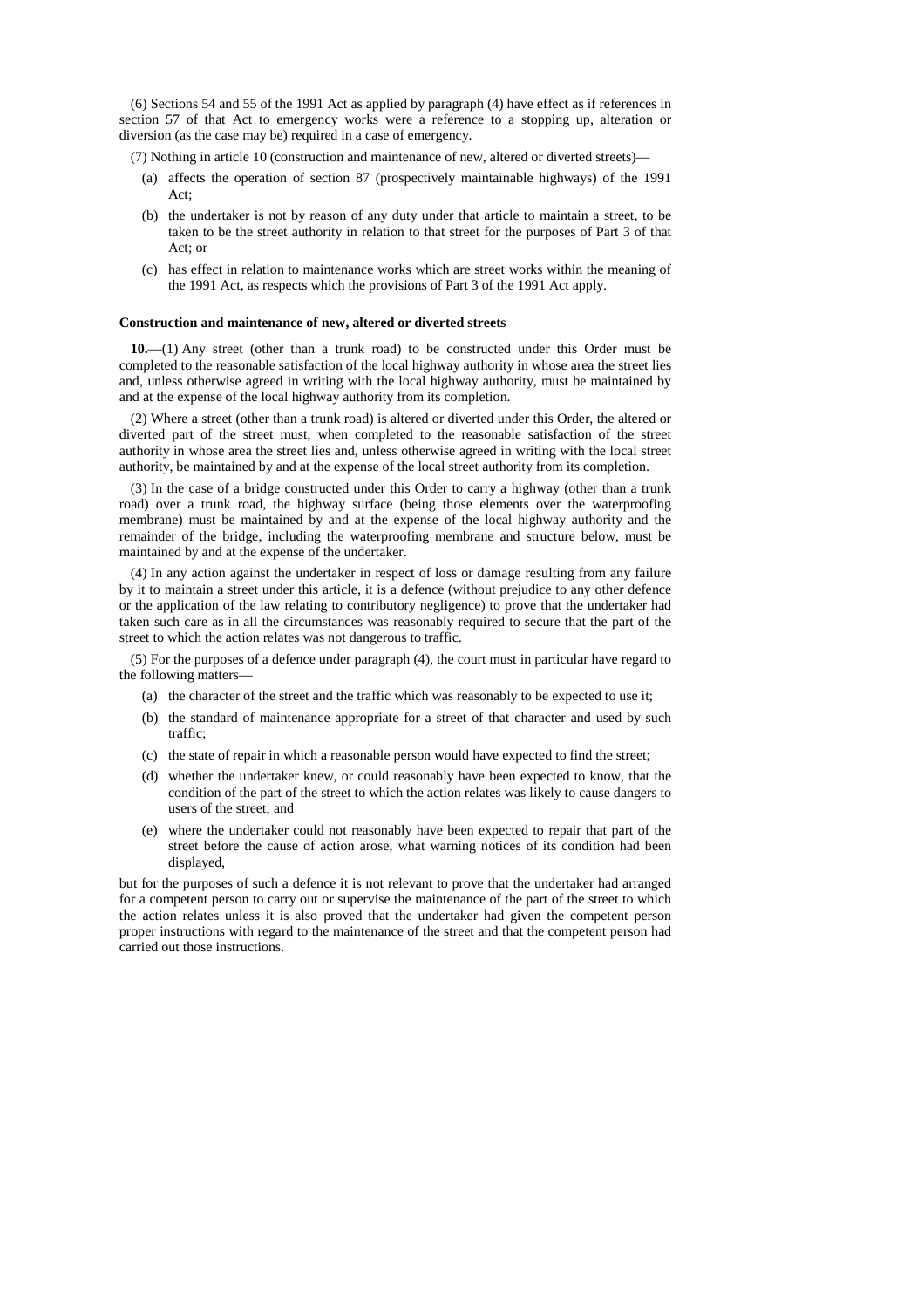### **Classification of roads, etc.**

**11.**—(1) On the date on which a street described in Schedule 3 is completed and open for traffic—

- (a) a road described in columns (1) and (2) of Part 1 (trunk roads) of Schedule 3 (classification of roads, etc.) will be a trunk road as if it had become so by virtue of an order under section 10(2) of the 1980 Act specifying that date as the date on which it is to become a trunk road;
- (b) a road described in columns (1) and (2) of Part 2 (classified roads) of Schedule 3 (classification of roads, etc.) is to be:
	- (i) a principal road for the purpose of any enactment or instrument which refers to highways classified as principal roads; and
	- (ii) a classified road for the purpose of any enactment or instrument which refers to highways classified as classified roads,
	- (iii) as if such classification had been made under section 12(3) (general provision as to principal and classified roads) of the 1980 Act; and
- (c) a non-motorised user route described in Part 3 (other public rights of way) of Schedule 3 (classification of roads, etc.) will be of the type described in column (1) to the extent described in column (2).

(2) From such day as the undertaker may determine no person is to drive any motor vehicle at a speed exceeding the limit of 40 miles per hour on the roads described in columns (1) and (2) of Part 4 of Schedule 3 (classification of roads, etc.).

(3) The application of paragraph (1) may be varied or revoked by any instrument made under any enactment which provides for the variation or revocation of such matters.

#### **Temporary stopping up and restriction of use of streets**

**12.**—(1) The undertaker, during and for the purposes of carrying out the authorised development, may temporarily stop up, alter, divert or restrict the use of any street and may for any reasonable time—

- (a) divert the traffic from the street; and
- (b) subject to paragraph (3), prevent all persons from passing along the street.

(2) Without limitation on the scope of paragraph (1), the undertaker may use any street temporarily stopped up or restricted under the powers conferred by this article and which is within the Order limits as a temporary working site.

(3) The undertaker must provide reasonable access for pedestrians going to or from premises abutting a street affected by the temporary stopping up, alteration or diversion of a street under this article if there would otherwise be no such access.

(4) The undertaker must not temporarily stop up, alter or divert any street for which it is not the street authority without the consent of the street authority, which may attach reasonable conditions to any consent but such consent must not be unreasonably withheld or delayed.

(5) Any person who suffers loss by the suspension of any private right of way under this article is entitled to compensation to be determined, in case of dispute, under Part 1 of the 1961 Act.

(6) If a street authority which receives an application for consent under paragraph (4) fails to notify the undertaker of its decision before the end of the period of 28 days beginning with the date on which the application was made, it is deemed to have granted consent.

### **Permanent stopping up and restriction of use of streets and private means of access**

**13.**—(1) Subject to the provisions of this article, the undertaker may, in connection with the carrying out of the authorised development, stop up each of the streets and private means of access specified in column (1) of Parts 1, 2 and 3 of Schedule 4 (permanent stopping up of streets and private means of access) to the extent specified and described in column (2) of that Schedule.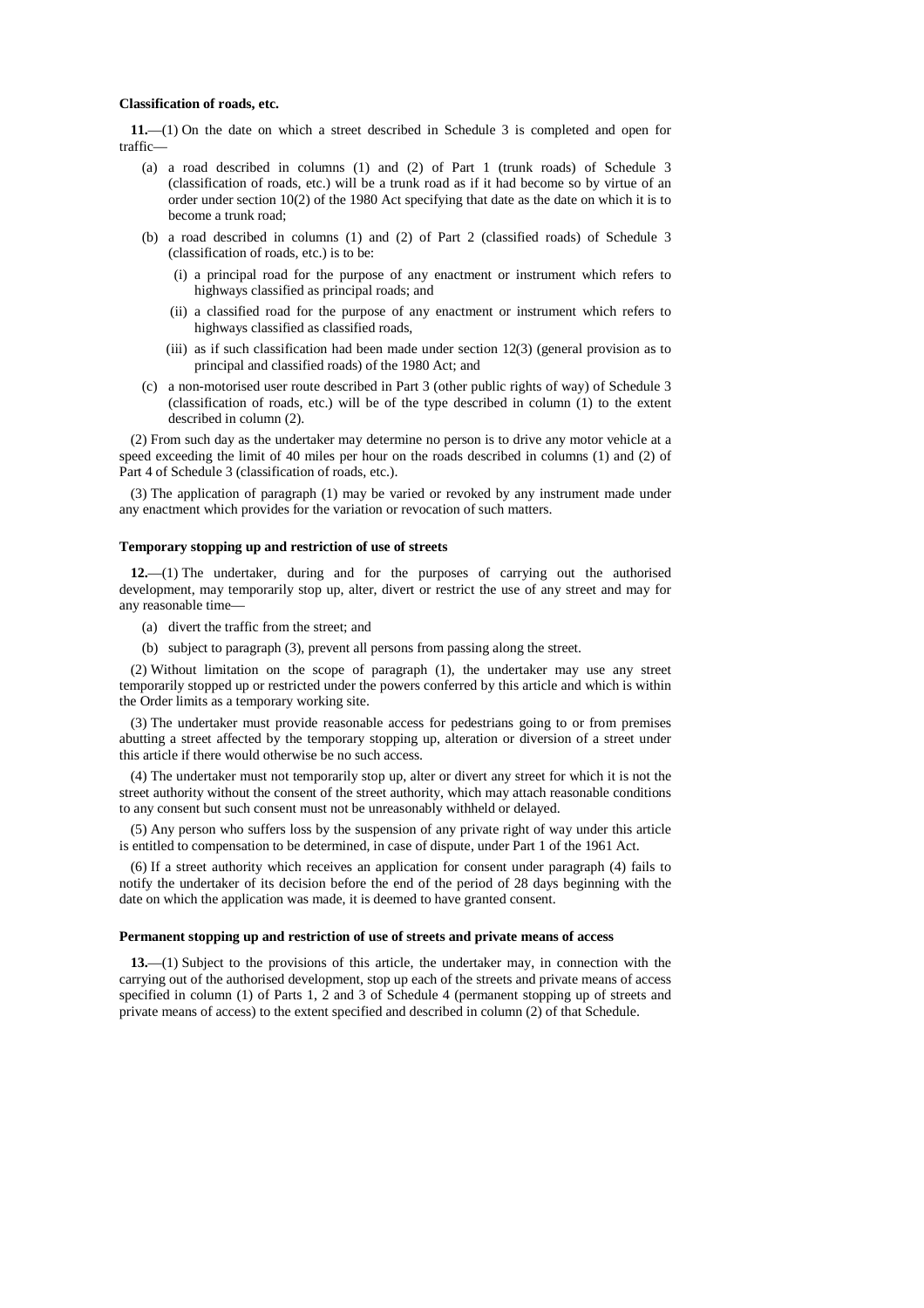(2) No street or private means of access specified in column (1) of Parts 1 and 2 of Schedule 4 is to be wholly or partly stopped up under this article unless—

- (a) the new street or private means of access to be constructed and substituted for it, which is specified in column (3) of those Parts of that Schedule, has been completed to the reasonable satisfaction of the street authority and is open for use; or
- (b) a temporary alternative route for the passage of such traffic as could have used the street or private means of access to be stopped up is first provided and subsequently maintained by the undertaker, to the reasonable satisfaction of the street authority, between the commencement and termination points for the stopping up of the street or private means of access until the completion and opening of the new street or private means of access in accordance with sub-paragraph (a).

(3) No street specified in column (1) of Part 3 of Schedule 4 is to be wholly or partly stopped up under this article unless the condition specified in paragraph (4) is satisfied in relation to all the land which abuts on either side of the street or private means of access to be stopped up.

(4) The condition referred to in paragraph (3) is that—

- (a) the undertaker is in possession of the land; or
- (b) there is no right of access to the land from the street or private means of access concerned; or
- (c) there is reasonably convenient access to the land otherwise than from the street or private means of access concerned; or
- (d) the owners and occupiers of the land have agreed to the stopping up.
- (5) Where a street or private means of access has been stopped up under this article—
	- (a) all rights of way over or along the street or private means of access so stopped up are extinguished; and
	- (b) the undertaker may appropriate and use for the purposes of the authorised development so much of the site of the street or private means of access as is bounded on both sides by land owned by the undertaker.

(6) Any person who suffers loss by the suspension or extinguishment of any private right of way under this article is entitled to compensation to be determined, in case of dispute, under Part 1 of the 1961 Act.

(7) This article is subject to article 33 (apparatus and rights of statutory undertakers in stopped up streets).

### **Access to works**

**14.** The undertaker may, for the purposes of the authorised development, form and layout means of access, or improve existing means of access, at such locations within the Order limits as the undertaker reasonably requires for the purposes of the authorised development.

### **Clearways**

**15.**—(1) From the date on which the roads described in Part 1 (trunk roads) of Schedule 3 (classification of roads, etc.) are open for traffic, except as provided in paragraph (2), no person is to cause or permit any vehicle to wait on any part of those roads, other than a lay-by, except upon the direction of, or with the permission of, a constable or traffic officer in uniform.

(2) Nothing in paragraph (1) applies—

- (a) to render it unlawful to cause or permit a vehicle to wait on any part of a road, for so long as may be necessary to enable that vehicle to be used in connection with—
	- (i) the removal of any obstruction to traffic;
	- (ii) the maintenance, improvement, reconstruction or operation of the road;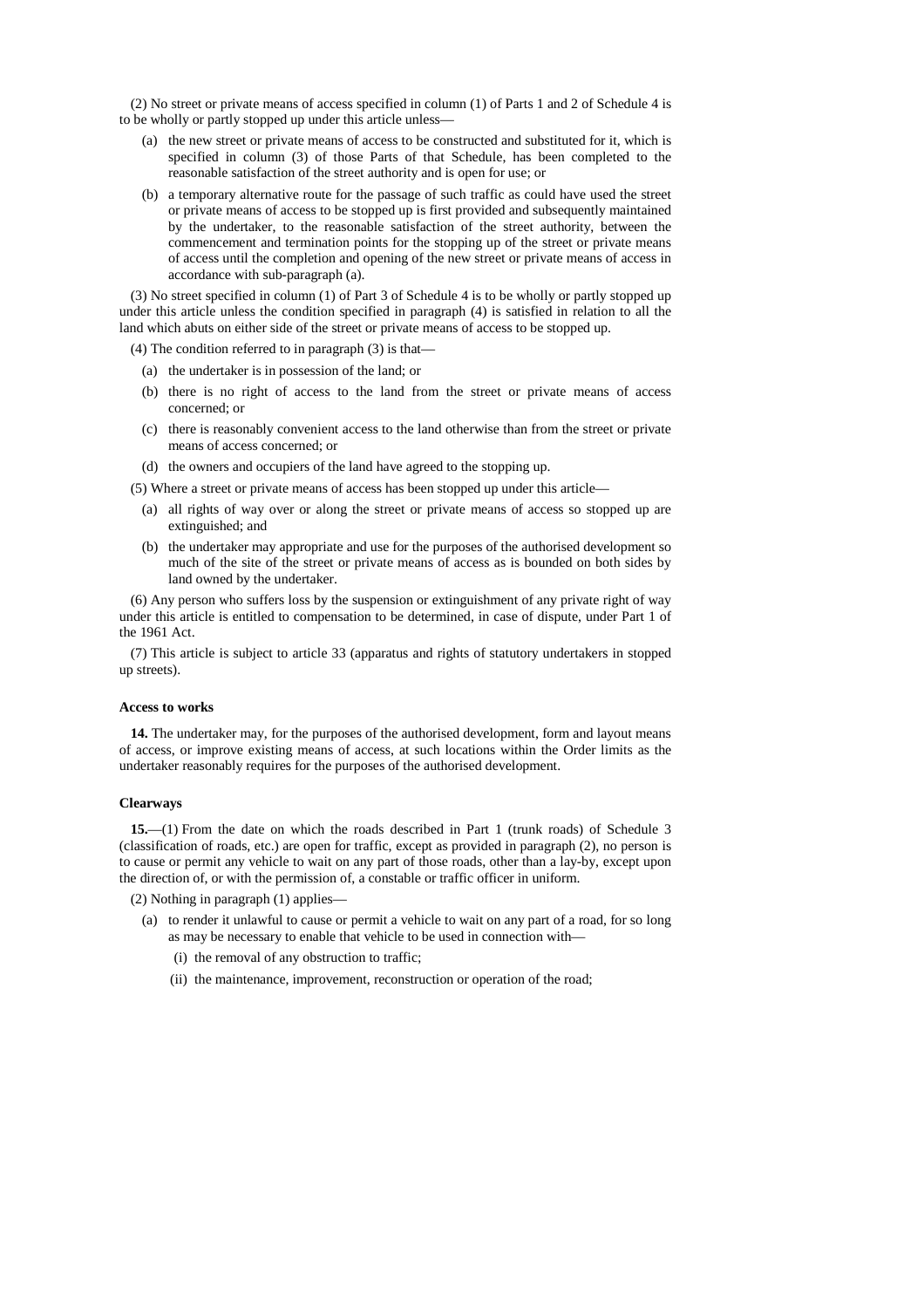- (iii) the laying, erection, maintenance, or renewal in or near the road of any sewer, main pipe, conduit, wire, cable or other apparatus for the supply of gas, water, electricity or any electronic communications apparatus as defined in Schedule 3A (the electronic communications code) to the Communications Act 2003(**a**); or
- (iv) any building operation or demolition;
- (b) in relation to a vehicle being used—
	- (i) for police, ambulance, fire and rescue authority or traffic officer purposes;
	- (ii) in the service of a local authority, safety camera partnership or Driver and Vehicle Standards Agency in pursuance of statutory powers or duties;
	- (iii) in the service of a water or sewerage undertaker within the meaning of the Water Industry Act 1991(**b**); or
	- (iv) by a universal service provider for the purposes of providing a universal postal service as defined by the Postal Service Act 2000(**c**); or
- (c) in relation to a vehicle waiting when the person in control of it is—
	- (i) required by law to stop;
	- (ii) obliged to stop in order to avoid an accident; or
	- (iii) prevented from proceeding by circumstances outside the persons control.

(3) No person is to cause or permit any vehicle to wait on any part of the roads described in Part 1 of Schedule 3 for the purposes of selling, or dispensing of, goods from that vehicle, unless the goods are immediately delivered at, or taken into, premises adjacent to the land on which the vehicle stood when the goods were sold or dispensed.

(4) Paragraphs (1), (2) and (3) have effect as if made by order under the 1984 Act, and their application may be varied or revoked by an order made under that Act or any other enactment which provides for the variation or revocation of such orders.

(5) In this article, "traffic officer" means an individual designated under section 2 (designation of traffic officers) of the Traffic Management Act 2004(**d**).

### **Traffic regulation**

**16.**—(1) This article applies to roads in respect of which the undertaker is not the traffic authority.

(2) Subject to the provisions of this article, and the consent of the traffic authority in whose area the road concerned is situated, which consent must not be unreasonably withheld, the undertaker may, for the purposes of the authorised development—

- (a) revoke, amend or suspend in whole or in part any order made, or having effect as if made, under the 1984 Act;
- (b) permit, prohibit or restrict the stopping, waiting, loading or unloading of vehicles on any road;
- (c) authorise the use as a parking place of any road;
- (d) make provision as to the direction or priority of vehicular traffic on any road; and
- (e) permit or prohibit vehicular access to any road,

either at all times or at times, on days or during such periods as may be specified by the undertaker.

(3) The power conferred by paragraph (2) may be exercised at any time prior to the expiry of 12 months from the opening of the authorised development for public use but subject to paragraph (7)

-

<sup>(</sup>**a**) 2003 c. 21. Schedule 3A was inserted by section 4(2) of, and Schedule 1 to, the Digital Economy Act 2017 (c. 30).

<sup>(</sup>**b**) 1991 c. 56. (**c**) 2000 c. 26.

<sup>(</sup>**d**) 2004 c. 18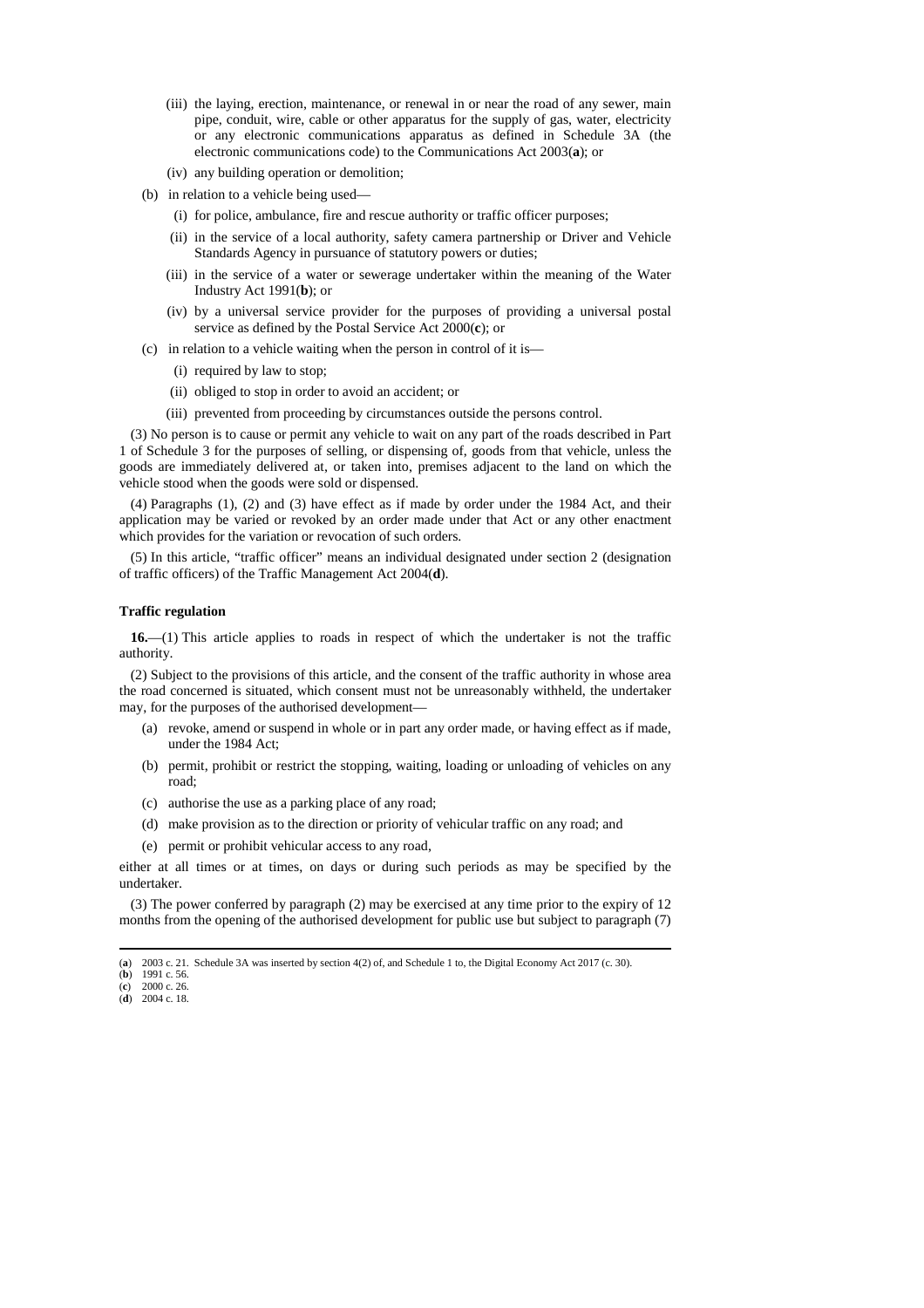any prohibition, restriction or other provision made under paragraph (2) may have effect both before and after the expiry of that period.

(4) The undertaker must consult the chief officer of police and the traffic authority in whose area the road is situated before complying with the provisions of paragraph (5).

(5) The undertaker must not exercise the powers conferred by paragraph (2) unless it has—

(a) given not less than—

-

- (i) 12 weeks' notice in writing of its intention so to do in the case of a prohibition, restriction or other provision intended to have effect permanently; or
- (ii) 4 weeks' notice in writing of its intention so to do in the case of a prohibition, restriction or other provision intended to have effect temporarily,

to the chief officer of police and to the traffic authority in whose area the road is situated; and

- (b) advertised its intention in such manner as the traffic authority may specify in writing within 28 days of the receipt of notice of the undertaker's intention in the case of subparagraph (a)(i), or within  $\overline{7}$  days of the receipt of notice of the undertaker's intention in the case of sub-paragraph (a)(ii).
- (6) Any prohibition, restriction or other provision made by the undertaker under paragraph (2)—
- (a) has effect as if duly made by, as the case may be–
	- (i) the traffic authority in whose area the road is situated, as a traffic regulation order under the 1984 Act; or
	- (ii) the local authority in whose area the road is situated, as an order under section 32(**a**) (power of local authorities to provide parking spaces)(**b**) of the 1984 Act,

and the instrument by which it is effected may specify savings and exemptions to which the prohibition, restriction or other provision is subject; and

(b) is deemed to be a traffic order for the purposes of Schedule 7 (road traffic contraventions subject to civil enforcement) to the Traffic Management Act 2004).

(7) Any prohibition, restriction or other provision made under this article may be suspended, varied or revoked by the undertaker from time to time by subsequent exercise of the powers of paragraph (2) within a period of 24 months from the opening of the authorised development.

(8) Before exercising the powers conferred by paragraph (2) the undertaker must consult such persons as it considers necessary and appropriate and must take into consideration any representations made to it by any such person.

(9) Expressions used in this article and in the 1984 Act shall have the same meaning in this article as in that Act.

(10) The powers conferred on the undertaker by this article with respect to any road have effect subject to any agreement entered into by the undertaker with any person with an interest in (or who undertakes activities in relation to) premises served by the road.

(11) If the traffic authority fails to notify the undertaker of its decision within 28 days of receiving an application for consent under paragraph (2) the traffic authority is deemed to have granted consent.

<sup>(</sup>**a**) Section 32 was amended by section 102 of, and Schedule 17 to, the Local Government Act 1985 (c. 51), and paragraph 39 of Schedule to, the 1991 Act. (**b**) As amended by section 102 of, and Schedule 17 to, the Local Government Act 1985 (c. 51) and section 168(1) of, and

paragraph 39 of Schedule 8 to, the 1991 Act.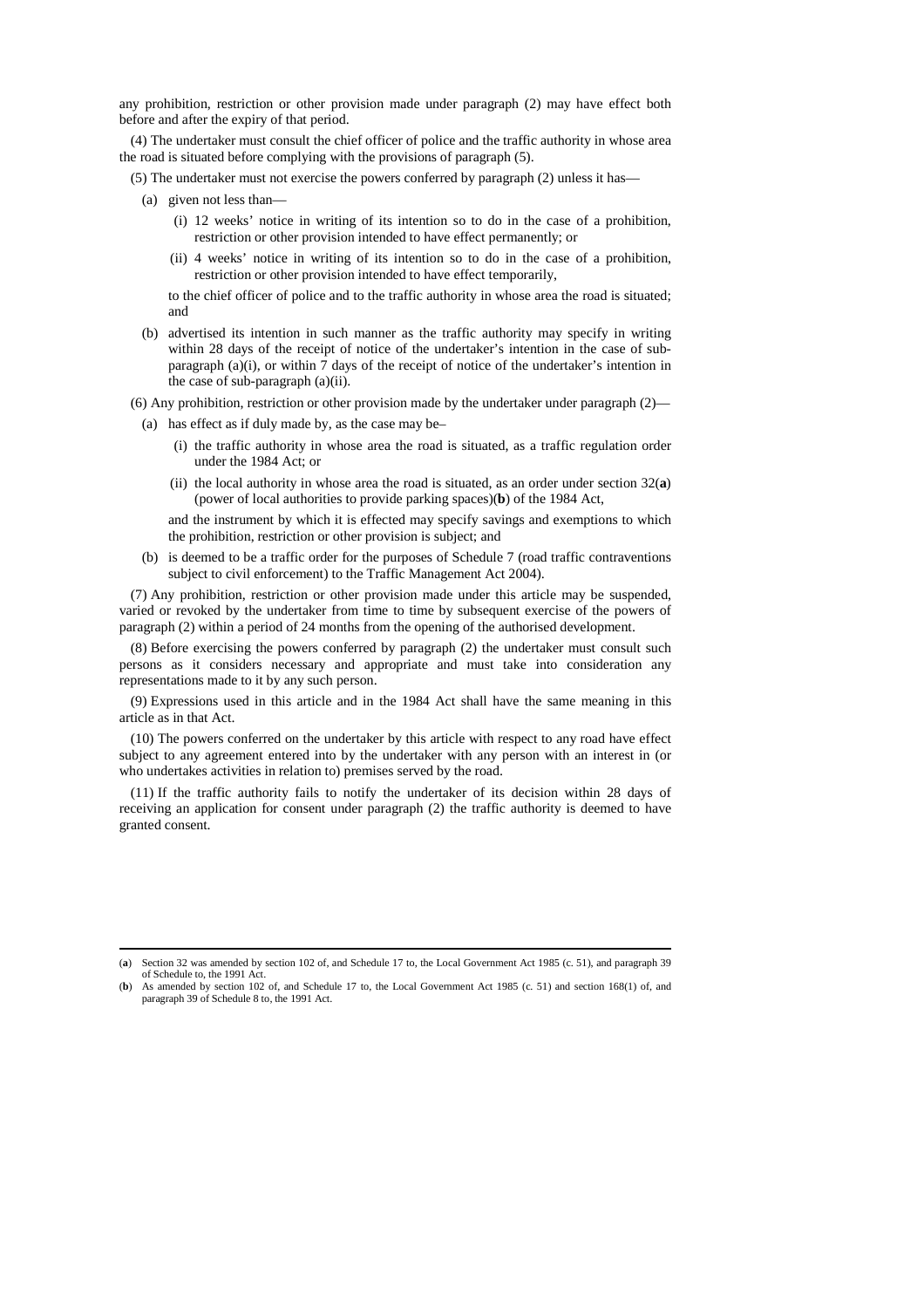## PART 4

## SUPPLEMENTAL POWERS

### **Discharge of water**

**17.**—(1) Subject to paragraphs (3) and (4), the undertaker may use any watercourse or any public sewer or drain for the drainage of water in connection with the carrying out or maintenance of the authorised development and for that purpose may lay down, take up and alter pipes and may, on any land within the Order limits, make openings into, and connections with, the watercourse, public sewer or drain.

(2) Any dispute arising from the making of connections to or the use of a public sewer or drain by the undertaker under paragraph (1) is to be determined as if it were a dispute under section 106 (right to communicate with public sewers) of the Water Industry Act 1991.

(3) The undertaker must not discharge any water into any watercourse, public sewer or drain except with the consent of the person to whom it belongs; and such consent may be given subject to such terms and conditions as that person may reasonably impose, but must not be unreasonably withheld.

(4) The undertaker must not make any opening into any public sewer or drain except—

- (a) in accordance with plans approved by the person to whom the sewer or drain belongs, but such approval must not be unreasonably withheld; and
- (b) where that person has been given the opportunity to supervise the making of the opening.

(5) The undertaker must not, in carrying out or maintaining works under this article, damage or interfere with the bed or banks of any watercourse forming part of a main river.

(6) The undertaker must take such steps as are reasonably practicable to secure that any water discharged into a watercourse or public sewer or drain pursuant to this article is as free as may be practicable from gravel, soil or other solid substance, oil or matter in suspension.

(7) Nothing in this article overrides the requirement for an environmental permit under regulation 12(1)(b) (requirement for environmental permit) of the Environmental Permitting (England and Wales) Regulations 2016(**a**).

- (8) In this article—
	- (a) "public sewer or drain" means a sewer or drain which belongs to the Homes and Communities Agency, the Environment Agency, an internal drainage board, a joint planning board, a local authority, a sewerage undertaker or an urban development corporation; and
	- (b) other expressions, excluding watercourse, used both in this article and in the Water Resources Act 1991(**b**) have the same meaning as in that Act.

(9) If a person who receives an application for consent under paragraph (3) or approval under paragraph (4)(a) fails to notify the undertaker of a decision within 28 days of receiving an application that person will be deemed to have granted consent or given approval, as the case may be.

### **Protective work to buildings**

-

**18.**—(1) Subject to the following provisions of this article, the undertaker may at its own expense carry out such protective works to any building which may be affected by the authorised development as the undertaker considers necessary or expedient.

(2) Protective works may be carried out—

<sup>(</sup>**a**) S.I. 2016/1154, as amended by S.I. 2017/1012, S.I. 2017/1075, S.I. 2018/110, S.I. 2018/428 and S.I. 2018/757. (**b**) 1991 c. 57.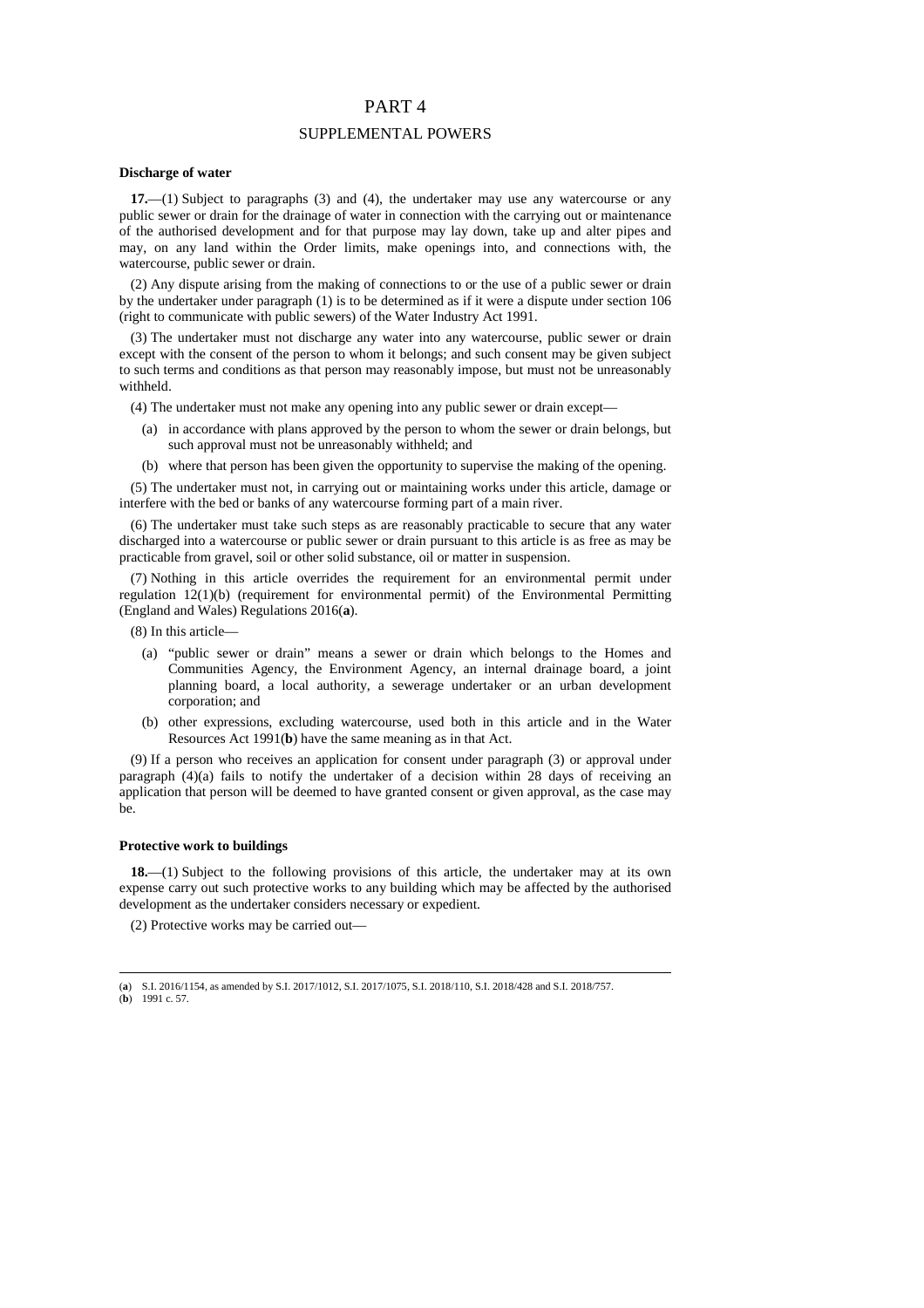- (a) at any time before or during the carrying out in the vicinity of the building of any part of the authorised development; or
- (b) after the completion of that part of the authorised development in the vicinity of the building at any time up to the end of the period of 5 years beginning with the day on which that part of the authorised development is first opened for use.

(3) For the purpose of determining how the functions under this article are to be exercised the undertaker may enter and survey any building falling within paragraph (1) and any land within its curtilage.

(4) For the purpose of carrying out protective works under this article to a building the undertaker may (subject to paragraphs (5) and (6))—

- (a) enter the building and any land within its curtilage; and
- (b) where the works cannot be carried out reasonably conveniently without entering land which is adjacent to the building but outside its curtilage, enter the adjacent land (but not any building erected on it).

(5) Before exercising—

- (a) a right under paragraph (1) to carry out protective works to a building;
- (b) a right under paragraph (3) to enter a building and land within its curtilage;
- (c) a right under paragraph (4)(a) to enter a building and land within its curtilage; or
- (d) a right under paragraph (4)(b) to enter land,

the undertaker must, except in the case of emergency, serve on the owners and occupiers of the building or land not less than 14 days' notice of its intention to exercise that right and, in a case falling within sub-paragraph (a) or (c), specifying the protective works proposed to be carried out.

(6) Where a notice is served under paragraph (5)(a), (c) or (d), the owner or occupier of the building or land concerned may, by serving a counter-notice within the period of 10 days beginning with the day on which the notice was served, require the question whether it is necessary or expedient to carry out the protective works or to enter the building or land to be referred to arbitration under article 43 (arbitration).

(7) The undertaker must compensate the owners and occupiers of any building or land in relation to which rights under this article have been exercised for any loss or damage arising to them by reason of the exercise of those rights.

(8) Where—

- (a) protective works are carried out under this article to a building; and
- (b) within the period of 5 years beginning with the day on which the part of the authorised development carried out in the vicinity of the building is first opened for use it appears that the protective works are inadequate to protect the building against damage caused by the carrying out or use of that part of the authorised development,

the undertaker must compensate the owners and occupiers of the building for any loss or damage sustained by them.

(9) Nothing in this article relieves the undertaker from any liability to pay compensation under section 152(**a**) (compensation in case where no right to claim in nuisance) of the 2008 Act.

(10) Any compensation payable under paragraph (7) or (8) is to be determined, in case of dispute, under Part 1 (determination of questions of disputed compensation) of the 1961 Act.

(11) In this article "protective works" in relation to a building means—

(a) underpinning, strengthening and any other works the purpose of which is to prevent damage which may be caused to the building by the carrying out, maintenance or use of the authorised development; and

 $\overline{a}$ (**a**) Section 152 was amended by S.I 2009/1307.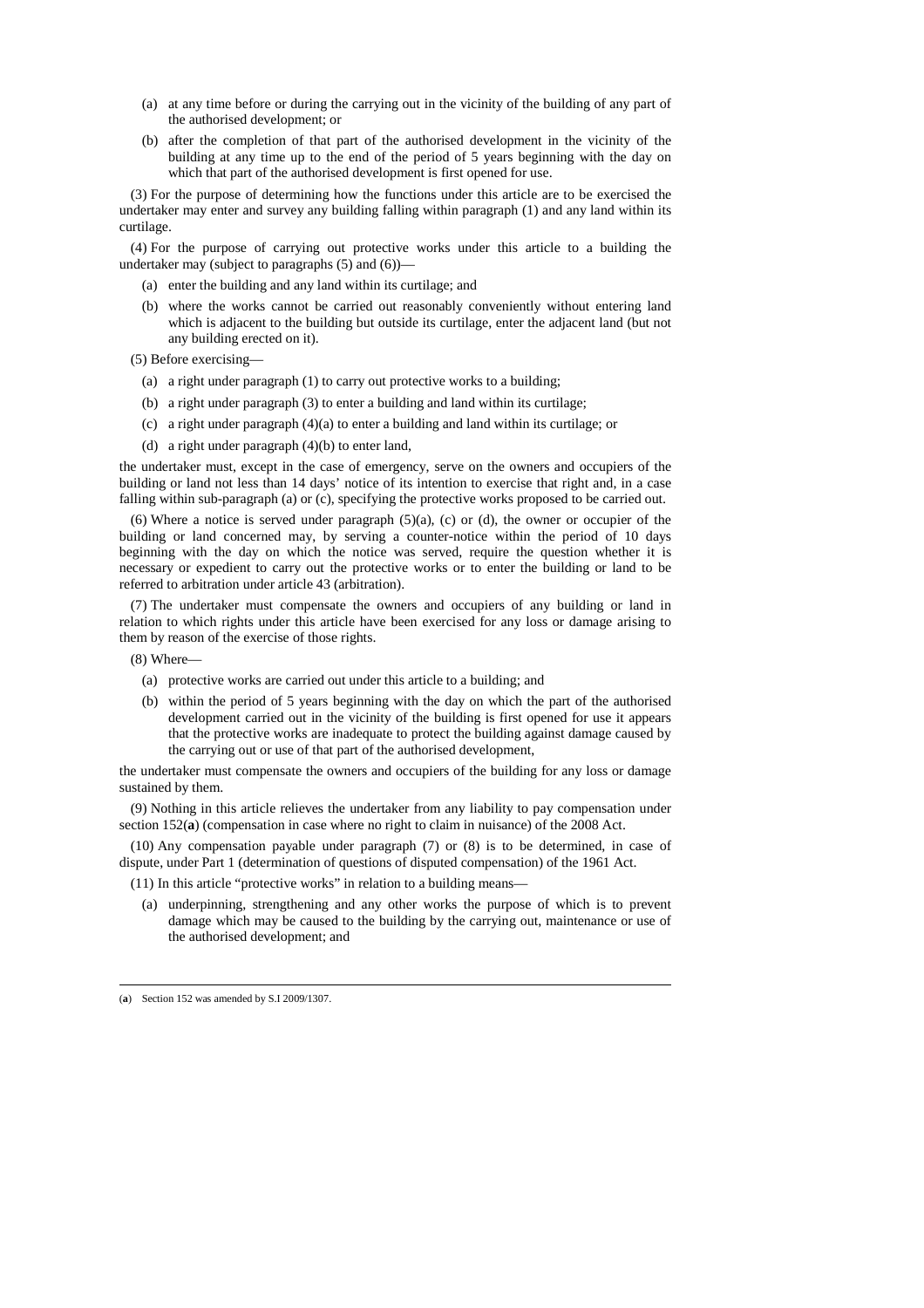(b) any works the purpose of which is to remedy any damage which has been caused to the building by the carrying out, maintenance or use of the authorised development.

### **Authority to survey and investigate the land**

**19.**—(1) The undertaker may for the purposes of this Order enter on any land shown within the Order limits or which may be affected by the authorised development and—

- (a) survey or investigate the land;
- (b) without limitation on the scope of sub-paragraph (a), make trial holes in such positions on the land as the undertaker thinks fit to investigate the nature of the surface layer and subsoil and remove soil samples;
- (c) without limitation on the scope of sub-paragraph (a), carry out ecological or archaeological investigations on such land; and
- (d) place on, leave on and remove from the land apparatus for use in connection with the survey and investigation of land and making of trial holes.

(2) No land may be entered or equipment placed or left on or removed from the land under paragraph (1) unless at least 14 days' notice has been served on every owner and occupier of the land.

(3) Any person entering land under this article on behalf of the undertaker—

- (a) must, if so required, before or after entering the land, produce written evidence of their authority to do so; and
- (b) may take onto the land such vehicles and equipment as are necessary to carry out the survey or investigation or to make the trial holes.

(4) No trial holes are to be made under this article—

- (a) in land located within a highway boundary without the consent of the highway authority; or
- (b) in a private street without the consent of the street authority, but such consent must not be unreasonably withheld.

(5) The undertaker must compensate the owners and occupiers of the land for any loss or damage arising by reason of the exercise of the powers conferred by this article, such compensation to be determined, in case of dispute, under Part 1 (determination of questions of disputed compensation) of the 1961 Act.

(6) If either a highway authority or street authority which receives an application for consent fails to notify the undertaker of its decision within 28 days of receiving the application for consent—

- (a) under paragraph (4)(a) in the case of a highway authority; or
- (b) under paragraph (4)(b) in the case of a street authority,

that authority will be deemed to have granted consent.

## PART 5

### POWERS OF ACQUISITION AND POSSESSION OF LAND

### **Compulsory acquisition of land**

**20.**—(1) The undertaker may acquire compulsorily so much of the Order land as is required for the authorised development, or to facilitate it, or is incidental to it.

(2) This article is subject to paragraph (2) of article 23 (compulsory acquisition of rights and restrictive covenants) and paragraph (9) of article 29 (temporary use of land for carrying out the authorised development).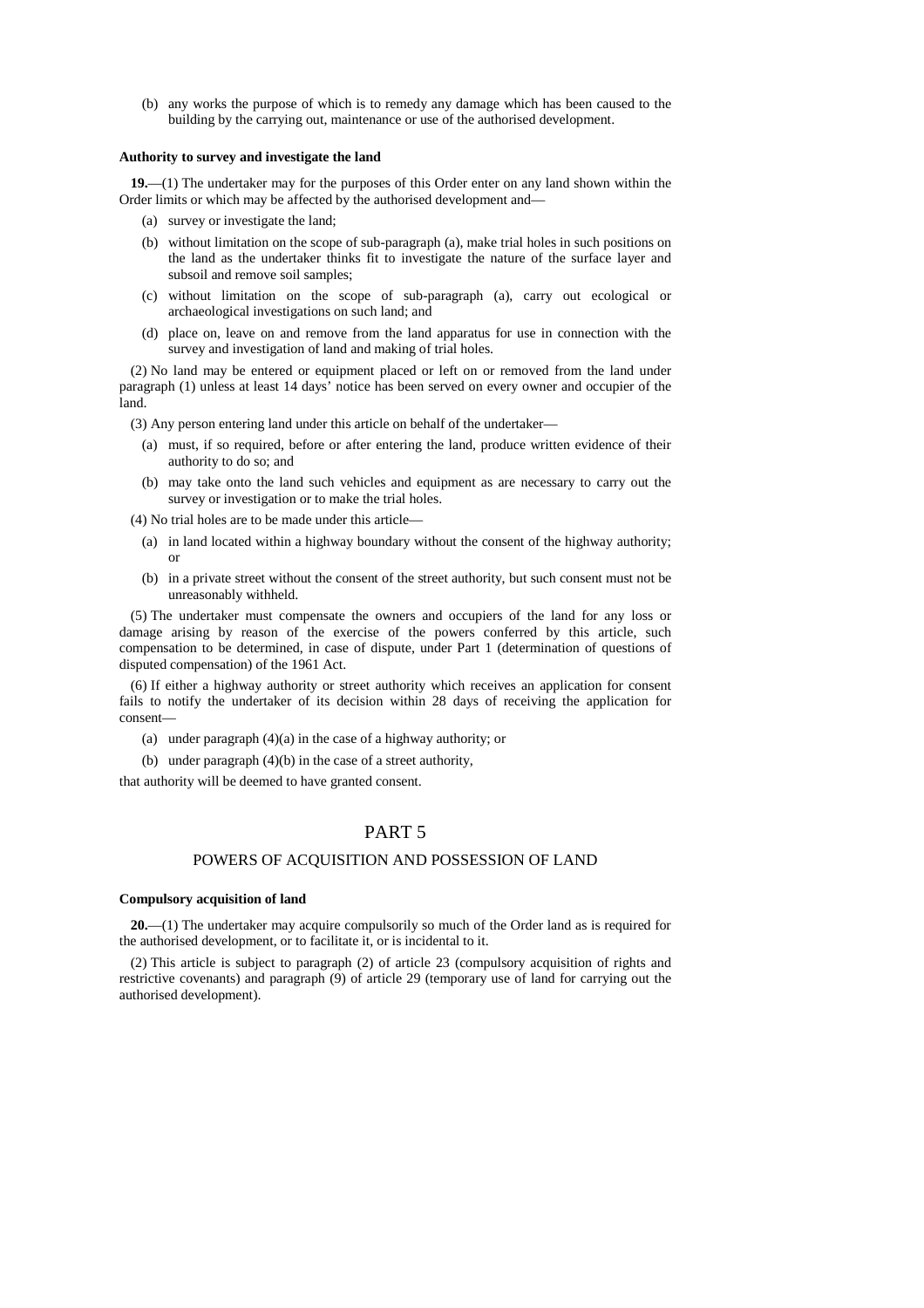### **Compulsory acquisition of land – incorporation of the mineral code**

**21.** Part 2 of Schedule 2 (minerals) to the Acquisition of Land Act 1981(**a**) is incorporated in this Order subject to the modification that for the "acquiring authority" substitute the "undertaker" and for "undertaking" substitute "authorised development."

### **Time limit for exercise of authority to acquire land compulsorily**

**22.**—(1) After the end of the period of 5 years beginning on the day on which this Order is made—

- (a) no notice to treat is to be served under Part 1 of the 1965 Act as modified by this Order; and
- (b) no declaration is to be executed under section 4 of the 1981 Act as applied by article 26 (application of the 1981 Act).

(2) The authority conferred by article 29 (temporary use of land for carrying out the authorised development) ceases at the end of the period referred to in paragraph (1), except that nothing in this paragraph prevents the undertaker remaining in possession of land after the end of that period, if the land was entered and possession was taken before the end of that period.

### **Compulsory acquisition of rights and restrictive covenants**

**23.**—(1) Subject to paragraphs (2) to (4), the undertaker may acquire such rights over the Order land, or impose restrictive covenants affecting the Order land, as may be required for any purpose for which that land may be acquired under article 20 (compulsory acquisition of land) by creating them as well as acquiring rights already in existence.

(2) In the case of the Order land specified in column (1) of Schedule 5 (land in which only new rights etc. may be acquired) the undertaker's powers of compulsory acquisition are limited to the acquisition of such wayleaves, easements, new rights in the land or the imposition of restrictive covenants, as may be required for the purpose specified in relation to that land in column (2) of that Schedule.

(3) The power to impose restrictive covenants under paragraph (1) is exercisable only in respect of plots specified in column (1) of Schedule 5.

(4) Subject to Schedule 2A (counter-notice requiring purchase of land not in notice to treat) of the 1965 Act, as substituted by Schedule 6 (modification of compensation and compulsory purchase enactments for creation of new rights and imposition of restrictive covenants), where the undertaker acquires a right over land or the benefit of a restrictive covenant affecting land under paragraph (1) or (2), the undertaker is not required to acquire a greater interest in that land.

(5) Schedule 6 has effect for the purpose of modifying the enactments relating to compensation and the provisions of the 1965 Act in their application in relation to the compulsory acquisition under this article of a right over land by the creation of a new right or the imposition of a restrictive covenant.

### **Private rights over land**

**24.**—(1) Subject to the provisions of this article, all private rights over land subject to compulsory acquisition under this Order are extinguished—

- (a) as from the date of acquisition of the land by the undertaker, whether compulsorily or by agreement; or
- (b) on the date of entry on the land by the undertaker under section  $11(1)$  (power of entry) of the 1965 Act,

whichever is the earlier.

 $\overline{a}$ (**a**) 1981 c. 67.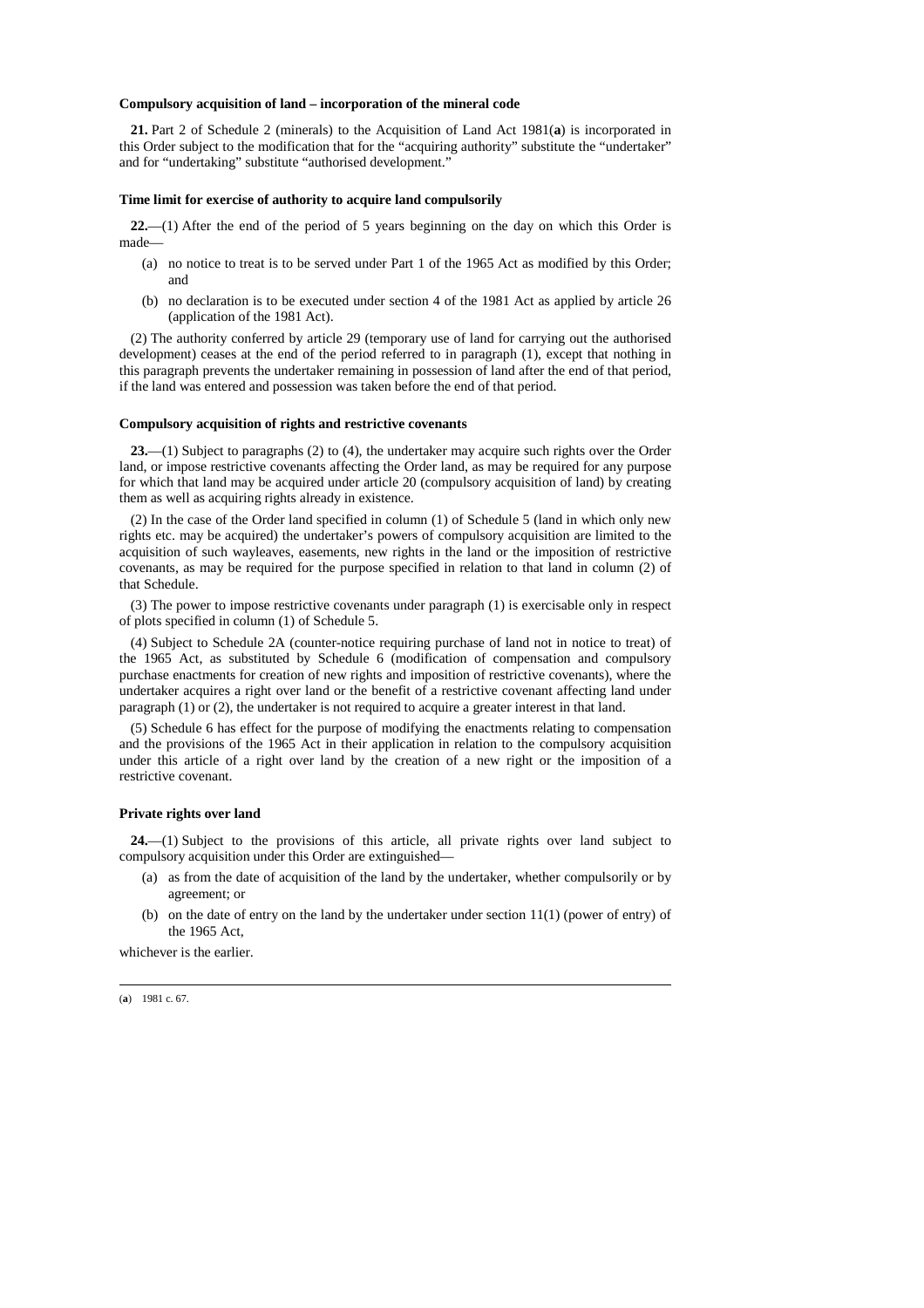(2) Subject to the provisions of this article, all private rights over land subject to the compulsory acquisition of the rights or the imposition of restrictive covenants under this Order are extinguished in so far as their continuance would be inconsistent with the exercise of the right or the burden of the restrictive covenant—

- (a) as from the date of the acquisition of the right or the benefit of the restrictive covenant by the undertaker, whether compulsorily or by agreement; or
- (b) on the date of entry on the land by the undertaker under section 11(1) of the 1965 Act (power of entry),

whichever is the earlier.

(3) Subject to the provisions of this article, all private rights over land owned by the undertaker that are within the Order limits are extinguished on commencement of any activity authorised by this Order which interferes with or breaches those rights.

(4) Subject to the provisions of this article, all private rights over land of which the undertaker takes temporary possession under this Order are suspended and unenforceable for as long as the undertaker remains in lawful possession of the land.

(5) Any person who suffers loss by the extinguishment or suspension of any private right under this article is entitled to compensation in accordance with the terms of section 152 of the 2008 Act to be determined, in case of dispute, under Part 1 of the 1961 Act.

(6) This article does not apply in relation to any right to which section 138 (extinguishment of rights, and removal of apparatus, of statutory undertakers etc.) of the 2008 Act or article 32 (statutory undertakers) applies.

(7) Paragraphs (1) to (4) have effect subject to—

- (a) any notice given by the undertaker before—
	- (i) the completion of the acquisition of the land or the acquisition of the right or the imposition of the restrictive covenant over or affecting the land;
	- (ii) the undertaker's appropriation of it;
	- (iii) the undertaker's entry onto it; or
	- (iv) the undertaker's taking temporary possession of it,
	- that any or all of those paragraphs do not apply to any right specified in the notice; and
- (b) any agreement made at any time between the undertaker and the person in or to whom the right in question is vested or belongs.

(8) If any such agreement as is referred to in paragraph (7)(b)—

- (a) is made with a person in or to whom the right is vested or belongs; and
- (b) is expressed to have effect also for the benefit of those deriving title from or under that person,

it is effective in respect of the persons so deriving title, whether the title was derived before or after the making of the agreement.

(9) References in this article to private rights over land include any trust, incident, easement, liberty, privilege, right or advantage annexed to land and adversely affecting other land, including any natural right to support and include restrictions as to the user of land arising by virtue of a contract, agreement or undertaking having that effect.

### **Modification of Part 1 of the 1965 Act**

-

**25.**—(1) Part 1 of the 1965 Act, as applied to this Order by section 125(**a**) (application of compulsory acquisition provisions) of the 2008 Act is modified as follows.

<sup>(</sup>**a**) Section 125 was amended by section 190 of, and paragraph 17 of Schedule 16 to, the Housing and Planning Act 2016 (c.22).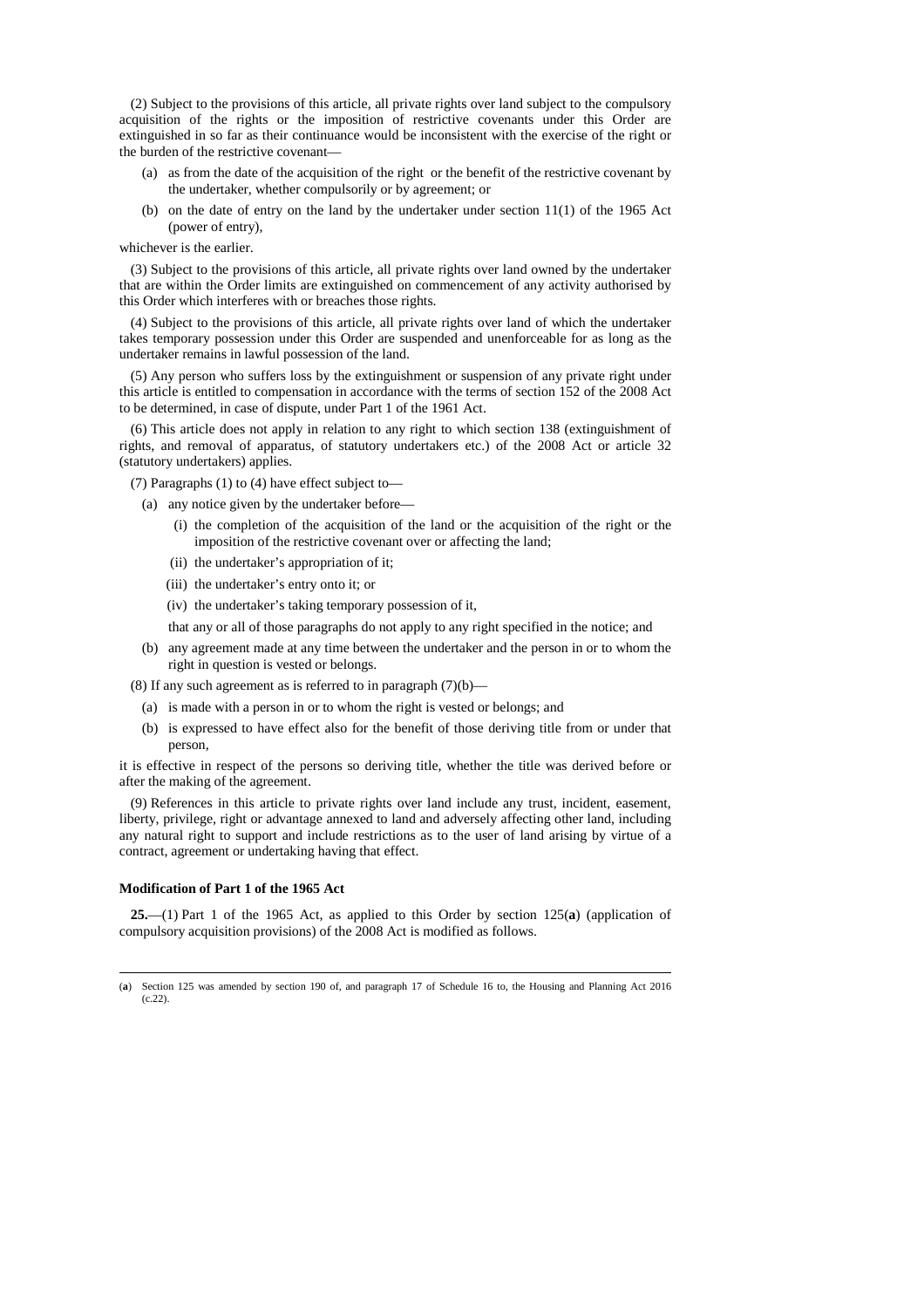(2) In section 4A(1)(**a**) (extension of time limit during challenge) for "section 23 of the Acquisition of Land Act 1981 (application to the High Court in respect of compulsory purchase order), the three year period mentioned in section 4" substitute "section 118( ) (legal challenges relating to applications for orders granting development consent) of the Planning Act 2008, the five year period mentioned in article 22 (time limit for exercise of authority to acquire land compulsorily) of A19 (Downhill Lane Junction Improvement) Order 20[ ]".

(3) In section 11A(e) (powers of entry: further notice of entry)—

- (a) in subsection  $(1)(a)$ , after "land" insert "under that provision";
- (b) in subsection (2), after "land" insert "under that provision".

(4) In section 22(2) (expiry of time limit for exercise of compulsory purchase power not to affect acquisition of interests omitted from purchase), for "section 4 of this Act" substitute "article 22 (time limit for exercise of authority to acquire land compulsorily) of the A19 (Downhill Lane Junction Improvement) Development Consent Order 20[ ]".

(5) In Schedule 2A (counter-notice requiring purchase of land not in notice to treat) —

(a) for paragraphs  $1(2)$  and  $14(2)$  substitute—

"(2) But see article 27(3) (acquisition of subsoil or airspace only) of the A19 (Downhill Lane Junction Improvement) Development Consent Order 20<sup>[1]</sup>, which excludes the acquisition of subsoil or airspace only from this Schedule."; and

(b) after paragraph 29, insert—

### "PART 4

### INTERPRETATION

**30.** In this Schedule, references to entering on and taking possession of land do not include doing so under article 18 (protective work to buildings), 29 (temporary use of land for carrying out the authorised development), 30 (temporary use of land for construction compound), or 31 (temporary use of land for maintaining the authorised development) of the A19 (Downhill Lane Junction Improvement) Development Consent Order 20[ ].".

### **Application of the 1981 Act**

-

**26.**—(1) The 1981 Act applies as if this Order were a compulsory purchase order.

(2) The 1981 Act, as so applied by paragraph (1), has effect with the following modifications.

 $(3)$  In section 1 (application of act) for subsection 2 substitute—

"(2) This section applies to any Minister, any local or other public authority or any other body or person authorised to acquire land by means of a compulsory purchase order.".

(4) In section 5(**b**) (earliest date for execution of declaration), in subsection (2), omit the words from ", and this subsection" to the end.

(5) Omit section 5A(**c**) (time limit for the execution of a general vesting declaration).

(6) In section 5B(1)(**d**) (extension of time limit during challenge) for "section 23 of the Acquisition of Land Act 1981 (application to High Court in respect of compulsory purchase order), the three year period mentioned in section 5A" substitute "section 118 (legal challenges relating to applications for orders granting development consent) of the Planning Act 2008, the five year period mentioned in article 22 (time limit for exercise of authority to acquire land compulsorily) of the A19 (Downhill Lane Junction Improvement) Development Consent Order 20[ ]".

<sup>(</sup>**a**) Section 4A(1) was inserted by section 202(1) of the Housing and Planning Act 2016 (c. 22).

<sup>(</sup>**b**) Section 5 was amended by Schedule 15 to the Housing and Planning Act 2016 (c. 22). (**c**) Section 5A was inserted by section 182(2) of the Housing and Planning Act 2016 (c. 22).

<sup>(</sup>**d**) Section 5B(1) was inserted by section 202(2) of the Housing and Planning Act 2016 (c. 22).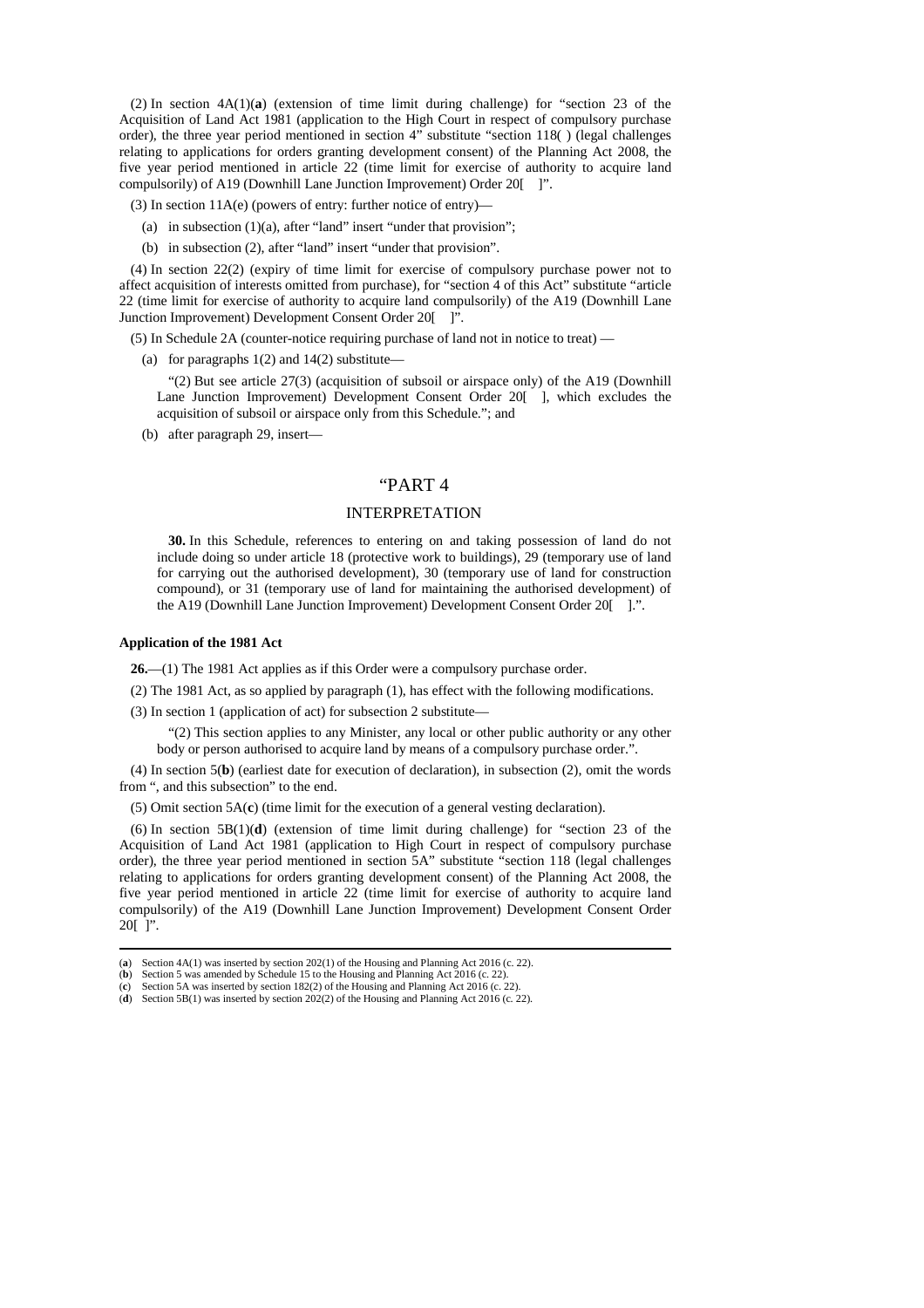(7) In section 6(**a**) (notices after execution of declaration) for subsection (1)(b)( ) for "section 15 of, or paragraph 6 of Schedule 1 to, the Acquisition of Land Act 1981" substitute "section 134(f)(notice of authorisation of compulsory acquisition) of the Planning Act 2008".

(8) In section 7(**b**) (constructive notice to treat) in subsection (1)(a), omit "(as modified by section 4 of the Acquisition of Land Act 1981)".

(9) In Schedule A1(**c**) (counter-notice requiring purchase of land not in general vesting declaration), omit paragraph 1(2).

(10) References to the 1965 Act in the 1981 Act are to be construed as references to the 1965 Act as applied by section 125 (application of compulsory acquisition provisions) of the 2008 Act (and as modified by the Order) to the compulsory acquisition of land under this Order.

### **Acquisition of subsoil or airspace only**

**27.**—(1) The undertaker may acquire compulsorily so much of, or such rights in, the subsoil of or of the airspace over the land referred to in paragraph (1) of article 20 (compulsory acquisition of land) as may be required for any purpose for which that land may be acquired under that provision instead of acquiring the whole of the land.

(2) Where the undertaker acquires any part of, or rights in, the subsoil of or the airspace over land referred to in paragraph (1), the undertaker is not required to acquire an interest in any other part of the land.

(3) The following do not apply in connection with the exercise of the power under paragraph (1) in relation to subsoil or airspace only—

- (a) Schedule 2A (counter-notice requiring purchase of land not in notice to treat) to the 1965 Act (as modified by article 25 (modification of Part 1 of the 1965 Act));
- (b) Schedule A1 (counter-notice requiring purchase of land not in general vesting declaration) to the 1981 Act; and
- (c) section 153(4A) (blighted land: proposed acquisition of part interest; material detriment test) of the Town and Country Planning Act 1990).

(4) Paragraphs (2) and (3) are to be disregarded where the undertaker acquires a cellar, vault, arch or other construction forming part of a house, building or manufactory.

### **Rights under or over streets**

-

**28.**—(1) The undertaker may enter on and appropriate so much of the subsoil of, or airspace over, any street within the Order limits as may be required for the purposes of the authorised development and may use the subsoil or airspace for those purposes or any other purpose ancillary to the authorised development.

(2) Subject to paragraph (3), the undertaker may exercise any power conferred by paragraph (1) in relation to a street without being required to acquire any part of the street or any easement or right in the street.

(3) Paragraph (2) does not apply in relation to—

- (a) any subway or underground building; or
- (b) any cellar, vault, arch or other construction in, on or under a street which forms part of a building fronting onto the street.

(4) Subject to paragraph (5), any person who is an owner or occupier of land in respect of which the power of appropriation conferred by paragraph (1) is exercised without the undertaker

(**c**) Schedule A1 was inserted by paragraph 6 of Part 1 of Schedule 18 to the Housing and Planning Act 2016 (c. 22).

<sup>(</sup>**a**) Section 6 was amended by paragraph 7 of Schedule 15 to the Housing and Planning Act 2016 (c. 22) and section 4 of, and

paragraph 52(2) of Schedule 2 to, the Planning (Consequential Provisions) Act 1990 (c. 11).<br> **(b)** Section 7(1) was substituted by Schedule 18 to the Housing and Planning Act 2016 (c. 22).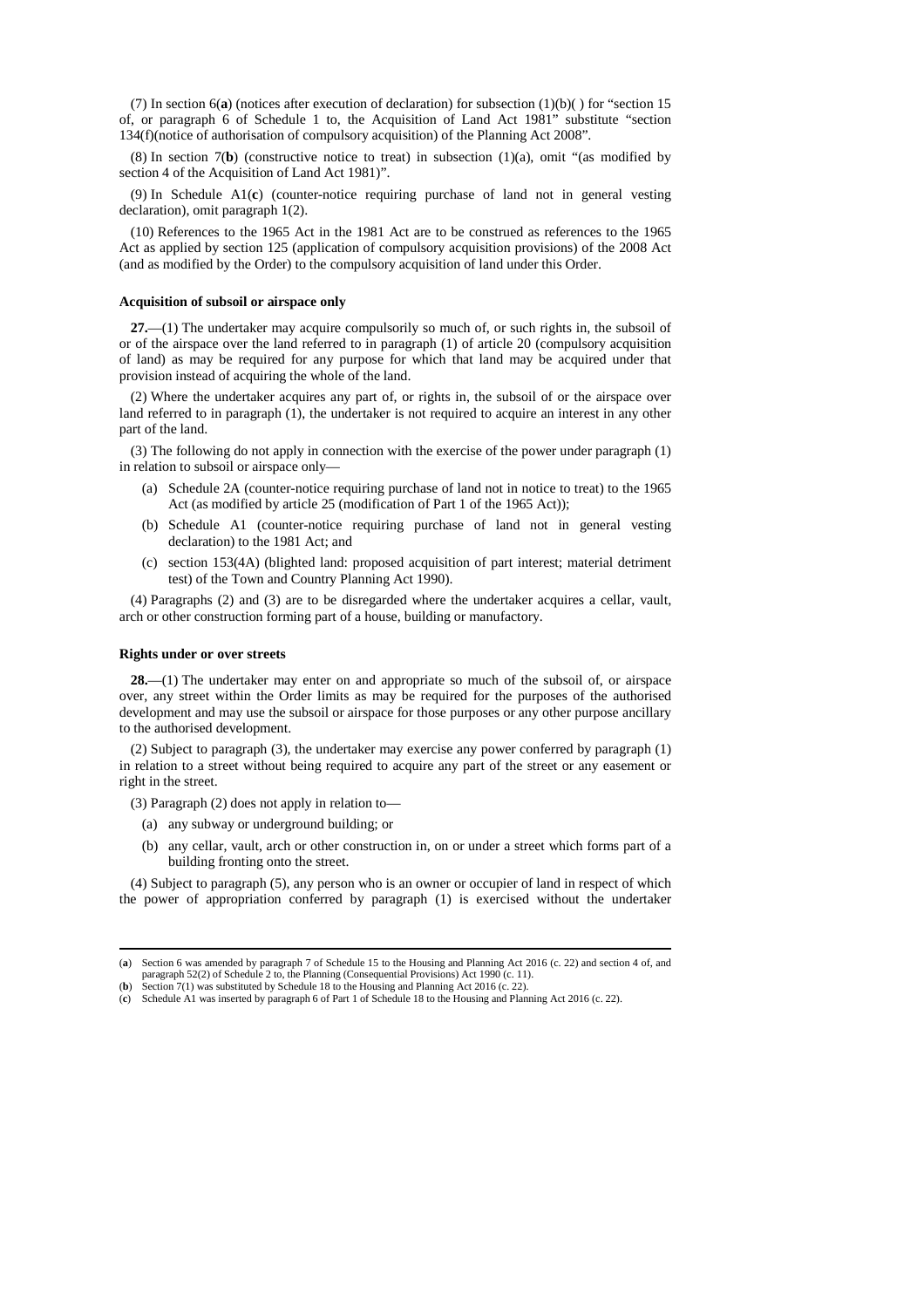acquiring any part of that person's interest in the land, and who suffers loss as a result, will be entitled to compensation to be determined, in case of dispute, under Part 1 of the 1961 Act.

(5) Compensation is not payable under paragraph (4) to any person who is an undertaker to whom section 85 (sharing cost of necessary measures) of the 1991 Act applies in respect of measures of which the allowable costs are to be borne in accordance with that section.

### **Temporary use of land for carrying out the authorised development**

**29.**—(1) The undertaker may, in connection with the carrying out of the authorised development but subject to article 22 (time limit for exercise for the authority to acquire land compulsorily)—

- (a) enter on and take temporary possession of—
	- (i) the land specified in column (1) of Schedule 7 (land of which temporary possession may be taken) for the purpose specified in relation to that land in column (2) of that Schedule relating to the part of the authorised development specified in column (3) of that Schedule; and
	- (ii) any other Order land in respect of which no notice of entry has been served under section 11 (powers of entry) of the 1965 Act (other than in connection with the acquisition of rights only) and no declaration has been made under section 4 (execution of declaration) of the 1981 Act;
- (b) remove any buildings and vegetation from that land;
- (c) construct temporary works (including the provision of means of access) and buildings on that land; and
- (d) construct any works on that land as are mentioned in Schedule 1 (authorised development).

(2) Not less than 14 days before entering on and taking temporary possession of land under this article the undertaker must serve notice of the intended entry on the owners and occupiers of the land and explain the purpose for which entry is taken in respect of land specified under paragraph 1(a)(ii).

(3) The undertaker may not, without the agreement of the owners of the land, remain in possession of any land under this article—

- (a) in the case of land specified in paragraph  $(1)(a)(i)$ , after the end of the period of one year beginning with the date of completion of the part of the authorised development specified in relation to that land in column (3) of Schedule 7, or
- (b) in the case of any land referred to in paragraph (1)(a)(ii), after the end of the period of one year beginning with the date of completion of the work for which temporary possession of the land was taken unless the undertaker has, by the end of that period, served a notice of entry under section 11 of the 1965 Act or made a declaration under section (4) of the 1981 Act in relation to that land.

(4) Before giving up possession of land of which temporary possession has been taken under this article, the undertaker must remove all temporary works and restore the land to the reasonable satisfaction of the owners of the land; but the undertaker is not required to—

- (a) replace a building removed under this article;
- (b) restore the land on which any permanent works have been constructed under paragraph  $(1)(d)$ :
- (c) remove any ground strengthening works which have been placed on the land to facilitate construction of the authorised development; or
- (d) remove any measures installed over or around statutory undertakers' apparatus to protect that apparatus from the authorised development.

(5) The undertaker must pay compensation to the owners and occupiers of land of which temporary possession is taken under this article for any loss or damage arising from the exercise in relation to the land of the provisions of this article.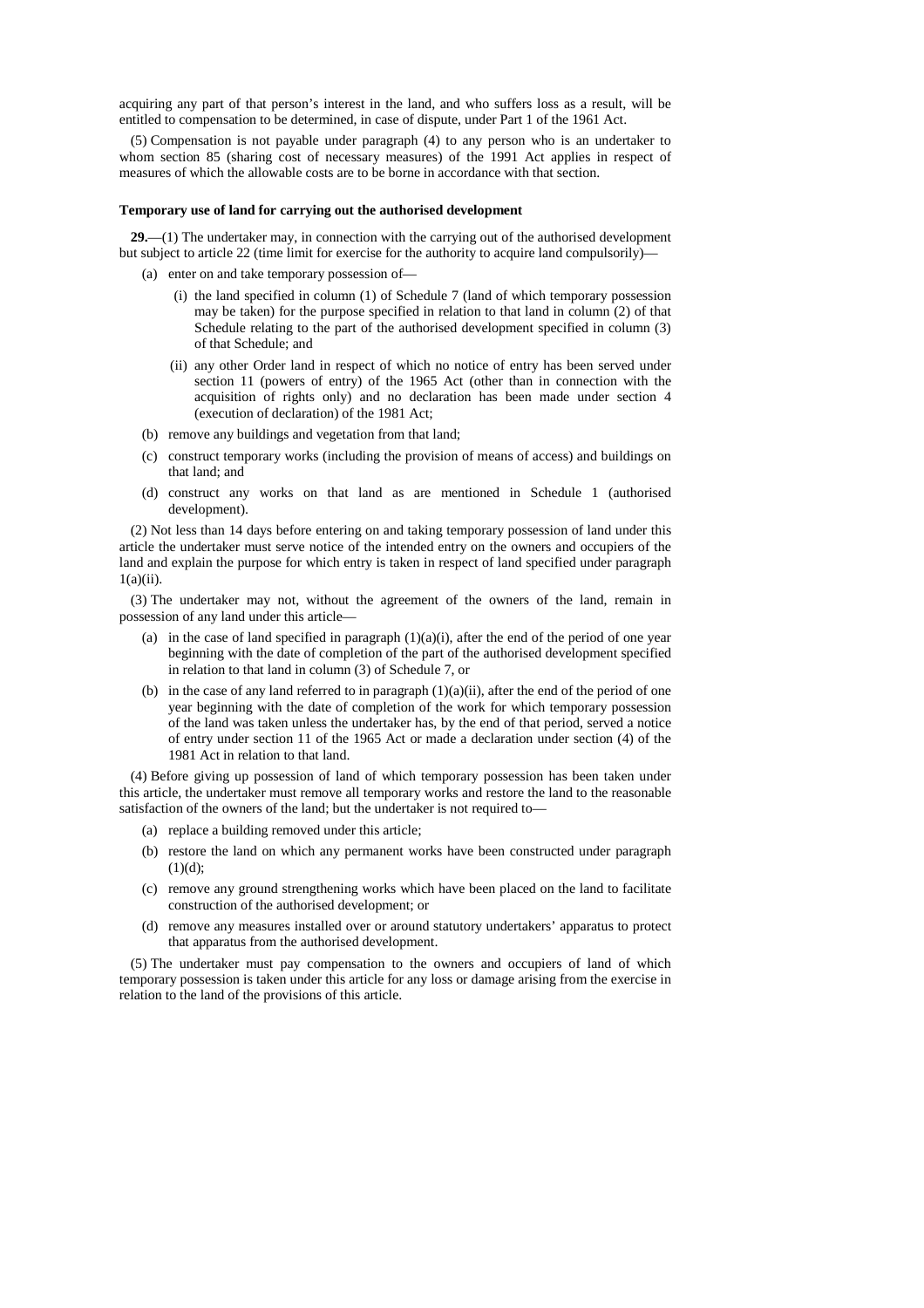(6) Any dispute as to a person's entitlement to compensation under paragraph (5), or as to the amount of the compensation, is to be determined under Part 1 of the 1961 Act.

(7) Any dispute as to the satisfactory removal of temporary works and restoration of land under paragraph (4) does not prevent the undertaker giving up possession of the land.

(8) Nothing in this article affects any liability to pay compensation under section 152 (compensation in case where no right to claim in nuisance) of the 2008 Act or under any other enactment in respect of loss or damage arising from the carrying out of the authorised development, other than loss or damage for which compensation is payable under paragraph (5).

(9) The undertaker may not compulsorily acquire under this Order the land referred to in paragraph  $(1)(a)(i)$  except that the undertaker is not to be precluded from—

- (a) acquiring new rights over any part of that land under article 23 (compulsory acquisition of rights and restrictive covenants); or
- (b) acquiring any part of the subsoil (or rights in the subsoil of or airspace over) that land under article 27 (acquisition of subsoil or airspace only).

(10) Where the undertaker takes possession of land under this article, the undertaker is not required to acquire the land or any interest in it.

(11) Section 13(**a**) (refusal to give possession to acquiring authority) of the 1965 Act applies to the temporary use of land under this article to the same extent as it applies to the compulsory acquisition of land under this Order by virtue of section 125 (application of compulsory acquisition provisions) of the 2008 Act.

### **Temporary use of land for construction compound**

**30.**—(1) The undertaker may only enter on and take temporary possession of the land identified as plot reference 2/1, 2/2a and 2/2b shown on the land plans for the purposes of the authorised development if the development authorised by the A19/A184 Testo's Junction Alteration Development Consent Order 2018 (the "Testo's Order") has commenced and the main construction compound referred to as Work No. 31 in Schedule 1 to the Testo's Order has not been vacated at the commencement of development authorised by this Order.

(2) The undertaker may not carry out construction activities on the land identified as plot reference 1/14b shown on the land plans at the same time as it is in possession of the land identified as plot reference 2/1, 2/2a and 2/2b on the land plans for the purposes of this Order.

### **Temporary use of land for maintaining the authorised development**

**31.**—(1) Subject to paragraph (2), at any time during the maintenance period relating to any part of the authorised development, the undertaker may—

- (a) enter upon and take temporary possession of any land within the Order limits if such possession is reasonably required for the purpose of maintaining the authorised development; and
- (b) construct such temporary works (including the provision of means of access) and buildings on the land as may be reasonably necessary for that purpose.

(2) Paragraph (1) does not authorise the undertaker to take temporary possession of—

(a) any house or garden belonging to a house; or

-

(b) any building (other than a house) if it is for the time being occupied.

(3) Not less than 28 days before entering upon and taking temporary possession of land under this article the undertaker must serve notice of the intended entry on the owners and occupiers of the land and explain the purpose for which entry is taken.

<sup>(</sup>**a**) Section 13 was amended by sections 62(3) and 139 of, and paragraphs 27 and 28 of Schedule 13, and Part 3 of Schedule 23 to, the Tribunals, Courts and Enforcement Act 2007 (c. 15).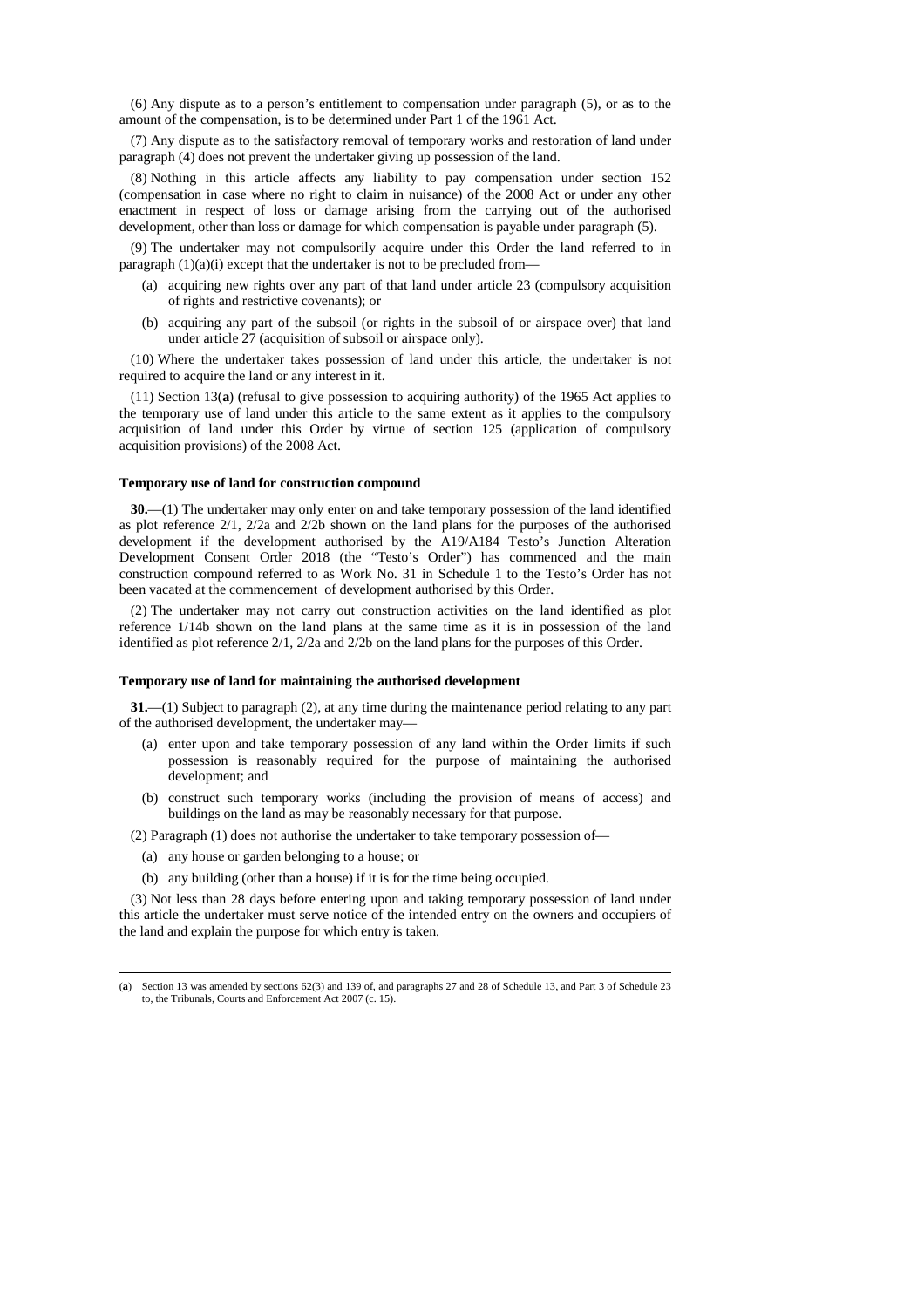(4) The undertaker may only remain in possession of land under this article for so long as may be reasonably necessary to carry out the maintenance of the part of the authorised development for which possession of the land was taken.

(5) Before giving up possession of land of which temporary possession has been taken under this article, the undertaker must remove all temporary works and restore the land to the reasonable satisfaction of the owners of the land.

(6) The undertaker must pay compensation to the owners and occupiers of land of which temporary possession is taken under this article for any loss or damage arising from the exercise in relation to the land of the powers conferred by this article.

(7) Any dispute as to a person's entitlement to compensation under paragraph (6), or as to the amount of the compensation, is to be determined under Part 1 of the 1961 Act.

(8) Nothing in this article affects any liability to pay compensation under section 152 (compensation in case where no right to claim in nuisance) of the 2008 Act or under any other enactment in respect of loss or damage arising from the execution of any works, other than loss or damage for which compensation is payable under paragraph (6).

(9) Where the undertaker takes possession of land under this article, the undertaker is not required to acquire the land or any interest in it.

(10) Section 13 (refusal to give possession to the acquiring authority) of the 1965 Act applies to the temporary use of land pursuant to this article to the same extent as it applies to the compulsory acquisition of land under this Order by virtue of section 125 (application of compulsory acquisition provisions) of the 2008 Act.

(11) In this article "the maintenance period", in relation to any part of the authorised development means the period of 5 years beginning with the date on which that part of the authorised development is first opened for use.

### **Statutory undertakers**

**32.**—(1) Subject to the provisions of Schedule 8 (protective provisions), article 23 (compulsory acquisition of rights and restrictive covenants) and paragraph  $(2)$ , the undertaker may-

- (a) acquire compulsorily, or acquire new rights or impose restrictive covenants over any Order land belonging to statutory undertakers; and
- (b) extinguish the rights of, and remove or reposition apparatus belonging to, statutory undertakers over or within the Order land.

(2) Paragraph (1)(b) has no effect in relation to apparatus in respect of which the following provisions apply—

- (a) Part 3 (street works in England and Wales) of the 1991 Act; and
- (b) article 33 (apparatus and rights of statutory undertakers in stopped up streets) of this Order.

### **Apparatus and rights of statutory undertakers in stopped up streets**

**33.**—(1) Where a street is stopped up under article 13 (permanent stopping up and restriction of use of streets and private means of access), any statutory utility whose apparatus is under, in, on, along or across the street has the same powers and rights in respect of that apparatus, subject to the provisions of this article, as if this Order had not been made.

(2) Where a street is stopped up under article 13 any statutory utility whose apparatus is under, in, on, over, along or across the street may, and if reasonably requested to do so by the undertaker must—

- (a) remove the apparatus and place it or other apparatus provided in substitution for it in such other position as the utility may reasonably determine and have power to place it; or
- (b) provide other apparatus in substitution for the existing apparatus and place it in such position as described in sub-paragraph (a).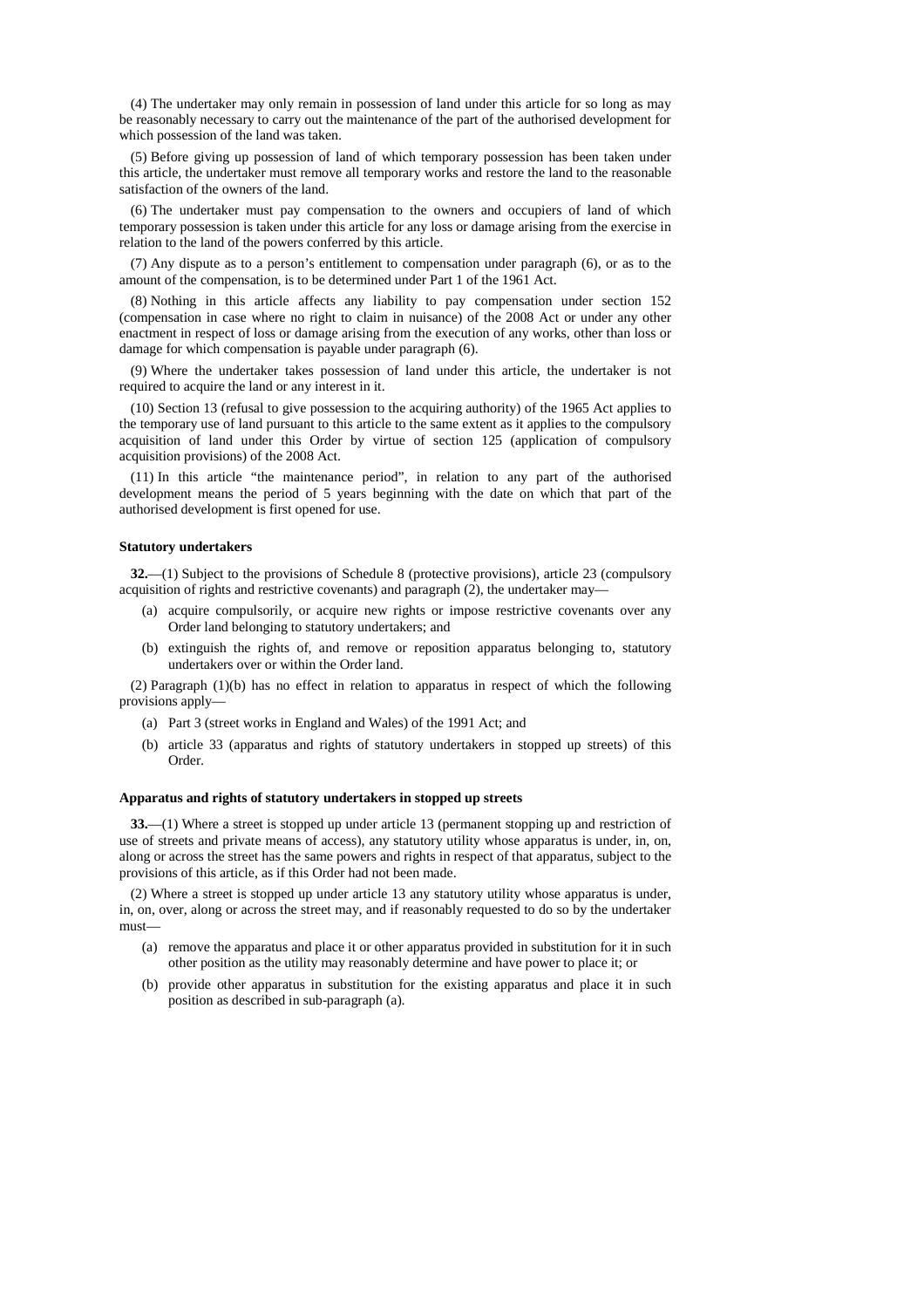(3) Subject to the following provisions of this article, the undertaker must pay to any statutory utility an amount equal to the cost reasonably incurred by the utility in or in connection with—

- (a) the execution of the relocation works required in consequence of the stopping up of the street; and
- (b) the doing of any other work or thing rendered necessary by the execution of the relocation works.
- (4) If in the course of the execution of relocation works under paragraph (2)—
	- (a) apparatus of a better type, of greater capacity or of greater dimensions is placed in substitution for existing apparatus; or
	- (b) apparatus (whether existing apparatus or apparatus substituted for existing apparatus) is placed at a depth greater than the depth at which the existing apparatus was,

and the placing of apparatus of that type or capacity or of those dimensions or the placing of apparatus at that depth, as the case may be, is not agreed by the undertaker, or, in default of agreement, is not determined by arbitration to be necessary, then, if it involves cost in the execution of the relocation works exceeding that which would have been involved if the apparatus placed had been of the existing type, capacity or dimensions, or at the existing depth, as the case may be, the amount which, apart from this paragraph, would be payable to the statutory utility by virtue of paragraph (3) is to be reduced by the amount of that excess.

(5) For the purposes of paragraph (4)—

- (a) an extension of apparatus to a length greater than the length of existing apparatus is not to be treated as a placing of apparatus of greater dimensions than those of the existing apparatus; and
- (b) where the provision of a joint in a cable is agreed, or is determined to be necessary, the consequential provision of a jointing chamber or of a manhole is to be treated as if it also had been agreed or had been so determined.

(6) An amount which, apart from this paragraph, would be payable to a statutory utility in respect of works by virtue of paragraph (3) (and having regard, where relevant, to paragraph (4)) must, if the works include the placing of apparatus provided in substitution for apparatus placed more than 7 years and 6 months earlier so as to confer on the utility any financial benefit by deferment of the time for renewal of the apparatus in the ordinary course, be reduced by the amount which represents that benefit.

(7) Paragraphs (3) to (6) do not apply where the authorised development constitutes major highway works, major bridge works or major transport works for the purposes of Part 3 of the 1991 Act, but instead—

- (a) the allowable costs of the relocation works are to be determined in accordance with section 85 (sharing of cost of necessary measures) of that Act and any regulations for the time being having effect under that section; and
- (b) the allowable costs are to be borne by the undertaker and the statutory utility in such proportions as may be prescribed by any such regulations.

(8) In this article—

 $\overline{a}$ 

"apparatus" has the same meaning as in Part 3 of the 1991 Act;

"relocation works" means work executed, or apparatus provided, under paragraph (2); and

"statutory utility" means a statutory undertaker for the purposes of the 1980 Act or a public communications provider as defined in section 151(1) of the Communications Act 2003(**a**).

### **Recovery of costs of new connections**

**34.**—(1) Where any apparatus of a public utility undertaker or of a public communications provider is removed under article 32 (statutory undertakers) any person who is the owner or

<sup>(</sup>**a**) 2003 c. 21. There are amendments to this Act which are not relevant to this Order.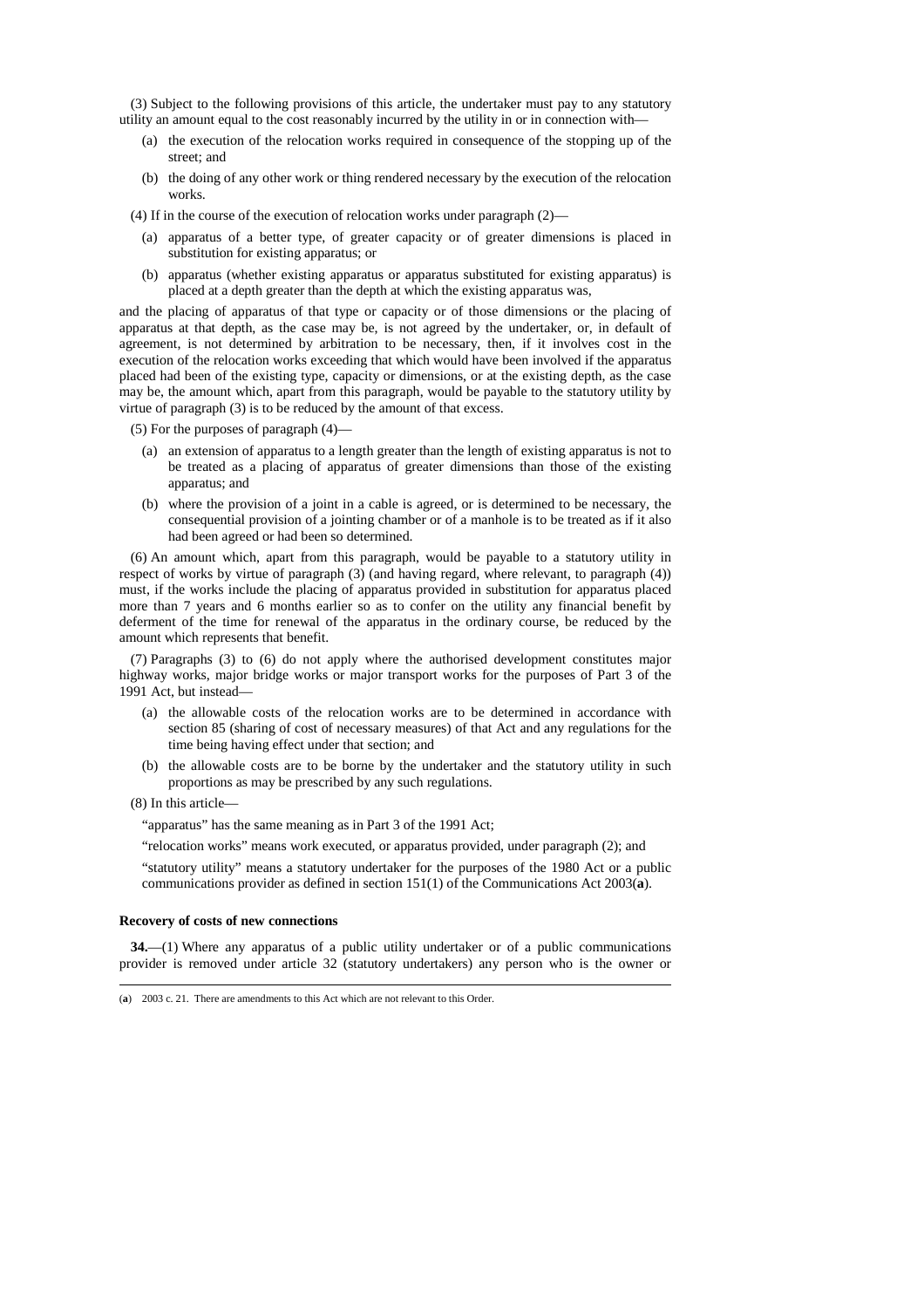occupier of premises to which a supply was given from that apparatus is entitled to recover from the undertaker compensation in respect of expenditure reasonably incurred by that person, in consequence of the removal, for the purpose of effecting a connection between the premises and any other apparatus from which a supply is given.

(2) Paragraph (1) does not apply in the case of the removal of a public sewer but where such a sewer is removed under article 32, any person who is-

- (a) the owner or occupier of premises the drains of which communicated with that sewer; or
	- (b) the owner of a private sewer which communicated with that sewer,

is entitled to recover from the undertaker compensation in respect of expenditure reasonably incurred by that person, in consequence of the removal, for the purpose of making the drain or sewer belonging to that person communicate with any other public sewer or with a private sewerage disposal plant.

(3) This article does not have effect in relation to apparatus to which article 33 (apparatus and rights of statutory undertakers in stopped up streets) or Part 3 of the 1991 Act applies.

(4) In this paragraph—

"public communications provider" has the same meaning as in section 151(1) of the Communications Act 2003(**a**); and

"public utility undertaker" means a gas, water, electricity or sewerage undertaker.

## PART 6

### OPERATIONS

### **Felling or lopping of trees and removal of hedgerows**

**35.**—(1) The undertaker may fell or lop any tree or shrub within or overhanging land within the Order limits, or cut back its roots, if it reasonably believes it to be necessary to do so to prevent the tree or shrub—

- (a) from obstructing or interfering with the construction, maintenance or operation of the authorised development or any apparatus used in connection with the authorised development; or
- (b) from constituting a danger to persons using the authorised development.

(2) In carrying out any activity authorised by paragraph (1), the undertaker must do no unnecessary damage to any tree or shrub and must pay compensation to any person for any loss or damage arising from such activity.

(3) Any dispute as to a person's entitlement to compensation under paragraph (2), or as to the amount of compensation, is to be determined under Part 1 of the 1961 Act.

(4) The undertaker may, for the purposes of carrying out the authorised development but subject to paragraph (2), remove any hedgerow within the Order limits that is required to be removed.

(5) In this article "hedgerow" has the same meaning as in the Hedgerow Regulations 1997(**b**) and includes important hedgerows.

-

<sup>(</sup>**a**) 2003 c. 21. There are amendments to this Act which are not relevant to this Order. (**b**) S.I. 1997/1160.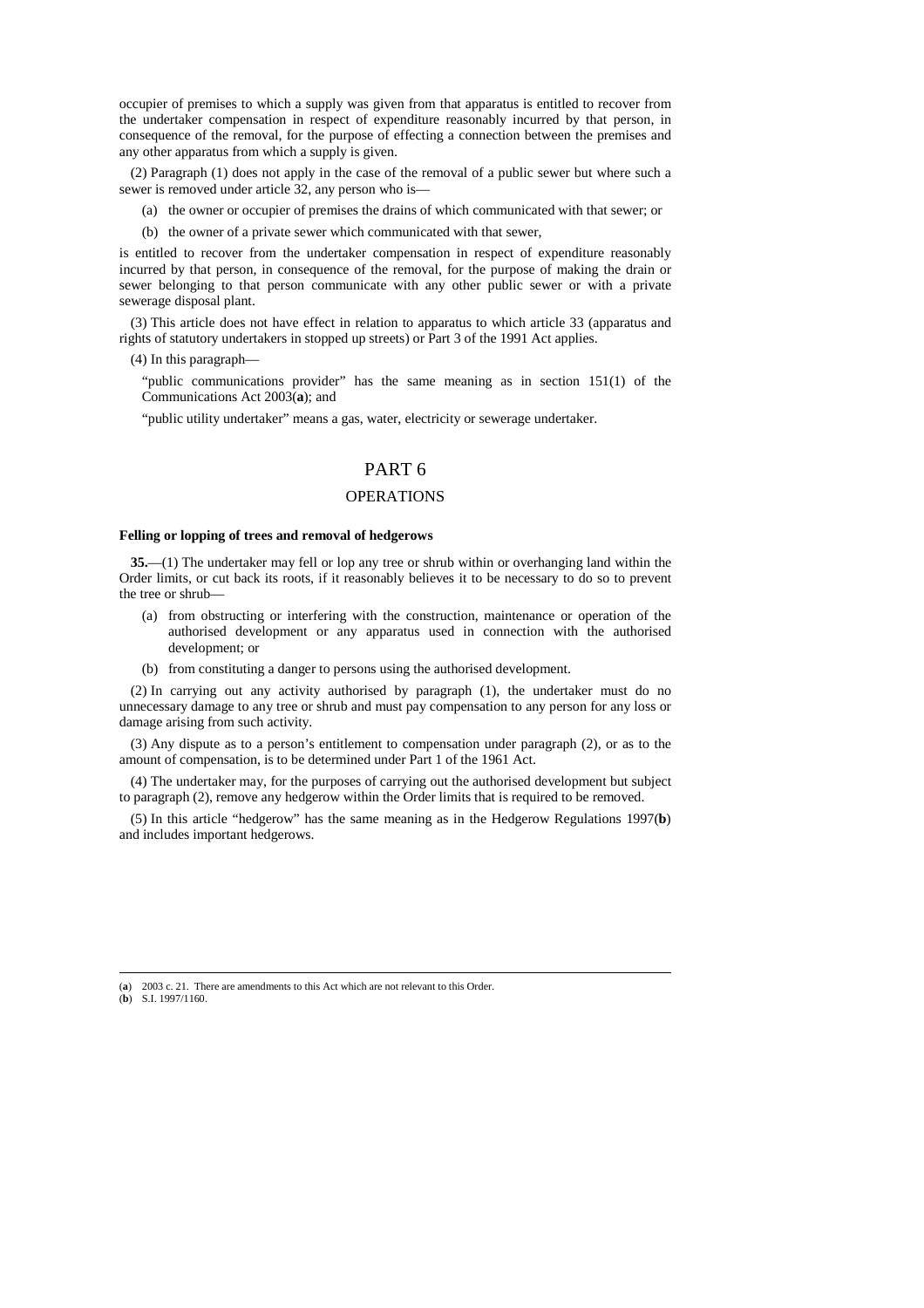## PART 7

### MISCELLANEOUS AND GENERAL

### **Disapplication of legislative provisions**

**36.**—(1) The A19/A184 Testo's Junction Alteration Development Consent Order 2018 is modified in accordance with Schedule 9, where—

- (a) column 1 sets out where the amendment is to be made;
- (b) column 2 sets out how the amendment is to be made; and
- (c) column 3 sets out the text to be substituted, inserted or omitted.

(2) The provisions of the Neighbourhood Planning Act 2017(**a**), insofar as they relate to temporary possession of land under article 29 (temporary use of land for carrying out the authorised development), article 30 (temporary use of land for construction compounds), and article 31 (temporary use of land for maintaining the authorised development) of this Order, do not apply in relation to the construction of any work or the carrying out of any operation required for the purpose of, or in connection with, the construction of the authorised development and, within the maintenance period defined in article 31(11), any maintenance of any part of the authorised development.

### **Application of landlord and tenant law**

**37.**—(1) This article applies to—

- (a) any agreement for leasing to any person the whole or any part of the authorised development or the right to operate the same; and
- (b) any agreement entered into by the undertaker with any person for the construction, maintenance, use or operation of the authorised development, or any part of it, so far as any such agreement relates to the terms on which any land which is the subject of a lease granted by or under that agreement is to be provided for that person's use.

(2) No enactment or rule of law regulating the rights and obligations of landlords and tenants prejudices the operation of any agreement to which this article applies.

(3) No such enactment or rule of law applies in relation to the rights and obligations of the parties to any lease granted by or under any such agreement so as to—

- (a) exclude or in any respect modify any of the rights and obligations of those parties under the terms of the lease, whether with respect to the termination of the tenancy or any other matter;
- (b) confer or impose on any such party any right or obligation arising out of or connected with anything done or omitted on or in relation to land which is the subject of the lease, in addition to any such right or obligation provided for by the terms of the lease; or
- (c) restrict the enforcement (whether by action for damages or otherwise) by any party to the lease of any obligation of any other party under the lease.

### **Operational land for purposes of the Town and Country Planning Act 1990**

**38.** Development consent granted by this Order is to be treated as specific planning permission for the purposes of section 264(3) (cases in which land is to be treated as operational land for the purposes of that Act) of the 1990 Act.

 $\overline{a}$ 

<sup>(</sup>**a**) 2017 c. 20.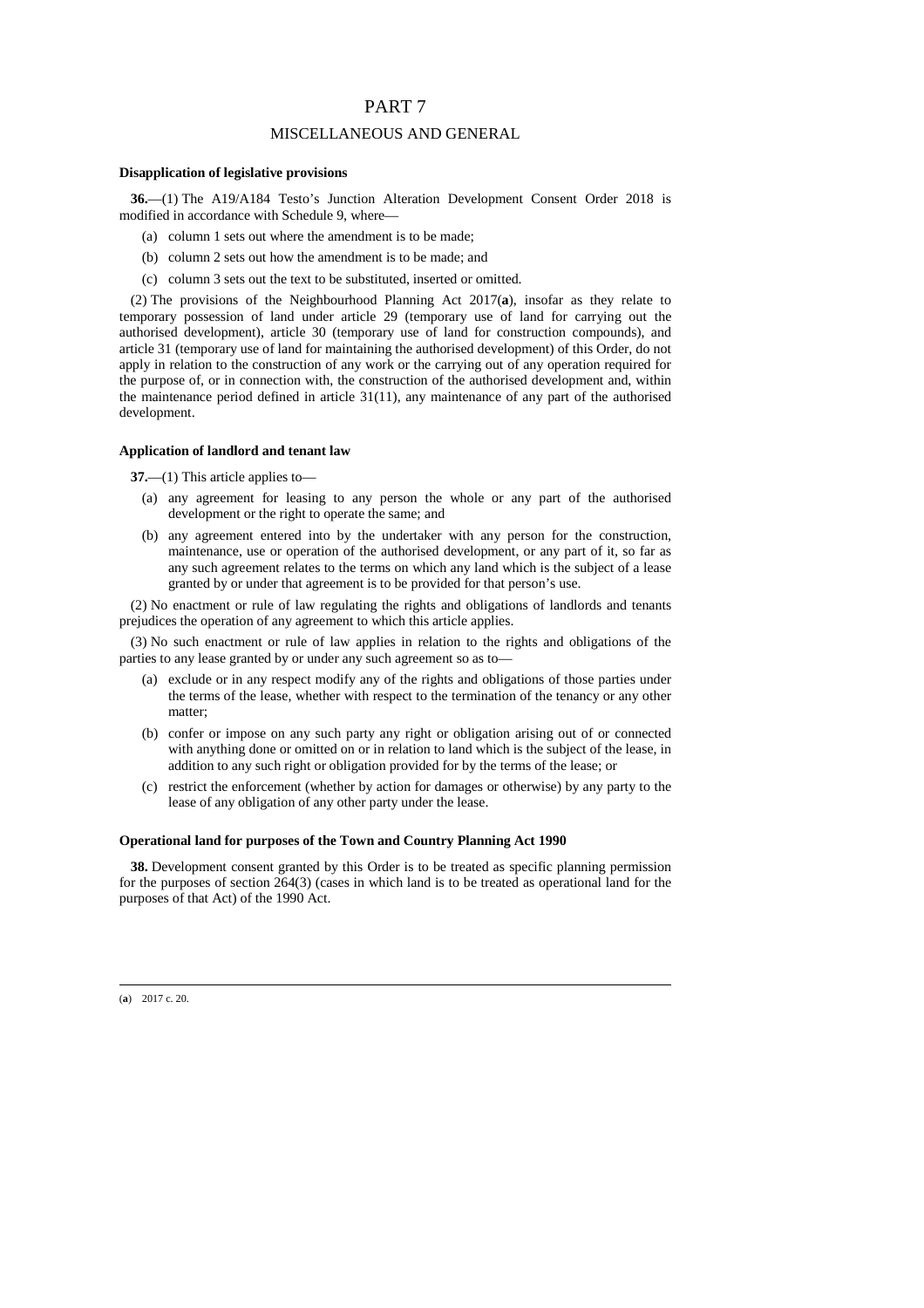### **Defence to proceedings in respect of statutory nuisance**

**39.**—(1) Where proceedings are brought under section 82(1) (summary proceedings by person aggrieved by statutory nuisance) of the Environmental Protection Act 1990(**a**) in relation to a nuisance falling within paragraph (g) of section 79(1) (noise emitted from premises so as to be prejudicial to health or a nuisance) of that Act no order is to be made, and no fine may be imposed, under section 82(2)(**b**) of that Act if—

- (a) the defendant shows that the nuisance—
	- (i) relates to premises used by the undertaker for the purposes of or in connection with the construction or maintenance of the authorised development and that the nuisance is attributable to the carrying out of the authorised development in accordance with a notice served under section 60 (control of noise on construction site), or a consent given under section 61 (prior consent for work on construction site) of the Control of Pollution Act 1974(**c**); or
	- (ii) is a consequence of the construction or maintenance of the authorised development and that it cannot reasonably be avoided; or
- (b) the defendant shows that the nuisance is a consequence of the use of the authorised development and that it cannot reasonably be avoided.

(2) Section 61(9) (consent for work on construction site to include statement that it does not of itself constitute a defence to proceedings under section 82 of the Environmental Protection Act 1990) of the Control of Pollution Act 1974 does not apply where the consent relates to the use of premises by the undertaker for the purposes of or in connection with the construction or maintenance of the authorised development.

### **Protection of interests**

**40.** Schedule 8 (protective provisions) to the Order has effect.

### **Certification of documents, etc.**

**41.**—(1) As soon as practicable after the making of this Order, the undertaker must submit copies of each of the plans and documents set out in Schedule 10 (documents to be certified) to the Secretary of State for certification as true copies of those plans and documents.

(2) Where any plan or document set out in Schedule 10 requires to be amended to reflect the terms of the Secretary of State's decision to make the Order, that plan or document in the form amended to the Secretary of State's satisfaction is the version of the plan or document required to be certified under paragraph (1).

(3) A plan or document so certified will be admissible in any proceedings as evidence of the contents of the document of which it is a copy.

(4) As soon as practicable after the making of this Order, the undertaker must submit copies of the Testo's plans to the Secretary of State for certification as true copies of those plans and documents.

### **Service of notices**

**42.**—(1) A notice or other document required or authorised to be served for the purposes of this Order may be served—

(a) by post;

-

<sup>(</sup>**a**) 1990 c. 43. There are amendments to this Act which are not relevant to this Order.

<sup>(</sup>**b**) Subsection (2) was amended by section 5(2) of the Noise and Statutory Nuisance Act 1993 (c. 40); there are other amendments to this subsection which are not relevant to this Order.

<sup>(</sup>**c**) 1974 c. 40. Section 61(9) amended by section 162 of, and paragraph 15 of Schedule 3 to, the Environmental Protection Act 1990 c. 43. There are other amendments to the 1974 Act which are not relevant to this Order.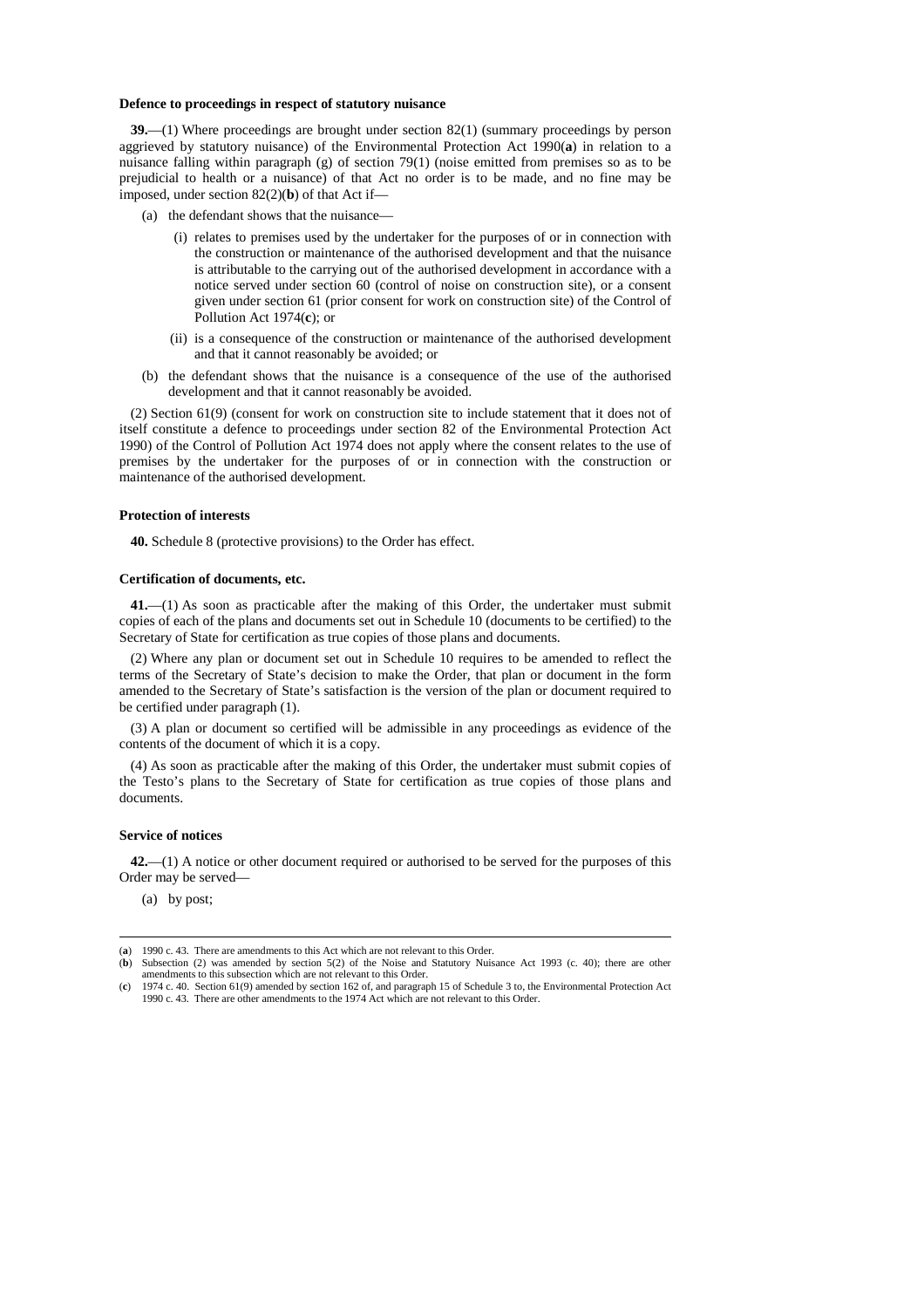- (b) by delivering it to the person on whom it is to be served or to whom it is to be given or supplied; or
- (c) with the consent of the recipient and subject to paragraphs (5) to (8) by electronic transmission.

(2) Where the person on whom a notice or other document to be served for the purposes of this Order is a body corporate, the notice or document is duly served if it is served on the secretary or clerk of that body.

(3) For the purposes of section 7 (references to service by post) of the Interpretation Act 1978(**a**) as it applies for the purposes of this article, the proper address of any person in relation to the service on that person of a notice or document under paragraph (1) is, if that person has given an address for service, that address, and otherwise—

- (a) in the case of the secretary or clerk of a body corporate, the registered or principal office of that body; and
- (b) in any other case, the last known address of that person at the time of service.

(4) Where for the purposes of this Order a notice or other document is required or authorised to be served on a person as having any interest in, or as the occupier of, land and the name or address of that person cannot be ascertained after reasonable enquiry, the notice may be served by—

- (a) addressing it to that person by name or by the description of "owner", or as the case may be "occupier", of the land (describing it); and
- (b) either leaving it in the hands of a person who is or appears to be resident or employed on the land or leaving it conspicuously affixed to some building or object on or near the land.

(5) Where a notice or other document required to be served or sent for the purposes of this Order is served or sent by electronic transmission the requirement will be taken to be fulfilled only where—

- (a) the recipient of the notice or other document to be transmitted has given consent to the use of electronic transmission in writing or by electronic transmission;
- (b) the notice or document is capable of being accessed by the recipient;
- (c) the notice or document is legible in all material respects; and
- (d) the notice or document is in a form sufficiently permanent to be used for subsequent reference.

(6) Where the recipient of a notice or other document served or sent by electronic transmission notifies the sender within 7 days of receipt that the recipient requires a paper copy of all or part of that notice or other document the sender will provide such a copy as soon as reasonably practicable.

(7) Any consent to the use of electronic communication given by a person may be revoked by that person in accordance with paragraph (8).

(8) Where a person is no longer willing to accept the use of electronic transmission for any of the purposes of this Order—

- (a) that person must give notice in writing or by electronic transmission revoking any consent given by that person for that purpose; and
- (b) such revocation will be final and will take effect on a date specified by the person in the notice but that date must not be less than 7 days after the date on which the notice is given.

(9) This article will not be taken to exclude the employment of any method of service not expressly provided for by it.

(10) In this article "legible in all material respects" means that the information contained in the notice or document is available to that person to no lesser extent than it would be if served, given or supplied by means of a notice or document in printed form.

 $\overline{a}$ 

<sup>(</sup>**a**) 1978 c. 30.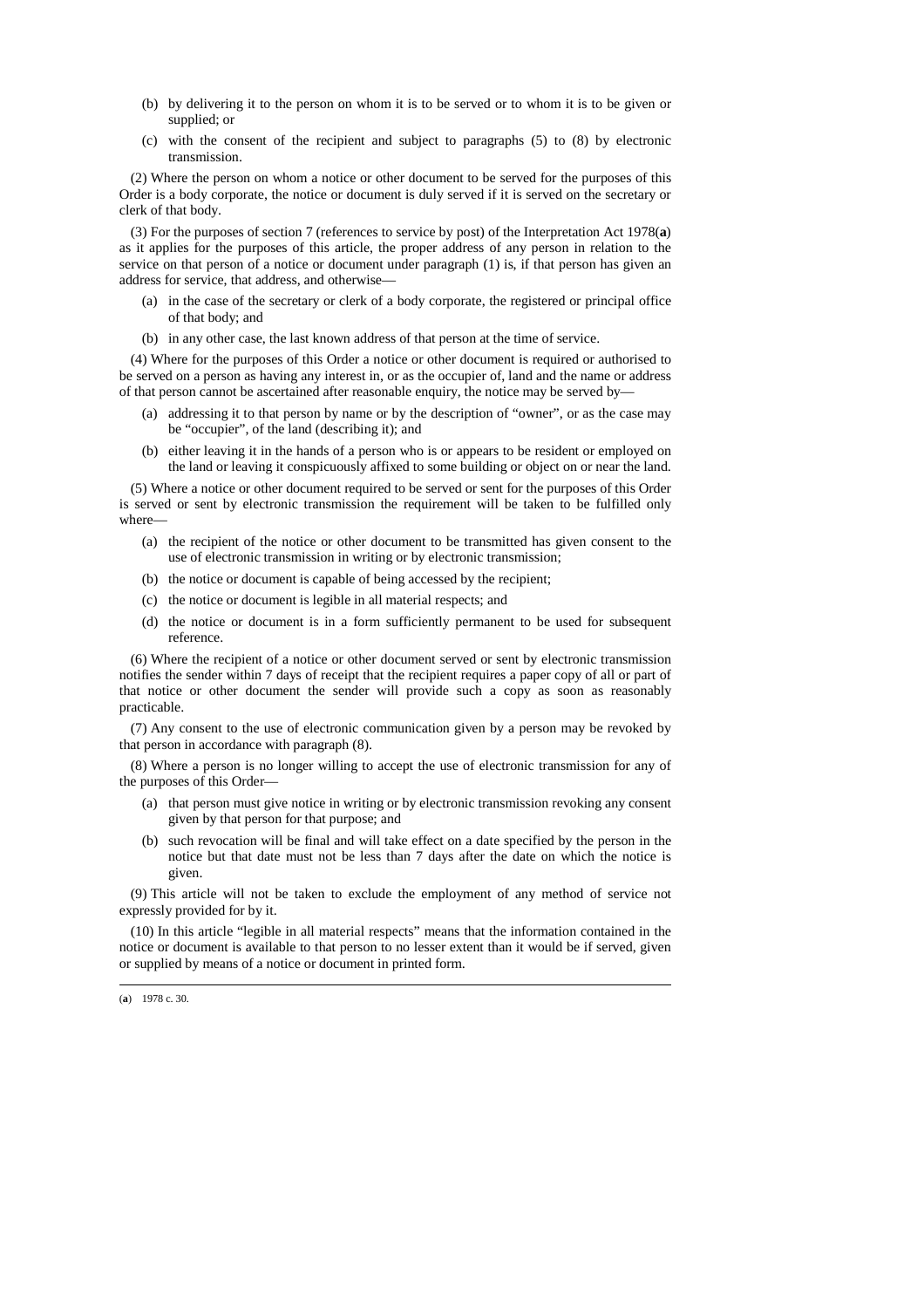### **Arbitration**

**43.** Except where otherwise expressly provided for in this Order and unless otherwise agreed between the parties, any difference under any provision of this Order (other than a difference which falls to be determined by the tribunal) must be referred to and settled by a single arbitrator to be agreed between the parties or, failing agreement, to be appointed on the application of either party (after giving notice in writing to the other) by the President of the Institution of Civil Engineers.

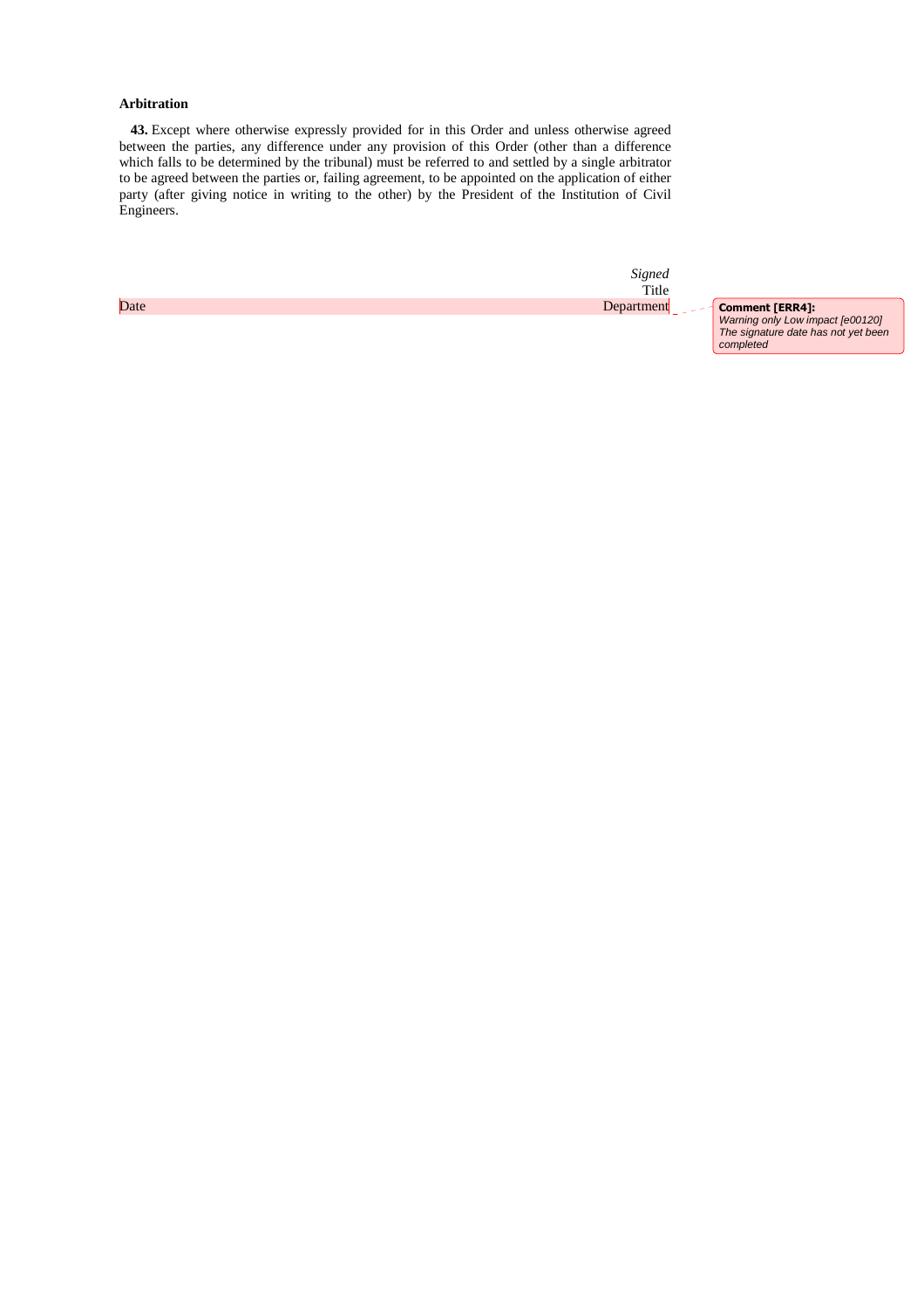## SCHEDULES

## SCHEDULE 1 Article 2

## AUTHORISED DEVELOPMENT

**In the administration area of Sunderland, South Tyneside, or both Sunderland & South Tyneside.** 

A nationally significant infrastructure project as defined in sections 14 and 22 of the 2008 Act, and associated development as defined in section 115 of the 2008, comprising—

**Work No. 1** – The construction of a new private means of access approximately 960m in length that links the A1290 with; the new drainage attenuation ponds (Work Nos. 2 & 18), and the fields to the south of the junction (Plots 1/3a and 1/5b), as shown between points 1/1, 1/27, 1/28 and 1/29 on the Streets, Rights of Way and Access Plans.

**Work No. 2** – The construction of a new drainage attenuation pond, including, but not limited to, excavations, embankments, cuttings, environmental mitigation, and fencing necessary for its construction and operation. Work No.2 is adjacent to the existing A19, approximately 50m north of Washington Road footbridge and accessed via a new private means of access (Work No. 1).

**Work No. 3** – The stopping up and removal of an existing A19 layby as shown between points 1/A and 1/B on the Streets, Rights of Way and Access Plans, the construction of a new edge of carriageway for the A19 mainline including drainage works, and the construction of a new northbound off-slip and ancillary works including, but not limited to, embankments, cuttings, alterations to existing pavements and kerbs, road markings, roadside furniture, roadside signage, electrical connections and strengthening works necessary for its operation. Work No. 3 is approximately 625m in length that originates at the existing A19 dual carriageway and terminates at the proposed Downhill Lane circulatory carriageway (Work No. 7), as shown between points 1/4 and 1/8 on the Streets, Rights of Way and Access Plans.

**Work No. 4** – The construction of drainage features and the reinstatement of barrier in the existing mainline A19 central reserve as shown between points 1/2 and 1/6 on the Streets, Rights of Way and Access Plans.

**Work No. 5** – The construction of a new southbound on-slip and ancillary works including, but not limited to, embankments, cuttings, alterations to existing pavements and kerbs, road markings, roadside furniture, roadside signage, electrical connections and strengthening works necessary for its operation. Work No. 5 is approximately 640m in length that originates at the proposed Downhill Lane circulatory carriageway (Work No. 7) and terminates at the existing A19 dual carriageway as shown between points 1/10 and 1/3 on the Streets, Rights of Way and Access Plans.

**Work No. 6** – The construction of a new shared non-motorised user facility – footway/cycle track approximately 260m in length between a proposed non-motorised user crossing facility on Washington Road (East) and a junction with Work No. 8, as shown between points 1/5 and 1/9 on the Streets, Rights of Way and Access Plans.

Work No. 7 – The construction of a new circulatory carriageway, incorporating the existing Downhill Lane overbridge and a new overbridge to the south; including earthworks, abutments and a single span structure, and ancillary works including, but not limited to, embankments, cuttings, alterations to existing pavements and kerbs, road markings, roadside furniture, roadside signage, electrical connections and strengthening works necessary for its operation. Work No. 7 is approximately 550m in length and will accommodate the new entry/exit links of Work Nos. 3, 5, 9, 10, 19 and 20, and the improved existing entry/exit links of Work Nos. 23 and 24.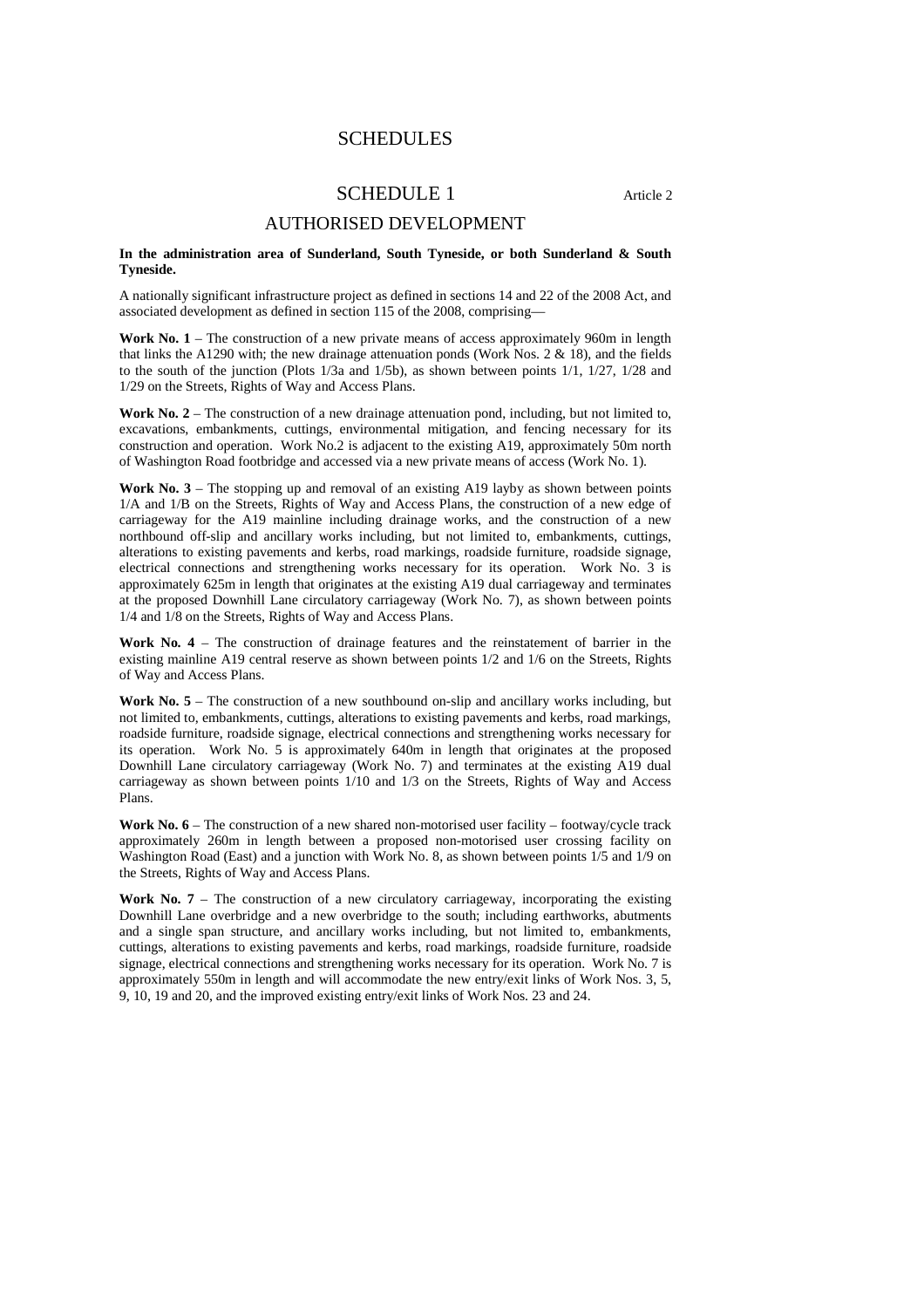**Work No. 8** – The construction of a new shared use non-motorised user facility and ancillary works including, but not limited to, embankments, cuttings, roadside furniture, roadside signage, electrical connections and the construction of a multi-span structure with approach ramps. Work No. 8 is approximately 1,110m in length that links to the improved existing Bridleway B46 via a non-motorised user crossing facility on Downhill Lane (East) and the A1290 non-motorised user facilities as shown between points 1/15 and 1/26 on the Streets, Rights of Way and Access Plans.

**Work No. 9** – The construction of a new section of road and ancillary works including, but not limited to, embankments, cuttings, alterations to existing pavements and kerbs, road markings, roadside furniture, roadside signage, electrical connections and strengthening works necessary for its operation. Work No. 9 is approximately 320m in length, forming the new Washington Road (East), originating at the entry/exit with the new circulatory carriageway (Work No. 7) and tying into the existing Washington Road (East), as shown between points 1/11, 1/12 and 1/7 on the Streets, Rights of Way and Access Plans.

**Work No. 10** – The construction of a widened and realigned road and ancillary works including, but not limited to, embankments, cuttings, alterations to existing pavements and kerbs, road markings, roadside furniture, roadside signage, electrical connections and strengthening works necessary for its operation. Work No. 10 is approximately 115m in length, forming the new Downhill Lane (East) and including a new shared non-motorised user crossing facility; originating at the entry/exit with the new circulatory carriageway (Work No. 7) and tying into the existing Downhill Lane (East), as shown between points 1/13, 1/14 and 1/18 on the Streets, Rights of Way and Access Plans.

**Work No. 11** – The construction of a new private means of access linking Downhill Lane (East) with the field to the southeast (Plot 1/7b), as shown at point 1/16 on the Streets, Rights of Way and Access Plans.

**Work No. 12** – The construction of a new private means of access approximately 150m in length that links Downhill Lane (East) with the new drainage attenuation pond (Work No. 13) as shown between points 1/17 and 1/20 on the Streets, Rights of Way and Access Plans.

**Work No. 13** – The construction of a drainage attenuation pond, including, but not limited to, excavations, embankments, cuttings, environmental mitigation, and fencing necessary for its construction and operation. Work No.13 is adjacent to the improved Bridleway B46 (Work No. 14), and accessed via a new private means of access (Work No. 12).

**Work No. 14** – Improvement to the existing Bridleway B46 for a length of approximately 215m, from the site boundary to the proposed Downhill Lane (East) non-motorised user crossing facility, as shown between points 1/21 and 1/19 on the Streets, Rights of Way and Access Plans.

**Work No. 15** – The improvement of the existing A1290 for a length of approximately 50m for the construction of a non-motorised user crossing facility, as shown between points 1/22 and 1/24 on the Streets, Rights of Way and Access Plans.

Work No. 16 – The construction of a new shared use non-motorised user facility approximately 60m in length that links Follingsby Lane and the proposed A1290 non-motorised user crossing facility (Work No. 15), as shown between points 1/23 and 1/25 on the Streets, Rights of Way and Access Plans.

**Work No. 17** – The construction of new drainage features on the A1290 over a length of approximately 180m, including a replacement carrier pipe under the existing verge and filter drain at the earthwork toe.

**Work No. 18** – The construction of a drainage attenuation pond, including, but not limited to, excavations, embankments, cuttings, environmental mitigation, and fencing necessary for its construction and operation. Work No. 18 is adjacent to the proposed A1290 non-motorised user facility (Work No. 8), and accessed via a new private means of access (Work No. 1).

**Work No. 19** – The construction of a new road and ancillary works including, but not limited to, embankments, cuttings, alterations to existing pavements and kerbs, road markings, roadside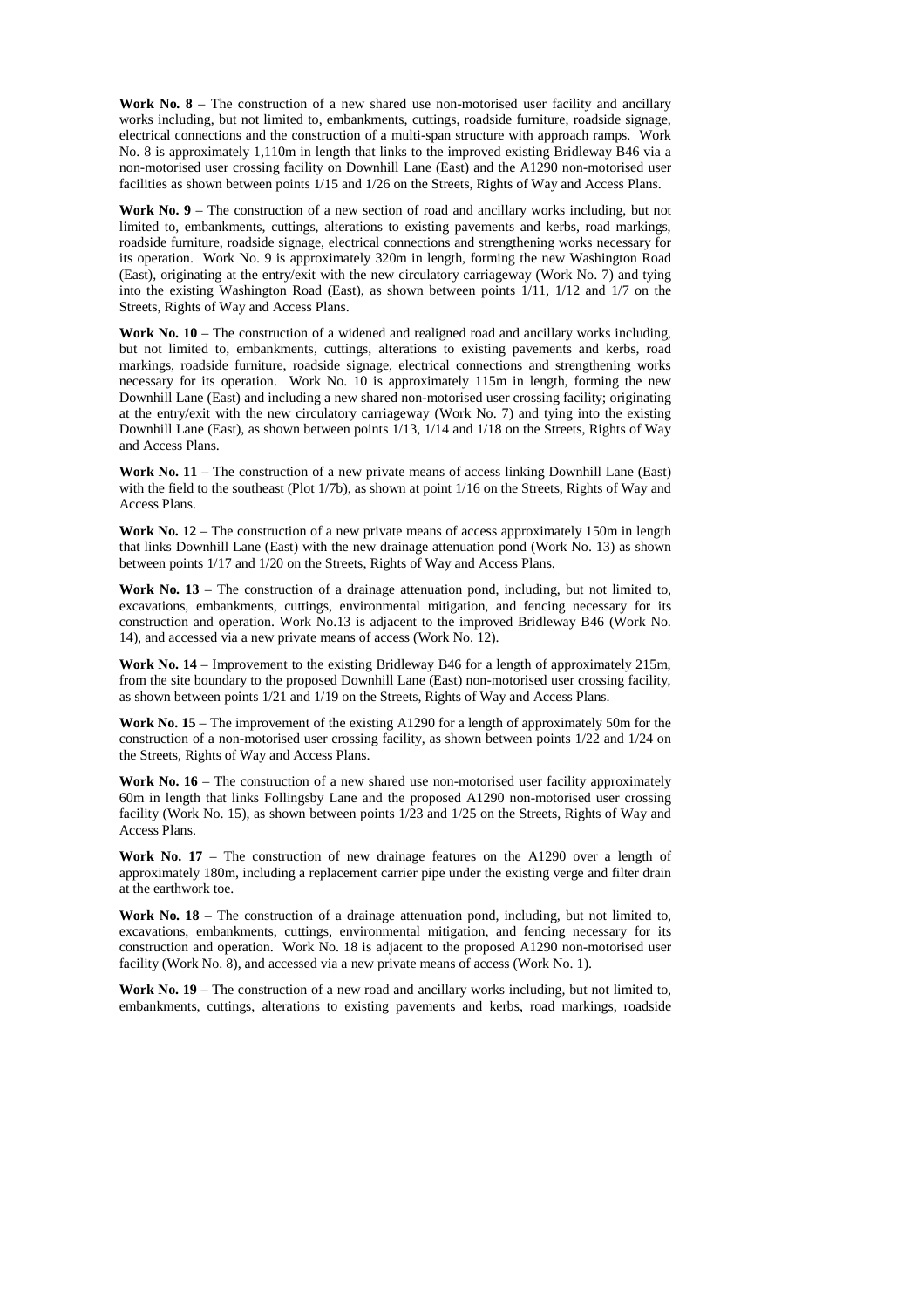furniture, roadside signage, electrical connections and strengthening works necessary for its operation. Work No. 19 is approximately 290m in length, forming the new A1290 westbound carriageway; originating at the new circulatory carriageway (Work No. 7) and merging with the existing single carriageway A1290, as shown between points 1/35 and 1/30 on the Streets, Rights of Way and Access Plans.

**Work No. 20** – The construction of a realigned section of road and ancillary works including, but not limited to, embankments, cuttings, alterations to existing pavements and kerbs, road markings, roadside furniture, roadside signage, electrical connections and strengthening works necessary for its operation. Work No. 20 is approximately 290m in length, forming the new A1290 eastbound carriageway; originating at the new circulatory carriageway (Work No. 7) and terminating at the existing single carriageway A1290, as shown between points 1/36 and 1/30 on the Streets, Rights of Way and Access Plans.

**Work No. 21** – The construction of a new section of road and ancillary works including, but not limited to, embankments, cuttings, alterations to existing pavements and kerbs, road markings, roadside furniture, roadside signage, electrical connections and strengthening works necessary for its operation. Work No. 21 is approximately 115m in length, forming the new Downhill Lane (West); originating at the existing Downhill Lane (West) and terminating at a junction with the proposed eastbound A1290 carriageway (Work No. 20), as shown between points 1/31 and 1/32 on the Streets, Rights of Way and Access Plans.

**Work No. 22** – The construction of a new private means of access approximately 55m in length that links the realigned Downhill Lane (West) (Work No. 21) with the existing Make-Me-Rich Farm private means of access, as shown between points 1/33 and 1/34 on the Streets, Rights of Way and Access Plans.

**Work No. 23** – The construction of an improved and realigned section of road and ancillary works including, but not limited to, embankments, cuttings, alterations to existing pavements and kerbs, road markings, roadside furniture, roadside signage, electrical connections and strengthening works necessary for its operation. Work No. 23 is approximately 135m in length, originating at the new circulatory carriageway (Work No. 7) and terminating on the northbound link to Testo's junction, as shown between points 1/37 and 1/38 on the Streets, Rights of Way and Access Plans.

**Work No. 24** – The construction of an improved section of road and ancillary works including, but not limited to, embankments, cuttings, alterations to existing pavements and kerbs, road markings, roadside furniture, roadside signage, electrical connections and strengthening works necessary for its operation. Work No. 24 is approximately 140m in length, originating on the southbound link from Testo's junction and terminating at the new circulatory carriageway (Work No. 7), as shown between points 1/40 and 1/39 on the Streets, Rights of Way and Access Plans.

**Work Nos. 25A, 25B and 25C** – The main site compound to include, but not limited to, site offices, welfare facilities, parking provisions, storage of plant and materials, and the treatment of site generated waste. In accordance with article 30 (temporary use of land for construction compound), Work No. 25 will be carried out on either—

- (a) Plots 1/14a and 1/14b, shown on Works Plan Sheet 1 labelled as Work Nos. 25A and 25B; or
- (b) Plots 1/14a, 2/1, 2/2a and 2/2b, shown on Works Plan Sheet 1 & 2 labelled as Work Nos. 25A and 25C.

In connection with the construction of any of these works, further development within the Order limits consisting of—

alteration of the layout of any street permanently or temporarily, including but not limited to increasing the width of the carriageway of the street by reducing the width of any kerb, footpath, footway, cycle track or verge within the street; altering the level or increasing the width of any such kerb, footpath, footway, cycle track or verge; and reducing the width of the carriageway of the street;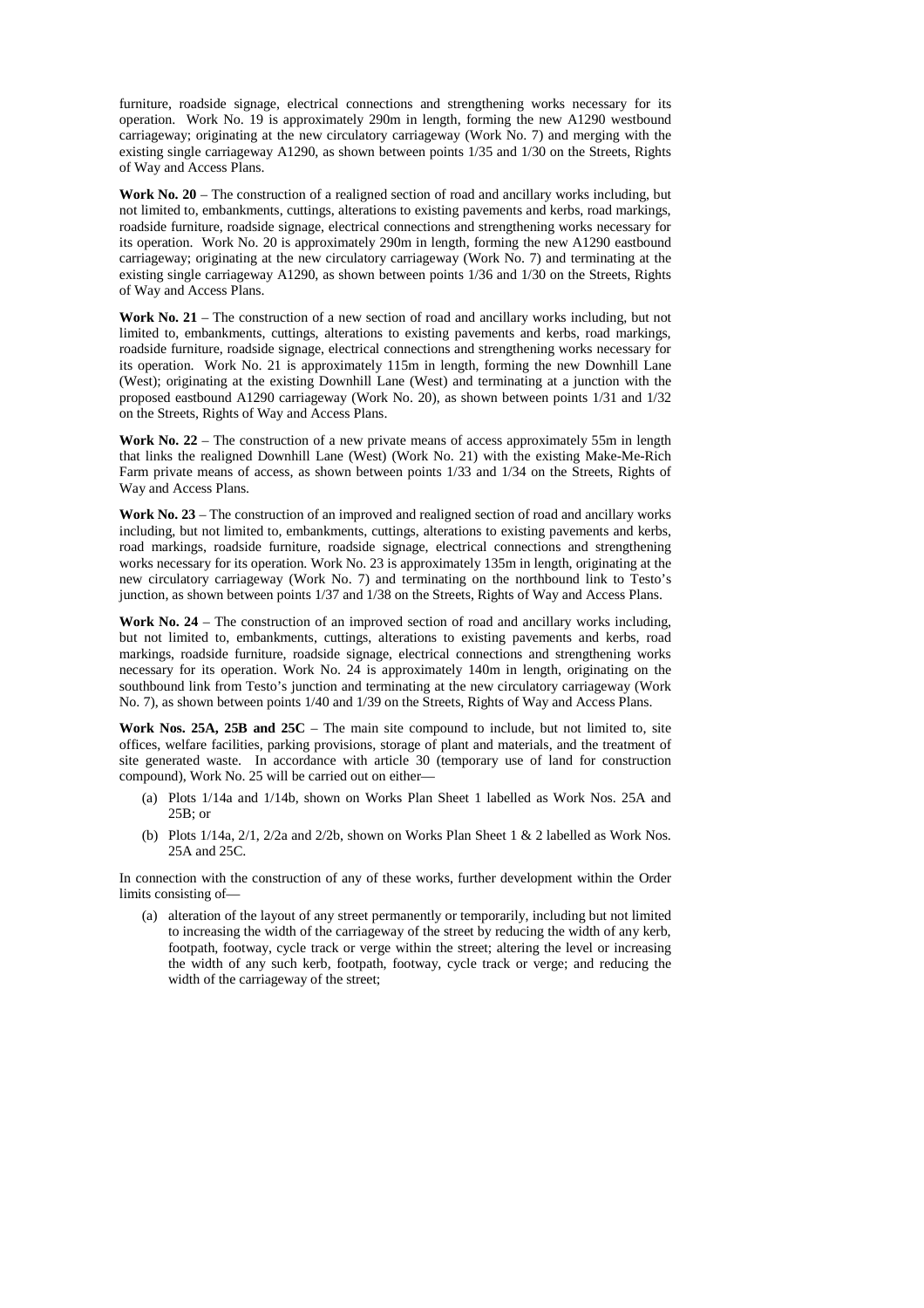- (b) works required for the strengthening, improvement, maintenance, or reconstruction of any street;
- (c) ramps, means of access, non-motorised links, footpaths, footways, bridleways, cycle tracks and crossing facilities;
- (d) embankments, viaducts, aprons, abutments, shafts, foundations, retaining walls, drainage, outfalls, ditches, pollution control devices, wing walls, highway lighting, fencing and culverts;
- (e) street works, including breaking up or opening a street, or any sewer, drain or tunnel under it; tunnelling or boring under a street;
- (f) works to place, divert, relocate or maintain the position of apparatus, services, plant and other equipment in a street, or in other land, including mains, sewers, drains, pipes, lights and cables;
- (g) works to alter the course of, or otherwise interfere with a watercourse;
- (h) landscaping, noise barriers, works associated with the provision of ecological mitigation and other works to mitigate any adverse effects of the construction, maintenance or operation of the authorised development;
- (i) works for the benefit or protection of land affected by the authorised development;
- (j) works to place or maintain road furniture;
- (k) site preparation works, site clearance (including fencing, vegetation removal, demolition of existing structures and the creation of alternative footpaths); earthworks (including soils stripping and storage, site levelling);
- (l) the felling of trees and hedgerows;
- (m) establishment of site construction compounds, storage areas, temporary vehicle parking, construction fencing, perimeter enclosure, security fencing, construction related buildings, welfare facilities, construction lighting, haulage roads and other machinery, apparatus, works and conveniences;
- (n) the provisions of other works including pavement works, kerbing and paved areas works, signing, signals, gantries, road marking works, traffic management measures including temporary roads and such other works as are associated with the construction of the authorised development; and
- (o) such other works, working sites storage areas, works of demolition or works of whatever nature, as may be necessary or expedient for the purposes of, or for purposes associated with or ancillary to, the construction, operation or maintenance of the authorised development which do not give rise to any materially new or materially different environmental effects to those assessed in the environmental statement.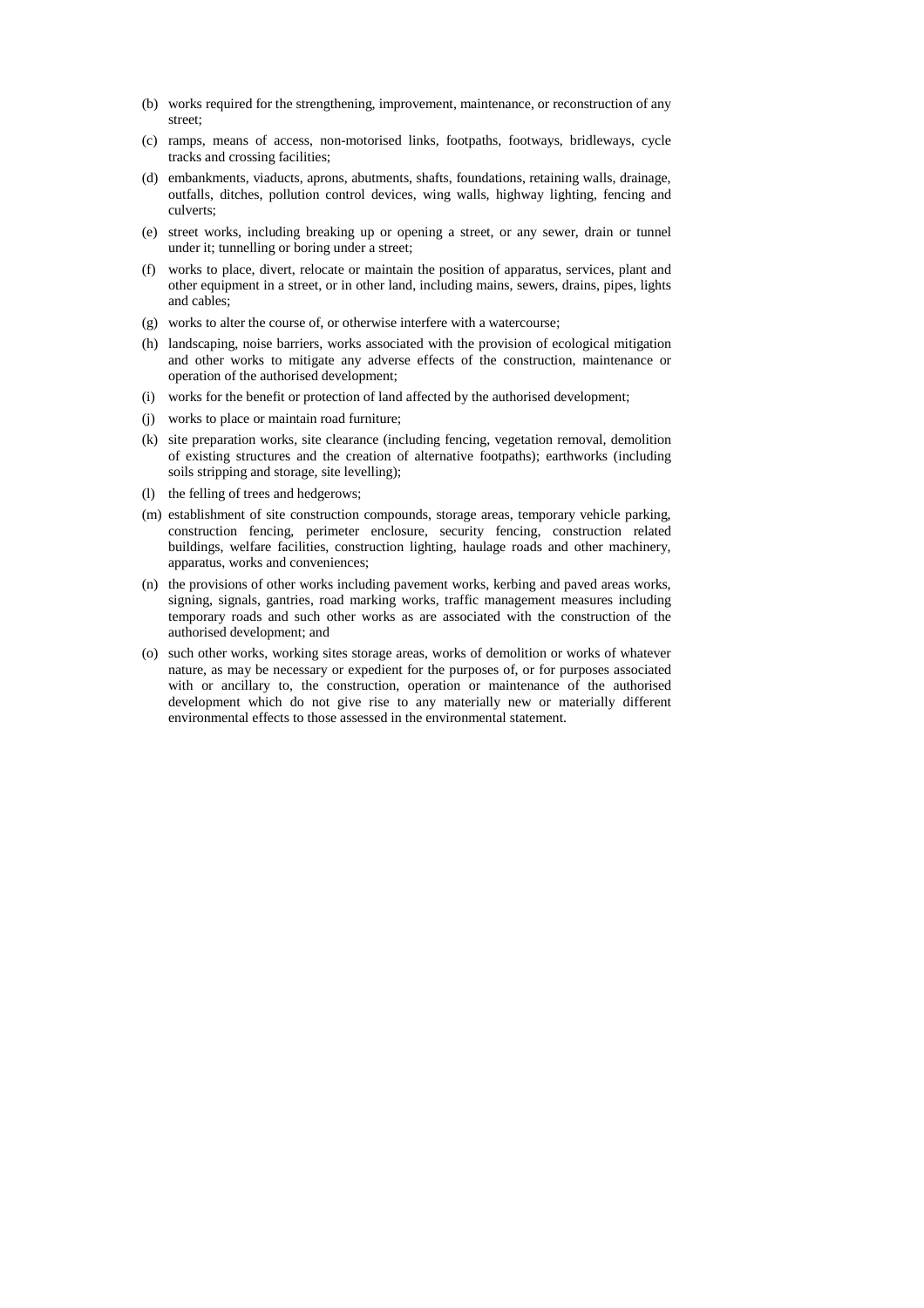## SCHEDULE 2 Article 3 REQUIREMENTS

## PART 1

## REQUIREMENTS

### *Interpretation*

**1.** In this Schedule—

"contaminated land" has the same meaning as that given in section 78A of the Environmental Protection Act 1990(**a**);

"European protected species" has the same meaning as in regulations 40 (European protected species of animals) and 44 (European protected species of plants) of the Conservation of Habitats and Species Regulations 2010(**b**);

"HEMP" means the handover environmental management plan, to be developed and completed by the end of the construction, commissioning and handover stage of the authorised development which is to contain—

- (a) the environmental information needed for the future maintenance and operation of the authorised development;
- (b) the long-term commitments to aftercare, monitoring and maintenance activities relating to the environmental features and mitigation measures that will be required to ensure the continued long-term effectiveness of the environmental mitigation measures and the prevention of unexpected environmental impacts during the operation of the authorised development; and
- (c) a record of the consents, commitments and permissions resulting from liaison with statutory bodies;

"the Manual of Contract Documents for Highway Works" means the document of that name published electronically by or on behalf of the strategic highway authority for England or any equivalent replacement published for that document;

"nationally protected species" means any species protected under the Wildlife and Countryside Act 1981(**c**); and

"REAC" means the register of environmental actions and commitments (Appendix 1.3 of the environmental statement, application document TR010024/APP/6.3).

### *Time limits*

**2.** The authorised development must commence no later than the expiration of 5 years beginning with the date that this Order comes into force.

### *Detailed design*

**3.**—(1) The authorised development must be designed in detail and carried out in accordance with the preliminary scheme design shown on the engineering drawings and sections unless otherwise agreed in writing by the Secretary of State following consultation with the relevant planning authority on matters related to its functions, provided that the Secretary of State is

(**c**) 1981 c. 69.

 $\overline{a}$ 

<sup>(</sup>**a**) 1990 c. 43 as amended by section 86(2) of the Water Act 2003 c. 37.

<sup>(</sup>b) S.I. 2010/490 to which there are amendments not relevant to this Order.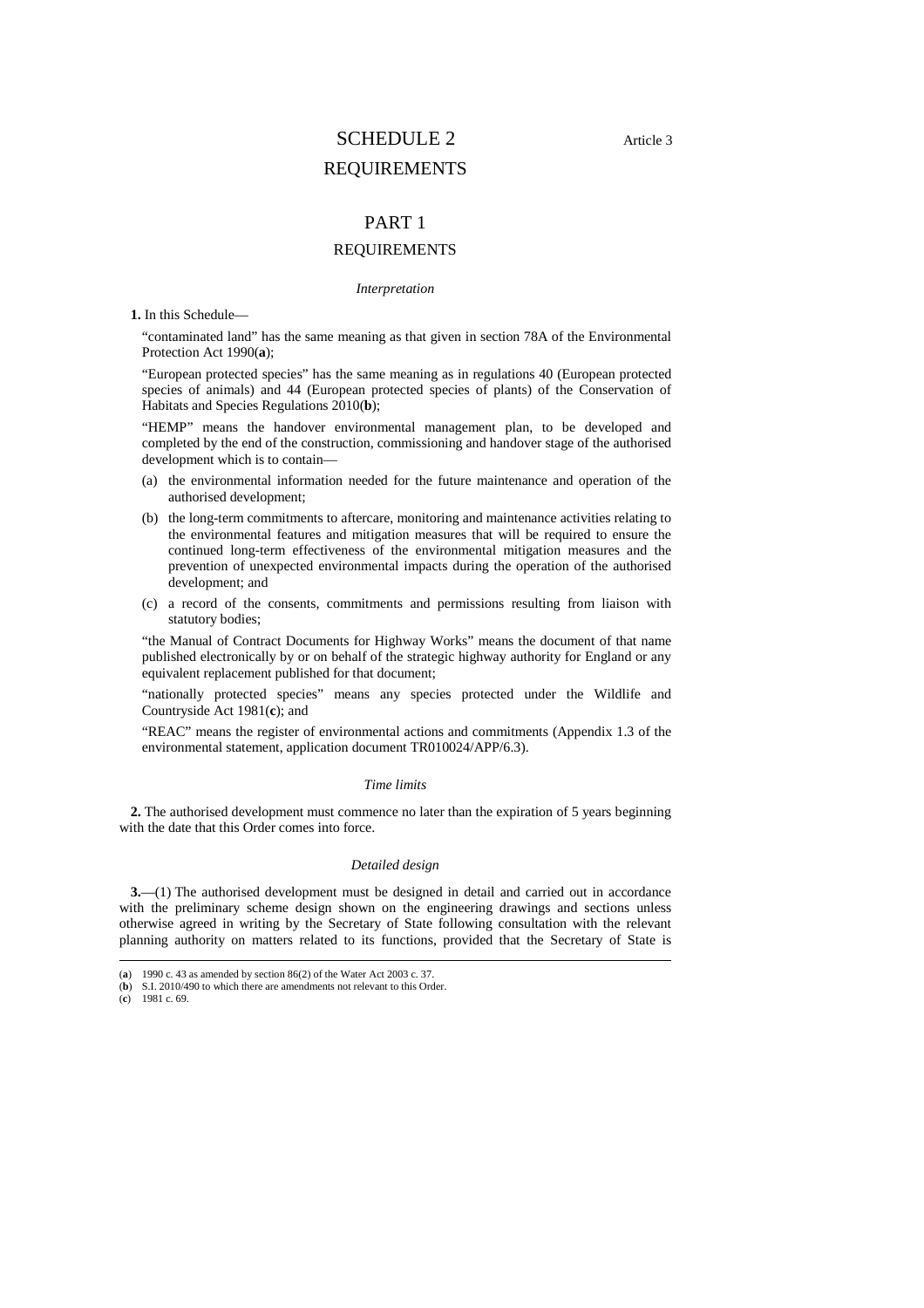satisfied that any amendments to the engineering drawings and sections showing departures from the preliminary scheme design would not give rise to any materially new or materially worse adverse environmental effects in comparison with those reported in the environmental statement.

(2) Where amended details are approved by the Secretary of State under sub-paragraph (1), those details are deemed to be substituted for the corresponding engineering drawings and sections and the undertaker must make those amended details available in electronic form for inspection by members of the public.

#### *Construction environmental management plan*

**4.**—(1) No part of the authorised development is to commence until a CEMP, substantially in accordance with the outline CEMP for that part has been submitted to and approved in writing by the Secretary of State, following consultation with the relevant planning authority to the extent that it relates to matters relevant to its function.

(2) The CEMP must be written in accordance with ISO14001 and must—

- (a) reflect the mitigation measures set out in the REAC;
- (b) contain a record of all sensitive environmental features that have the potential to be affected by the construction of the proposed development;
- (c) require adherence to working hours of 07:30–18:00 on Mondays to Fridays and 08:00– 13:00 on Saturday except for—
	- (i) night-time closures for bridge demolition and installation;
	- (ii) any oversize deliveries or deliveries where daytime working would be excessively disruptive to normal traffic operation;
	- (iii) junction tie-in works;
	- (iv) removal of overhead power lines; and
	- (v) as otherwise agreed by the local authority in advance;
- (d) include the following management plans—
	- (i) Dust, Noise and Nuisance Management Plan;
	- (ii) Site Waste Management Plan;
	- (iii) Environmental Control Plan: Invasive Species;
	- (iv) Environmental Control Plan: General Ecology;
	- (v) Soil Management Plan;
	- (vi) Surface Water Management Plan;
	- (vii) COSHH Material, Waste Storage and Refuelling Plan;
	- (viii) Energy and Resource Use Management Plan;
	- (ix) Materials Management Plan;
	- (x) Contaminated Land Management Plan;
	- (xi) Archaeological Control Plan;
	- (xii) Pollution Prevention Plan.

(3) The construction of the authorised development must be carried out in accordance with the approved CEMP.

(4) The authorised development must be operated and maintained in accordance with the HEMP.

### *Landscaping*

**5.**—(1) The authorised development must be landscaped in accordance with a landscaping scheme which sets out details of all proposed hard and soft landscaping works and which has been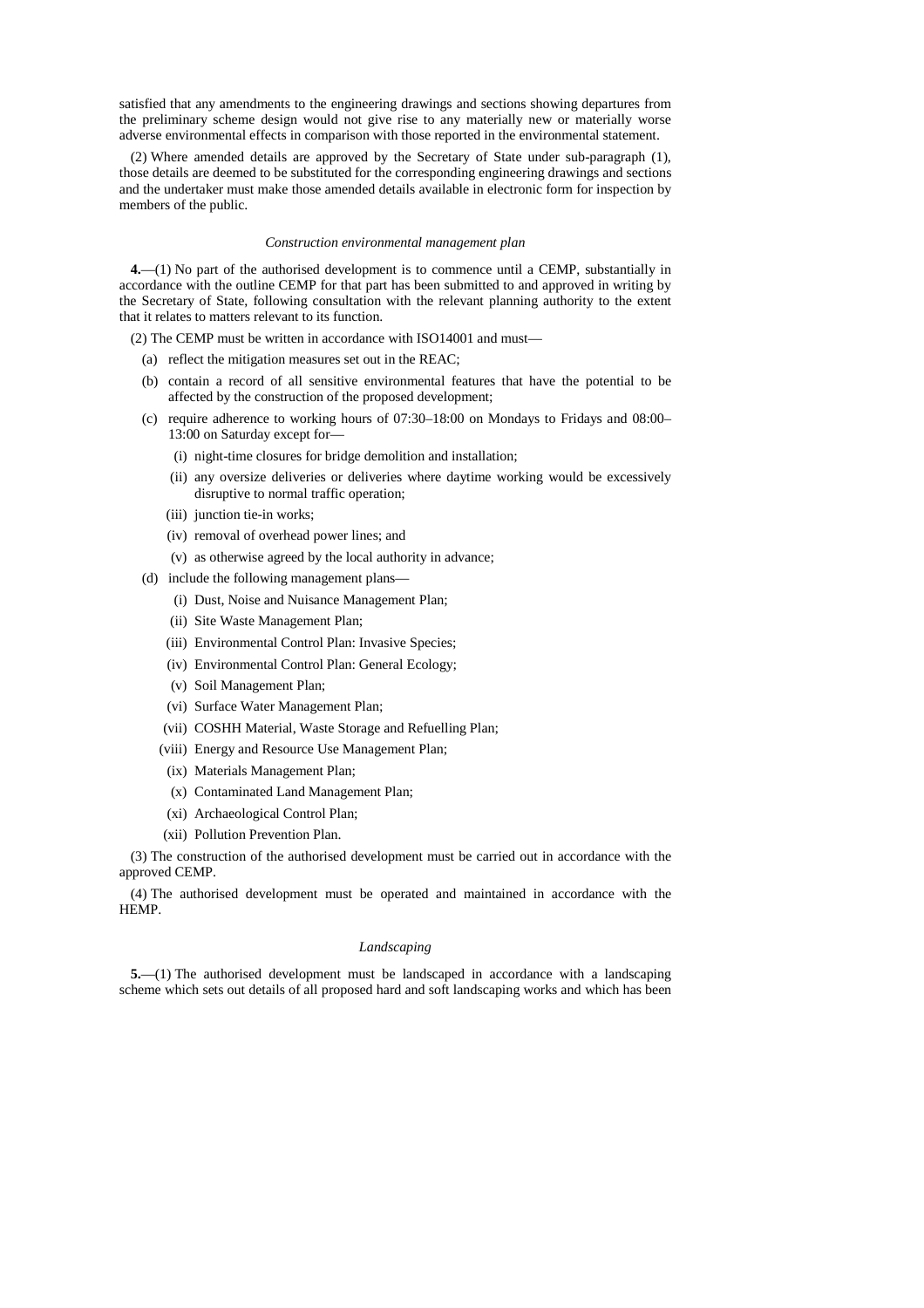submitted to and approved in writing by the Secretary of State, following consultation with the relevant planning authority on matters related to its function.

(2) The landscaping scheme must reflect the mitigation measures set out in the REAC and must be based on the illustrative environmental masterplan annexed to the environmental statement (application document TR010024/APP/6.1).

(3) The landscaping scheme prepared under sub-paragraph (1) must include details of—

- (a) location, number, species mix, size and planting density of any proposed planting;
- (b) cultivation, importing of materials and other operations to ensure plant establishment;
- (c) existing trees to be retained, with measures for their protection during the construction period;
- (d) proposed finished ground levels; and
- (e) implementation timetables for all landscaping works.

(4) All landscaping works must be carried out to a reasonable standard in accordance with the relevant recommendations of appropriate British Standards or other recognised codes of good practice.

(5) Any tree or shrub planted as part of the landscaping scheme that, within a period of 5 years after planting, is removed, dies or becomes in the opinion of the relevant planning authority, seriously damaged or diseased, must be replaced in the first available planting season with a specimen of the same species and size as that originally planted, unless the Secretary of State, following consultation with the relevant planning authority on matters related to its function, gives consent to a variation.

#### *Contaminated land and groundwater*

**6.**—(1) In the event that contaminated land, including groundwater, is found at any time when carrying out the authorised development which was not previously identified in the environmental statement, it must be reported as soon as reasonably practicable to the Secretary of State, the relevant planning authority and the Environment Agency, and the undertaker must complete a risk assessment of the contamination in consultation with the relevant planning authority and the Environment Agency.

(2) Where the undertaker determines that remediation of the contaminated land is necessary, a written scheme and programme for the remedial measures to be taken to render the land fit for its intended purpose must be submitted to and approved in writing by the Secretary of State, following consultation with the relevant planning authority on matters related to its function and the Environment Agency.

(3) Remediation must be carried out in accordance with the approved scheme.

#### *Protected species*

**7.**—(1) No part of the authorised development is to commence until for that part final preconstruction survey work has been carried out to establish whether European or nationally protected species are present on any of the land affected or likely to be affected by that part of the authorised development, or in any of the trees and shrubs to be lopped or felled as part of the relevant works.

(2) Following pre-construction survey work or at any time when carrying out the authorised development, where-

- (a) a protected species is shown to be present, or where there is reasonable likelihood of it being present;
- (b) application of the relevant assessment methods used in the environmental statement show that a significant effect is likely to occur which was not previously identified in the environmental statement; and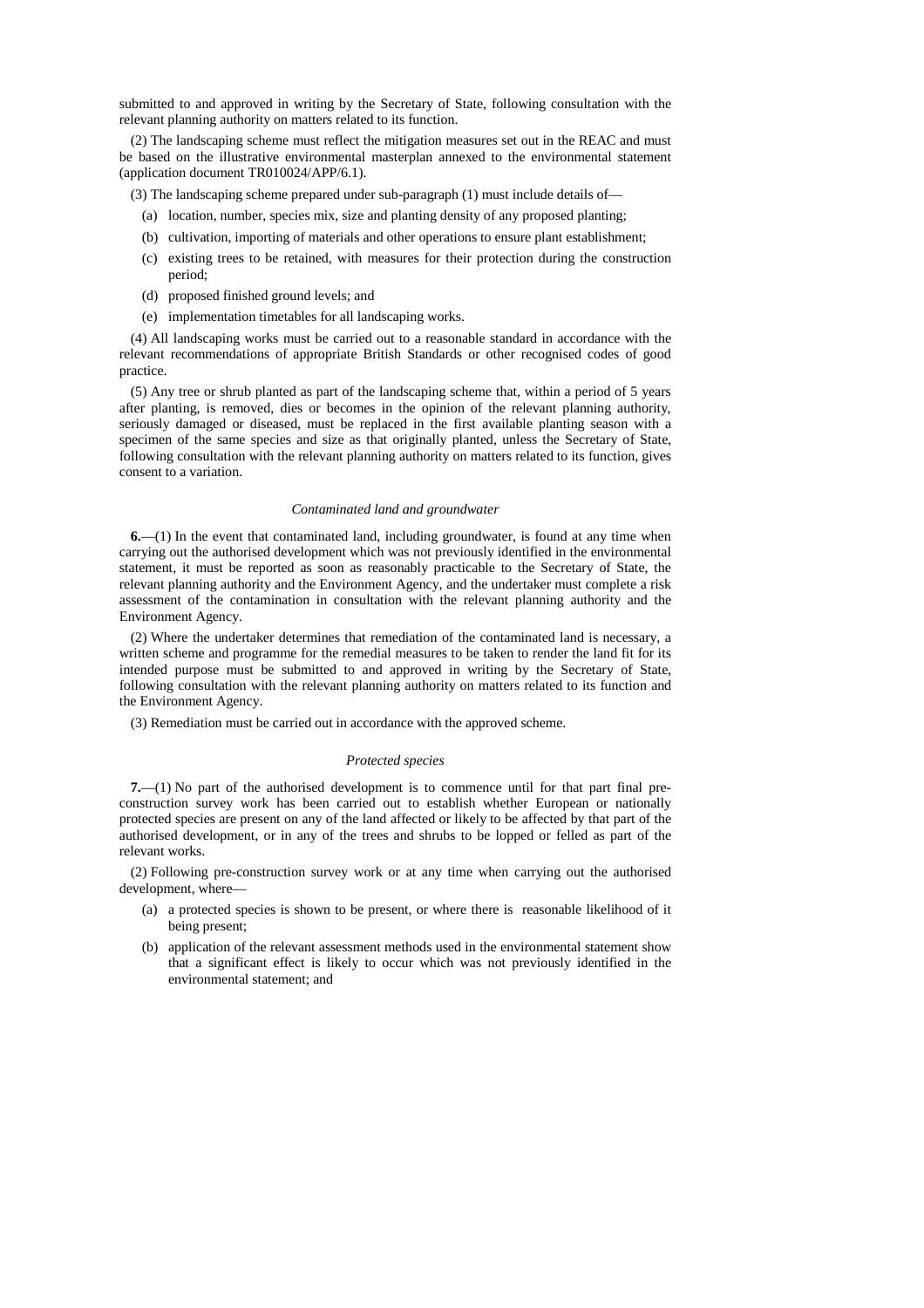(c) that effect is not addressed by any prior approved scheme of protection and mitigation established in accordance with this paragraph,

the relevant parts of the relevant works must cease until a scheme of protection and mitigation measures has been submitted to and approved in writing by the Secretary of State.

(3) The undertaker must consult with Natural England on the scheme referred to in subparagraph (2) prior to submission to the Secretary of State for approval, except where a suitably qualified and experienced ecologist, holding where relevant and appropriate a licence relating to the species in question, determines that the relevant works do not require a protected species licence.

(4) The relevant works under sub-paragraph (2) must be carried out in accordance with the approved scheme, unless otherwise agreed by the Secretary of State after consultation with Natural England, and under any necessary licences.

### *Surface and foul water drainage*

**8.**—(1) No part of the authorised development is to commence until for that part written details of the surface and foul water drainage system, reflecting the mitigation measures set out in the REAC including means of pollution control, have been submitted and approved in writing by the Secretary of State following consultation with the relevant planning authority on matters related to its function.

(2) The surface and foul water drainage system must be constructed in accordance with the approved details, unless otherwise agreed in writing by the Secretary of State following consultation with the relevant planning authority on matters related to its function, provided that the Secretary of State is satisfied that any amendments to the approved details would not give rise to any materially new or materially worse adverse environmental effects in comparison with those reported in the environmental statement.

### *Archaeological remains*

**9.**—(1) Any archaeological remains not previously identified which are revealed when carrying out the authorised development must be retained in situ and reported to the relevant planning authority as soon as reasonably practicable from the date they are identified.

(2) No construction operations are to take place within 10 metres of the remains referred to in sub-paragraph (1) for a period of 14 days from the date of any notice served under sub-paragraph (1) unless otherwise agreed in writing by the relevant planning authority.

(3) If the relevant planning authority determines in writing that the archaeological remains require further investigation, no construction operations are to take place within 10 metres of the remains until provision has been made for the further investigation and recording of the remains in accordance with details to be submitted in writing to, and approved in writing by, the relevant planning authority.

#### *Traffic management*

**10.**—(1) No part of the authorised development is to commence until a traffic management plan for that part has been submitted to and approved in writing by the Secretary of State, following consultation with the relevant planning authority on matters related to its function.

(2) The authorised development must be constructed in accordance with the traffic management plan referred to in sub-paragraph (1).

#### *Amendments to approved details*

**11.** With respect to any requirement which requires the authorised development to be carried out in accordance with the details or schemes approved under this Schedule, the approved details or schemes are taken to include any amendments that may subsequently be approved in writing by the Secretary of State.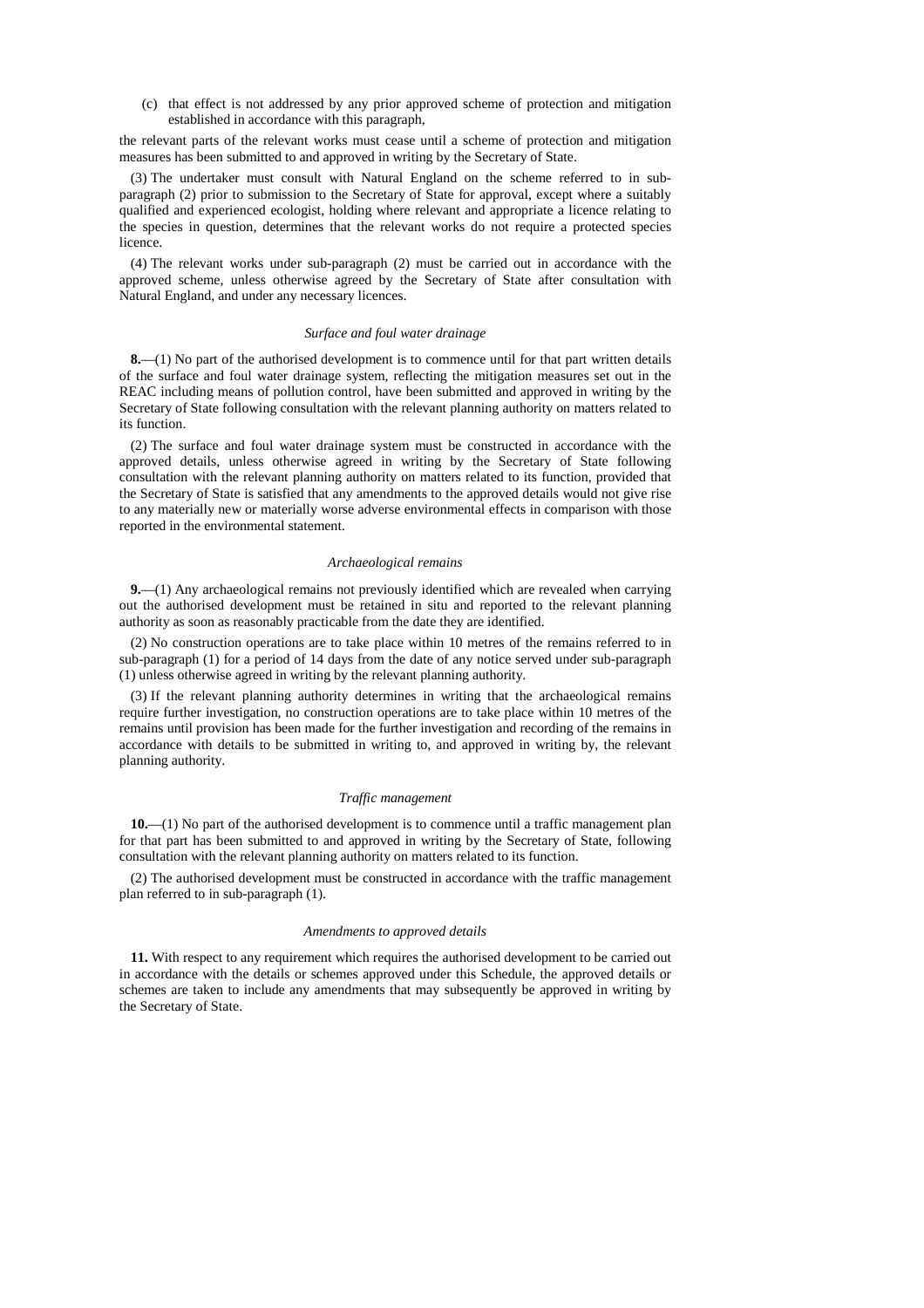### *Fencing*

**12.** Any permanent and temporary fencing and other means of enclosure for the authorised development must be constructed and installed in accordance with Volume 1, Series 0300 of the Manual of Contract Documents for Highway Works except where any departures from that manual are agreed in writing by the Secretary of State in connection with the authorised development.

### PART 2

### PROCEDURE FOR DISCHARGE OF REQUIREMENTS

### *Applications made under requirements*

**13.** Where an application has been made to the Secretary of State for any consent, agreement or approval required by a requirement (including consent, agreement or approval in respect of part of a requirement) included in this Order the Secretary of State must give notice to the undertaker of the decision on the application within a period of 8 weeks beginning with—

- (a) the day immediately following that on which the application is received by the Secretary of State;
- (b) the day immediately following that on which further information has been supplied by the undertaker under paragraph 14 (further information); or
- (c) such longer period as may be agreed between the parties.

(2) Subject to sub-paragraph (3), in the event that the Secretary of State does not determine an application within the period set out in sub-paragraph (1), the Secretary of State is taken to have granted all parts of the application (without any condition or qualification at the end of that period).

(3) Where—

- (a) an application has been made to the Secretary of State for any consent, agreement or approval required by a requirement included in this Order;
- (b) the Secretary of State does not determine such application within the period set out in sub-paragraph (1); and
- (c) the application is accompanied by a report from a body required to be consulted by the undertaker under the requirement that considers it likely that the subject matter of the application would give rise to any materially new or materially worse environmental effects in comparison with those reported in the environmental statement,

the application is taken to have been refused by the Secretary of State at the end of that period.

### *Further information*

**14.**—(1) In relation to any part of an application made under this Schedule, the Secretary of State has the right to request such further information from the undertaker as is necessary to enable the Secretary of State to consider the application.

(2) In the event that the Secretary of State considers such further information to be necessary the Secretary of State must, within 21 business days of receipt of the application, notify the undertaker in writing specifying the further information required and (if applicable) to which part of the application it relates. In the event that the Secretary of State does not give such notification within that 21 business day period the Secretary of State is deemed to have sufficient information to consider the application and is not subsequently entitled to request further information without the prior agreement of the undertaker.

(3) Where further information is requested under this paragraph in relation to part only of an application, that part is treated as separate from the remainder of the application for the purposes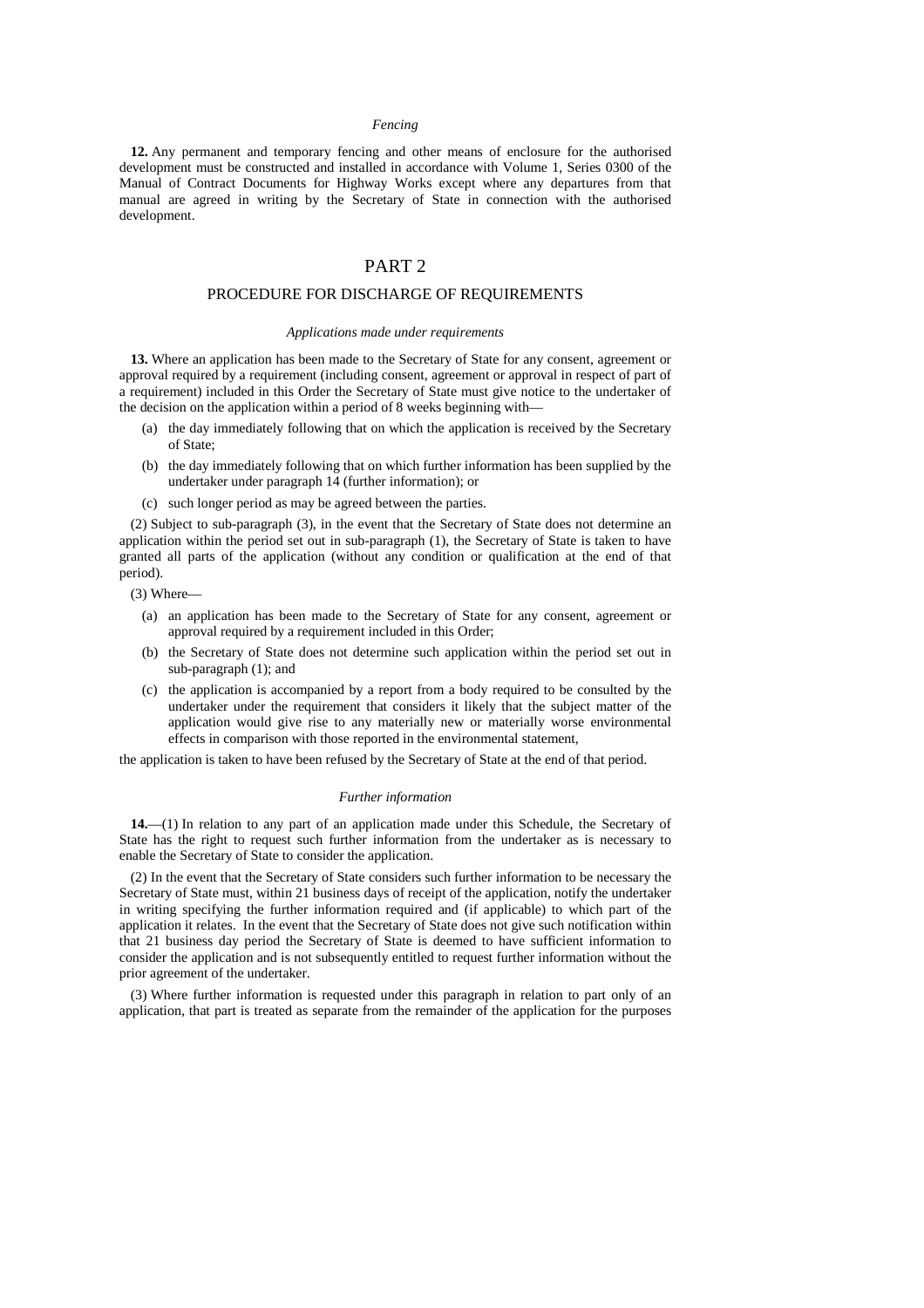of calculating the time periods referred to in paragraph 13 (applications made under requirements) and in this paragraph.

(4) In this paragraph, "business day" means a day other than Saturday or Sunday which is not Christmas Day, Good Friday or a bank holiday under section 1 (bank holidays) of the Banking and Financial Dealings Act 1971(**a**).

### *Register of requirements*

**15.**—(1) The undertaker must, as soon as practicable following the making of this Order, establish and maintain in an electronic form suitable for inspection by members of the public a register of those requirements contained in Part 1 of this Schedule that provide for further approvals to be given by the Secretary of State.

(2) The register must set out in relation to each such requirement the status of the requirement, in terms of whether any approval to be given by the Secretary of State has been applied for or given, providing an electronic link to any document containing any approved details.

(3) The register must be maintained by the undertaker for a period of 3 years following completion of the authorised development.

### *Anticipatory steps towards compliance with any requirement*

**16.** If before the coming into force of this Order the undertaker or any other person has taken any steps that were intended to be steps towards compliance with any provision of Part 1 of this Schedule, those steps may be taken into account for the purpose of determining compliance with that provision if they would have been valid steps for that purpose had they been taken after this Order came into force.

 $\overline{a}$ (**a**) 1971 c. 80.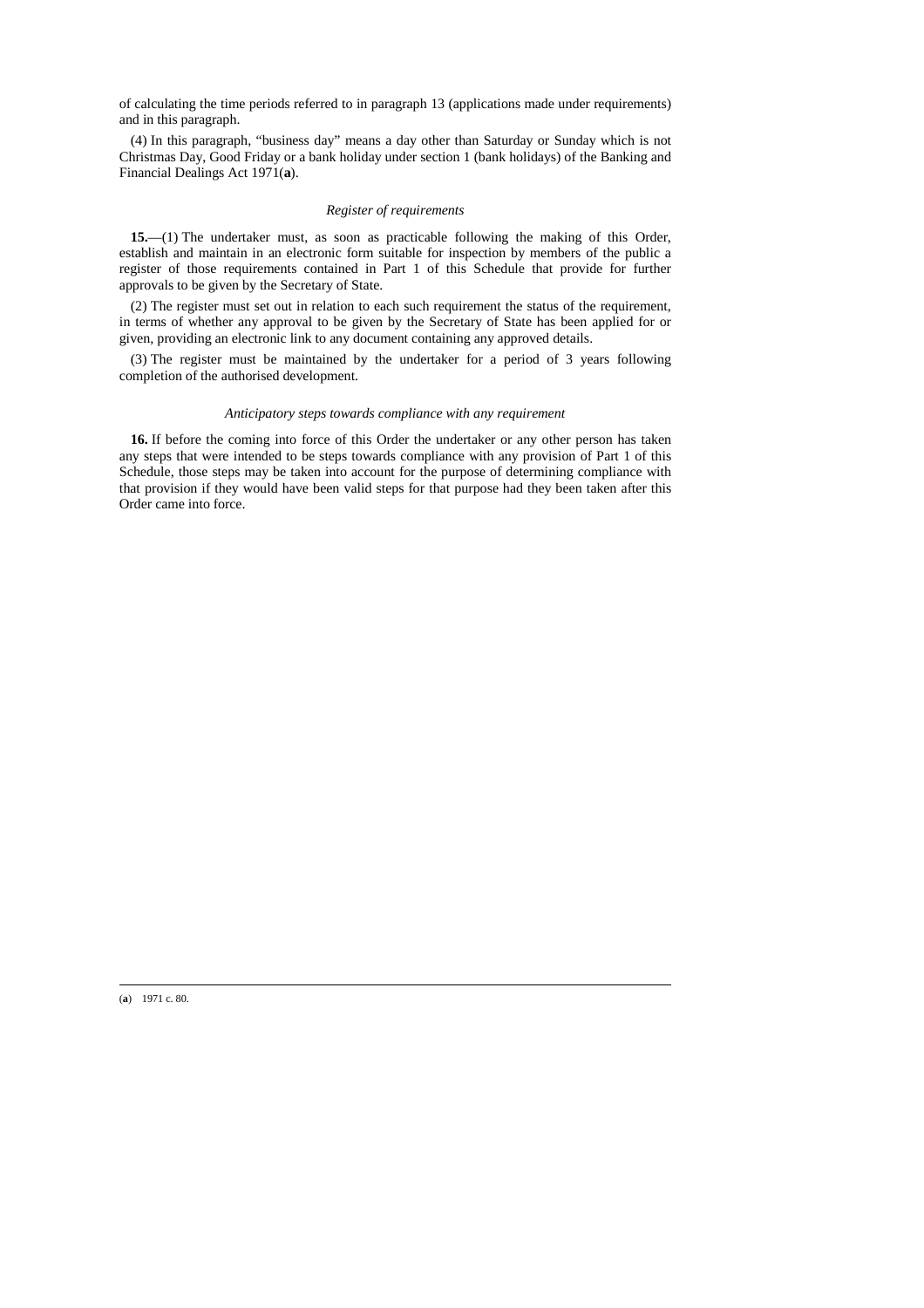SCHEDULE 3 Articles 11 and 15

CLASSIFICATION OF ROADS, ETC.

## PART 1

## TRUNK ROADS

| (I)                                      | (2)                                          |
|------------------------------------------|----------------------------------------------|
| Road                                     | Extent                                       |
| A19(T) Northbound Off-slip               | Between points 1/4 and 1/8 on the Streets,   |
|                                          | Rights of Way and Access Plans               |
| A19(T) Northbound Link Road to Testo's   | Between points 1/37 and 1/38 on the Streets, |
| junction                                 | Rights of Way and Access Plans               |
| A19(T) Southbound Link Road from Testo's | Between points 1/40 and 1/39 on the Streets, |
| junction                                 | Rights of Way and Access Plans               |
| $A19(T)$ Southbound On-slip              | Between points 1/10 and 1/3 on the Streets,  |
|                                          | Rights of Way and Access Plans               |

## PART 2

## OTHER CLASSIFIED ROADS

| (1)                                               | (2)                                                                                                                                                                                                   |  |
|---------------------------------------------------|-------------------------------------------------------------------------------------------------------------------------------------------------------------------------------------------------------|--|
| Road                                              | Extent                                                                                                                                                                                                |  |
| Downhill Lane Junction circulatory<br>carriageway | Entire circulatory carriageway linking points<br>$1/35$ , $1/36$ , $1/37$ , $1/39$ , $1/14$ , $1/13$ , $1/12$ , $1/11$ ,<br>$1/10$ and $1/8$ on the Streets, Rights of Way and<br><b>Access Plans</b> |  |
| A1290                                             | Between points 1/22 and 1/24 and between<br>points $1/35$ , $1/36$ and $1/30$ on the Streets,<br>Rights of Way and Access Plans                                                                       |  |
| Washington Road (East)                            | Between points $1/11$ , $1/12$ and $1/7$ on the<br>Streets, Rights of Way and Access Plans                                                                                                            |  |
| Downhill Lane (East)                              | Between points $1/13$ , $1/14$ and $1/18$ on the<br>Streets, Rights of Way and Access Plans                                                                                                           |  |
| Downhill Lane (West)                              | Between point 1/31 and 1/32 on the Streets,<br>Rights of Way and Access Plans                                                                                                                         |  |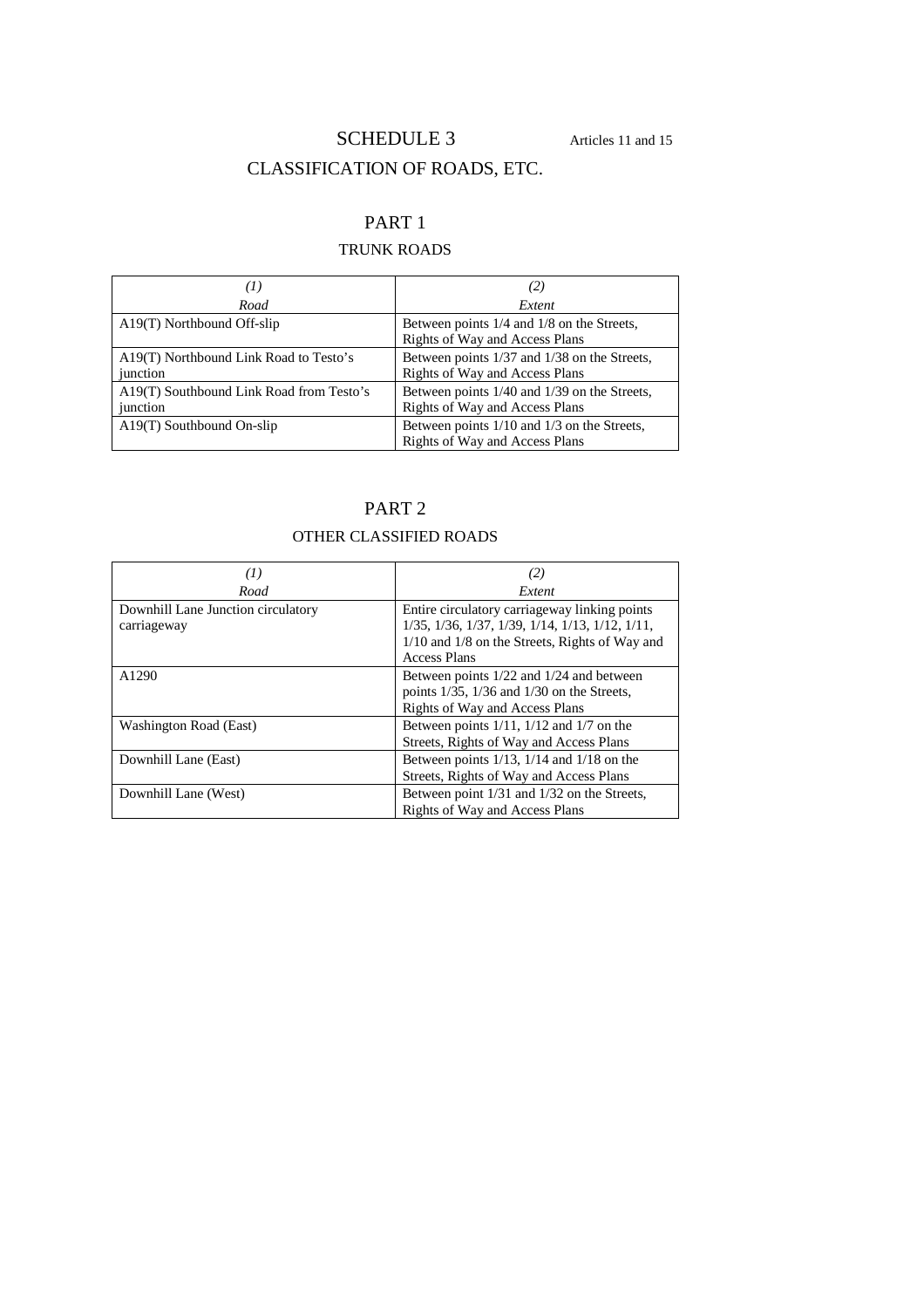## PART 3

## NON-MOTORISED USER ROUTES

| $\left( \frac{1}{2} \right)$                  |                                              |  |
|-----------------------------------------------|----------------------------------------------|--|
| <b>NMU</b> Route                              | Extent                                       |  |
| Non-segregated footway/cycle track            | Between points 1/5 and 1/9 on the Streets,   |  |
|                                               | Rights of Way and Access Plans               |  |
| Non-segregated footway/equestrian/cycle track | Between points 1/15 and 1/26 on the Streets, |  |
|                                               | Rights of Way and Access Plans               |  |
| Non-segregated footway/equestrian/cycle track | Between points 1/23 and 1/25 on the Streets, |  |
|                                               | Rights of Way and Access Plans               |  |

## PART 4

## ROADS SUBJECT TO 40 MILES PER HOUR LIMIT

|                                                   | (2)                                                                                                                                                                           |
|---------------------------------------------------|-------------------------------------------------------------------------------------------------------------------------------------------------------------------------------|
| Road                                              | Extent                                                                                                                                                                        |
| Downhill Lane Junction circulatory<br>carriageway | Entire circulatory carriageway linking points<br>1/35, 1/36, 1/37, 1/39, 1/14, 1/13, 1/12, 1/11,<br>$1/10$ and $1/8$ on the Streets, Rights of Way and<br><b>Access Plans</b> |
| A1290                                             | Between points $1/35$ , $1/36$ and $1/30$ on the<br>Streets, Rights of Way and Access Plans                                                                                   |
| Washington Road (East)                            | Between points $1/11$ , $1/12$ and $1/7$ on the<br>Streets, Rights of Way and Access Plans                                                                                    |
| Downhill Lane (East)                              | Between points $1/13$ , $1/14$ and $1/18$ on the<br>Streets, Rights of Way and Access Plans                                                                                   |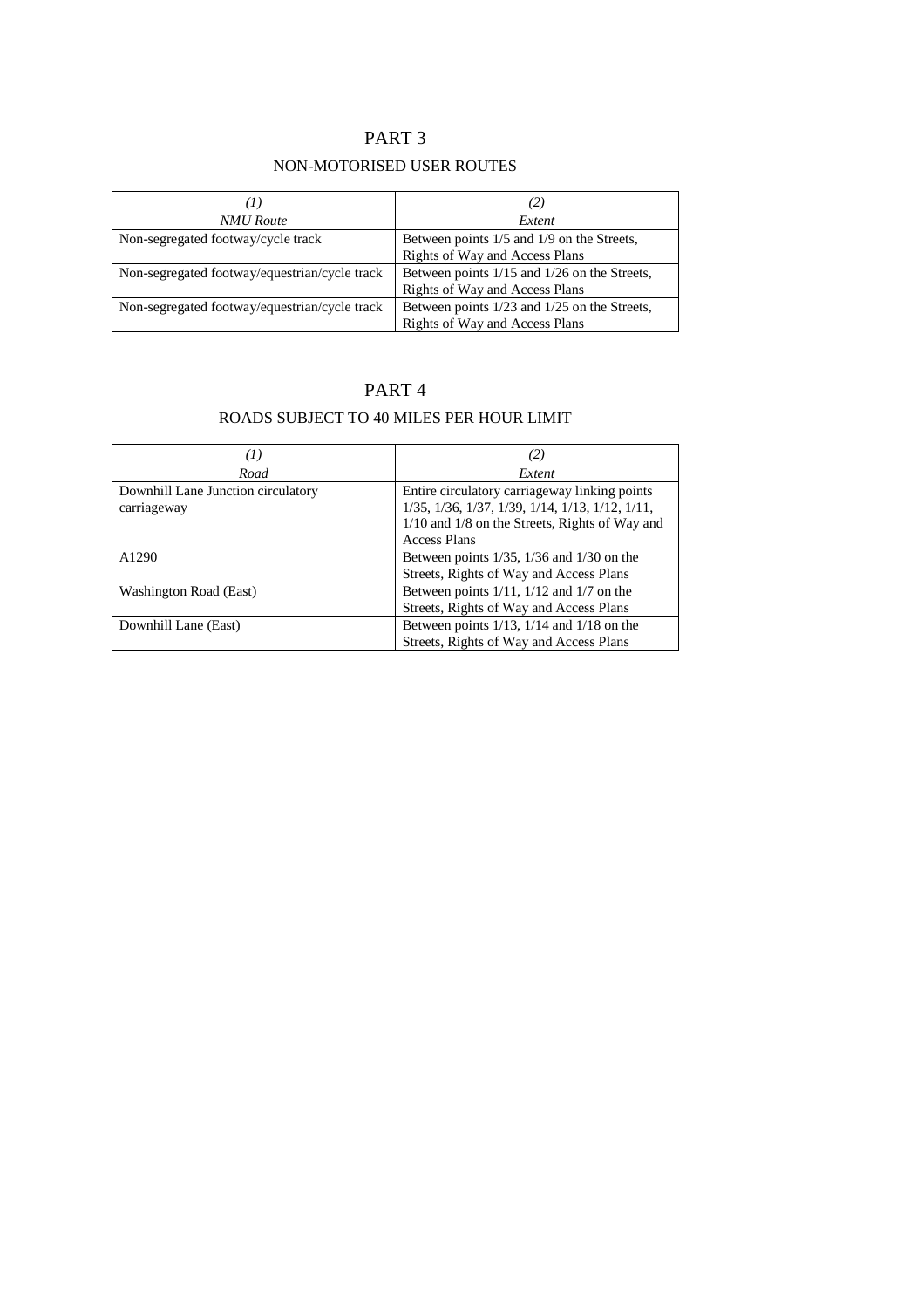## SCHEDULE 4 Article 13

## PERMANENT STOPPING UP OF STREETS AND PRIVATE MEANS OF ACCESS

## PART 1

## STREETS TO BE STOPPED UP FOR WHICH A SUBSTITUTE IS TO BE PROVIDED

| $\left( I\right)$          | (2)                            | (3)                          |
|----------------------------|--------------------------------|------------------------------|
| Street to be stopped up    | Extent of stopping up          | New street to be substituted |
| A19(T) Northbound Off-slip | Between points 1/D and 1/W     | Work No. 3                   |
|                            | on the Streets, Rights of Way  |                              |
|                            | and Access Plans               |                              |
| A19(T) Southbound On-slip  | Between points 1/G and 1/C     | Work No. 5                   |
|                            | on the Streets, Rights of Way  |                              |
|                            | and Access Plans               |                              |
| A <sub>1290</sub>          | Between points 1/U and 1/X     | Work No. 19 & 20             |
|                            | on the Streets, Rights of Way  |                              |
|                            | and Access Plans               |                              |
| Washington Road (East)     | Between points 1/E and 1/F on  | Work No. 9                   |
|                            | the Streets, Rights of Way and |                              |
|                            | <b>Access Plans</b>            |                              |
| Washington Road (East)     | Between points 1/K and 1/L     | Work No. 7                   |
|                            | on the Streets, Rights of Way  |                              |
|                            | and Access Plans               |                              |
| Downhill Lane (West)       | Between points 1/T and 1/V     | Work No. 21 & 22             |
|                            | on the Streets, Rights of Way  |                              |
|                            | and Access Plans               |                              |

## PART 2

## PRIVATE MEANS OF ACCESS TO BE STOPPED UP FOR WHICH A SUBSTITUTE IS TO BE PROVIDED

| $\left( I\right)$                           |                                | (3)                                              |
|---------------------------------------------|--------------------------------|--------------------------------------------------|
| Private means of access to be<br>stopped up | Extent of stopping up          | New private means of access<br>to be substituted |
| Private means of access                     | At point $1/H$ as shown on the | Work No. 11                                      |
| adjacent to the south of                    | Streets, Rights of Way and     |                                                  |
| Downhill Lane (East)                        | <b>Access Plans</b>            |                                                  |
| Private means of access                     | At point 1/J as shown on the   | Work No. 12                                      |
| adjacent to the north of                    | Streets, Rights of Way and     |                                                  |
| Downhill Lane (East)                        | <b>Access Plans</b>            |                                                  |
| Private means of access                     | At point $1/R$ as shown on the | Work No. 1                                       |
| adjacent to the east of the                 | Streets, Rights of Way and     |                                                  |
| A1290                                       | <b>Access Plans</b>            |                                                  |
| Private means of access                     | At point $1/S$ as shown on the | Work No. 1                                       |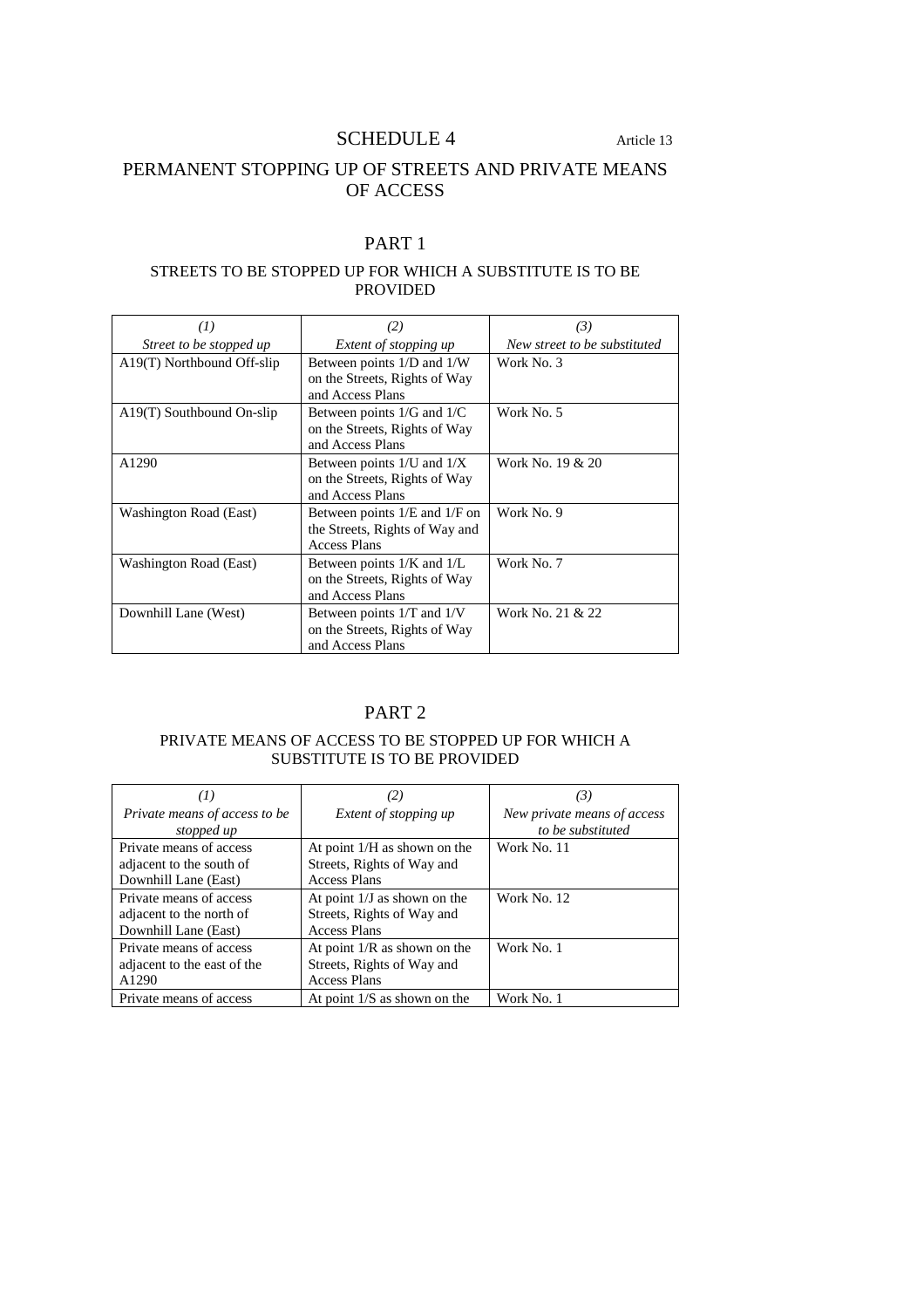| $\boldsymbol{\varLambda}$                   |                                                   |                                                  |
|---------------------------------------------|---------------------------------------------------|--------------------------------------------------|
| Private means of access to be<br>stopped up | Extent of stopping up                             | New private means of access<br>to be substituted |
| adjacent to the east of the<br>A1290        | Streets, Rights of Way and<br><b>Access Plans</b> |                                                  |

## PART 3

## STREETS TO BE STOPPED UP FOR WHICH NO SUBSTITUTE IS TO BE PROVIDED

| Street to be stopped up | Extent of stopping up                                                        |  |
|-------------------------|------------------------------------------------------------------------------|--|
| A19(T) Northbound Layby | Between points 1/A and 1/B on the Streets,<br>Rights of Way and Access Plans |  |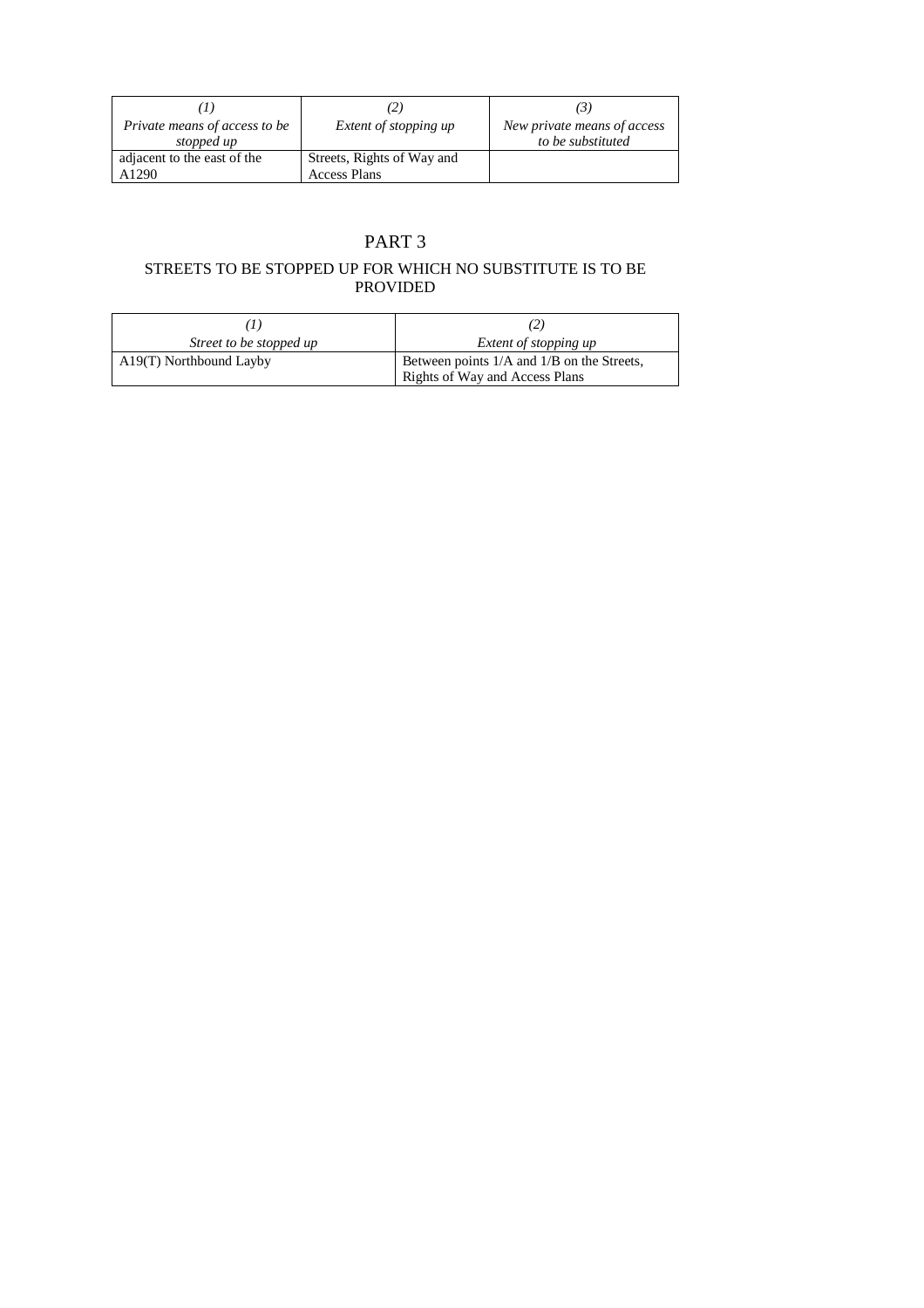## SCHEDULE 5 Article 23(2)

## LAND IN WHICH ONLY NEW RIGHTS ETC. MAY BE ACQUIRED

| Plot Reference Number shown on<br>Land Plans | Purpose for which rights over land may be acquired                                                         |
|----------------------------------------------|------------------------------------------------------------------------------------------------------------|
| 1/2e                                         | To construct, operate, access and maintain a private<br>means of access (Work No.16)                       |
| 1/1f                                         | To construct, operate, access and maintain a non-<br>motorised user route/public right of way (Work No. 8) |
| 1/6                                          | To construct, operate, access and maintain a non-<br>motorised user route/public right of way (Work No. 8) |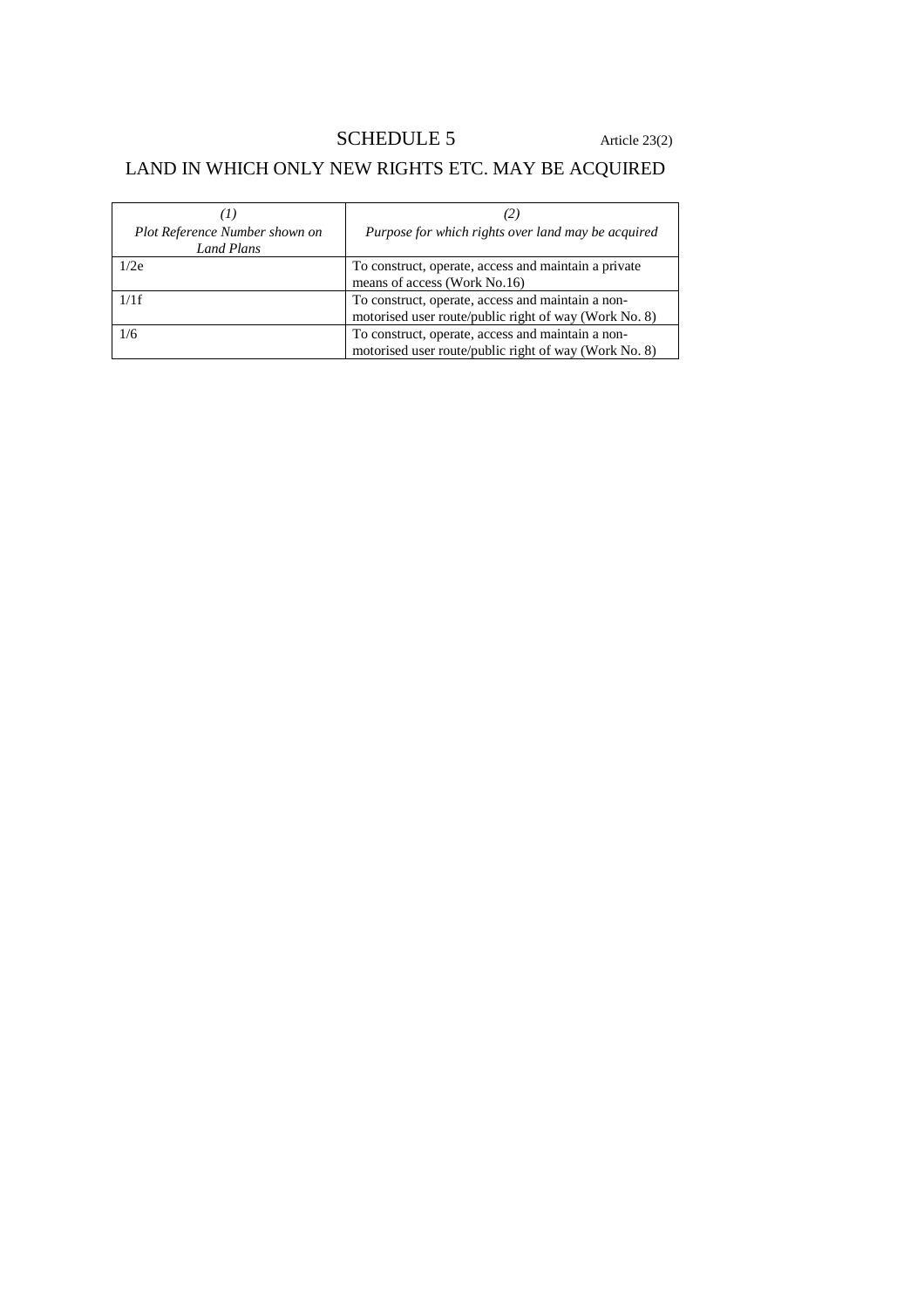## MODIFICATION OF COMPENSATION AND COMPULSORY PURCHASE ENACTMENTS FOR CREATION OF NEW RIGHTS AND IMPOSITION OF RESTRICTIVE COVENANTS

#### *Compensation enactments*

**1.** The enactments for the time being in force with respect to compensation for the compulsory purchase of land apply, with the necessary modifications as respects compensation, in the case of a compulsory acquisition under this Order of a right by the creation of a new right or the imposition of a restrictive covenant as they apply in respect of compensation on the compulsory purchase of land and interests in land.

**2.**—(1) Without limitation on the scope of paragraph 1, the Land Compensation Act 1973(**a**) has effect subject to the modifications set out in sub-paragraphs (2).

(2) In section 44(1) (compensation for injurious affection), as it applies to compensation for injurious affection under section 7 (measure of compensation in case of severance) of the 1965 Act as substituted by paragraph 5(3)—

- (a) for "land is acquired or taken from" substitute "a right or restrictive covenant over land is purchased from or imposed on"; and
- (b) for "acquired or taken from him" substitute "over which the right is exercisable or the restrictive covenant enforceable".

**3.**—(1) Without limitation on the scope of paragraph 1, the 1961 Act has effect subject to the modification set out in sub-paragraph (2).

(2) For section 5A(5A) (relevant valuation date) of the 1961 Act, substitute—

"(5A) If—

- (a) the acquiring authority enters on land for the purposes of exercising a right in pursuance of a notice of entry under section 11(1) of the 1965 Act (as modified by paragraph 5(5) of Schedule 6 to the A19 (Downhill Lane Junction Improvement) Development Consent Order 20[ ];
- (b) the acquiring authority is subsequently required by a determination under paragraph 12 of Schedule 2A to the 1965 Act (as substituted by paragraph 5(8) of Schedule 6 to the A19 (Downhill Lane Junction Improvement) Development Consent Order 20[ ]) to acquire an interest in the land; and
- (c) the acquiring authority enters on and takes possession of that land,

the authority is deemed for the purposes of subsection (3)(a) to have entered on that land when it entered on that land for the purpose of exercising that right.".

### *Application of Part 1 of the 1965 Act*

**4.** Part 1 (compulsory purchase under Acquisition of Land Act 1946) of the 1965 Act as applied by section 125 (application of compulsory acquisition provisions) of the 2008 Act (and modified by article 25 (modification of Part 1 of the 1965 Act)) to the acquisition of land under article 20 (compulsory acquisition of land), applies to the compulsory acquisition of a right by the creation of a new right, or to the imposition of a restrictive covenant under article 23 (compulsory acquisition of rights and restrictive covenants)—

 $\overline{a}$ 

<sup>(</sup>**a**) 1973 c. 26.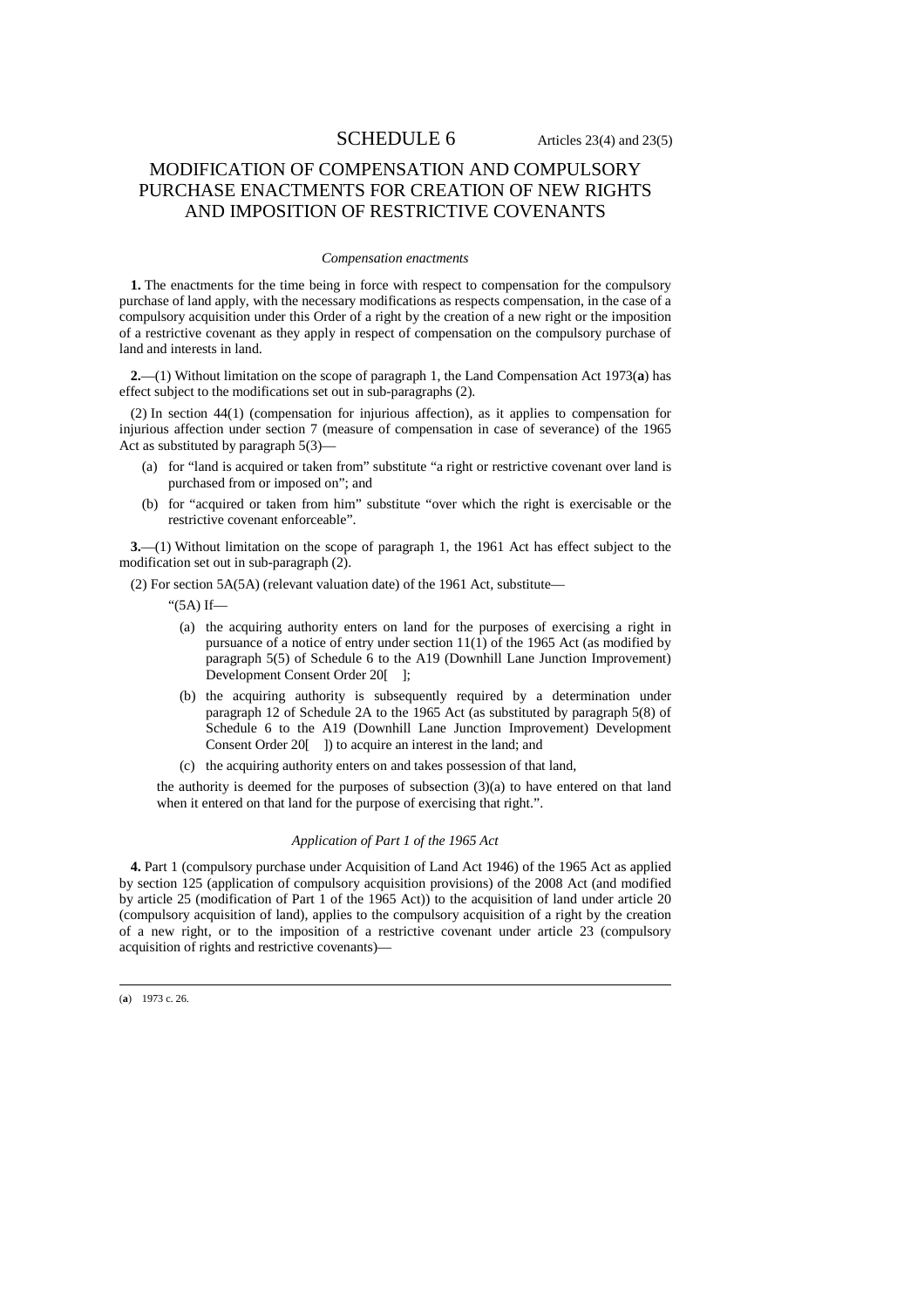- (a) with the modifications specified in paragraph 5; and
- (b) with such other modifications as may be necessary.

**5.**—(1) The modification referred to in paragraph 4(a) are as follows.

(2) References in the 1965 Act to land are, in the appropriate contexts, to be read (according to the requirements of the context) as referring to, or as including references to—

- (a) the right acquired or to be acquired, or the restrictive covenant imposed to be imposed; or
- (b) the land over which the right is or is to be exercisable, or the restrictive covenant is or is to be enforceable.
- (3) For section 7 (measure of compensation) of the 1965 Act substitute—

"**7.** In assessing the compensation to be paid by the acquiring authority under this Act, regard must be had not only to the extent (if any) to which the value of the land over which the right is to be acquired or the restrictive covenant is to be imposed is depreciated by the acquisition of the right or the imposition of the restrictive covenant but also to the damage (if any) to be sustained by the owner of the land by reason of its severance from other land of the owner, or injuriously affecting that other land by the exercise of the powers conferred by this or the special Act.".

(4) The following provisions of the 1965 Act (which state the effect of a deed poll executed in various circumstances where there is no conveyance by persons with interests in the land), that is to say—

- (a) section 9(4) (failure by owners to convey);
- (b) paragraph 10(3) of Schedule 1 (owners under incapacity);
- (c) paragraph 2(3) of Schedule 2 (absent and untraced owners); and
- (d) paragraphs 2(3) and 7(2) of Schedule 4 (common land),

are modified so as to secure that, as against persons with interests in the land which are expressed to be overridden by the deed, the right which is to be compulsorily acquired or the restrictive covenant which is to be imposed is vested absolutely in the acquiring authority.

(5) Section 11(**a**) (powers of entry) of the 1965 Act is modified so as to secure that, where the acquiring authority has served notice to treat in respect of any right or restrictive covenant, as well as the notice of entry required by subsection  $(1)$  of that section (as it applies to compulsory acquisition under article 20), it has power, exercisable in equivalent circumstances and subject to equivalent conditions, to enter for the purpose of exercising that right or enforcing that restrictive covenant; and sections 11A(**b**) (powers of entry; further notices of entry), 11B(**c**) (counter-notice requiring possession to be taken on specified date), 12(**d**) (penalty for unauthorised entry) and 13(**e**) (entry on warrant in the event of obstruction) of the 1965 Act are modified correspondingly.

(6) Section 20(**f**) (tenants at will, etc.) of the 1965 Act applies with the modifications necessary to secure that persons with such interests in land as are mentioned in that section are compensated in a manner corresponding to that in which they would be compensated on a compulsory acquisition under this Order of that land, but taking into account only the extent (if any) of such interference with such an interest as is actually caused, or likely to be caused, by the exercise of the right or the enforcement of the restrictive covenant in question.

-

<sup>(</sup>**a**) Section 11 was amended by section 34(1) of, and Schedule 4 to, the Acquisition of Land Act 1981 (c. 67), section 3 of, and Part 1 of Schedule 1 to, the Housing (Consequential Provisions) Act 1985 (c. 71), section 14 of, and paragraph 12(1) of Schedule 5 to, the Church of England (Miscellaneous Provisions) Measure 2006 (No.1), sections 186(2), 187(2) and 188 of, and paragraph 6 of Schedule 14 and paragraph 3 of Schedule 16 to, the Housing and Planning Act 2016 (c. 22) and S.I.2009/1307.

<sup>(</sup>**b**) Section 11A was inserted by section 186(3) of the Housing and Planning Act 2016.

Section 11B was inserted by section 187(2) of the Housing and Planning Act 2016. (**d**) Section 12 was amended by section 56(2) of, and Part 1 of Schedule 9 to, the Courts Act 1971 (c. 23).

<sup>(</sup>**e**) Section 13 was amended by sections 62(3), 139(4) to (9) and 146 of, and paragraphs 27 and 28 of Schedule 13 and Part 3 of

Schedule 23 to, the Tribunals, Courts and Enforcement Act 2007 (c. 15).

<sup>(</sup>**f**) Section 20 was amended by paragraph 4 of Schedule 15 to the Planning and Compensation Act 1991 (c. 34) and S.I.2009/1307.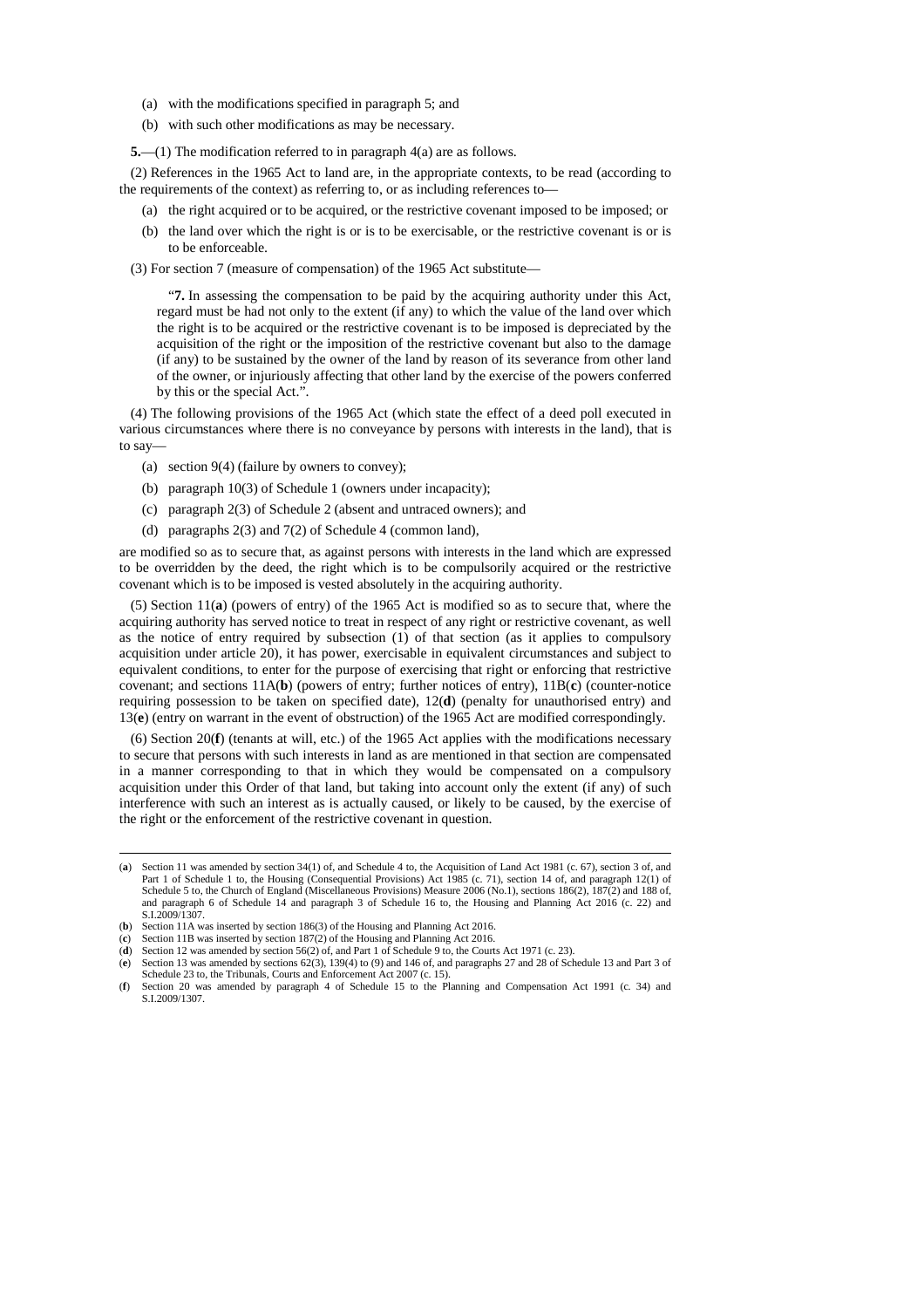(7) Section 22 (interests omitted from purchase) of the 1965 Act as modified by article 25(4) is also modified so as to enable the acquiring authority in circumstances corresponding to those referred to in that section, to continue to be entitled to exercise the right acquired or enforce the restrictive covenant imposed, subject to compliance with that section as respects compensation.

(8) For Schedule 2A of the 1965 Act substitute—

## "SCHEDULE 2A

## COUNTER-NOTICE REQUIRING PURCHASE OF LAND

### *Introduction*

**1.**—(1) This Schedule applies where an acquiring authority serves a notice to treat in respect of a right over, or restrictive covenant affecting, the whole or part of a house, building or factory and has not executed a general vesting declaration under section 4 of the 1981 Act as applied by article 26 (application of the 1981 Act) of the A19 (Downhill Lane Junction Improvement) Development Consent Order 20[ ] in respect of the land to which the notice to treat relates.

(2) But see article 27(3) (acquisition of subsoil or airspace only) of the A19 (Downhill Lane Junction Improvement) Development Consent Order 20[ 1 which excludes the acquisition of subsoil or airspace only from this Schedule.

**2.** In this Schedule, "house" includes any park or garden belonging to a house.

#### *Counter-notice requiring purchase of land*

**3.** A person who is able to sell the house, building or factory ("the owner") may serve a counter-notice requiring the acquiring authority to purchase the owner's interest in the house, building or factory.

**4.** A counter-notice under paragraph 3 must be served within the period of 28 days beginning with the day on which the notice to treat was served.

#### *Response to counter-notice*

**5.** On receiving a counter-notice, the acquiring authority must decide whether to—

- (a) withdraw the notice to treat,
- (b) accept the counter-notice, or
- (c) refer the counter-notice to the Upper Tribunal.

**6.** The acquiring authority must serve notice of their decision on the owner within the period of 3 months beginning with the day on which the counter-notice is served ("the decision period").

**7.** If the acquiring authority decides to refer the counter-notice to the Upper Tribunal it must do so within the decision period.

**8.** If the acquiring authority does not serve notice of a decision within the decision period it is to be treated as if it had served notice of a decision to withdraw the notice to treat at the end of that period.

**9.** If the acquiring authority serves notice of a decision to accept the counter-notice, the compulsory purchase order and the notice to treat are to have effect as if they included the owner's interest in the house, building or factory.

**Comment [ERR5]:** 

High impact [e00004] Paragraphs should not end with a tab Low impact [e00087] Article references must be styled using the Ref character style and must be the last text on the line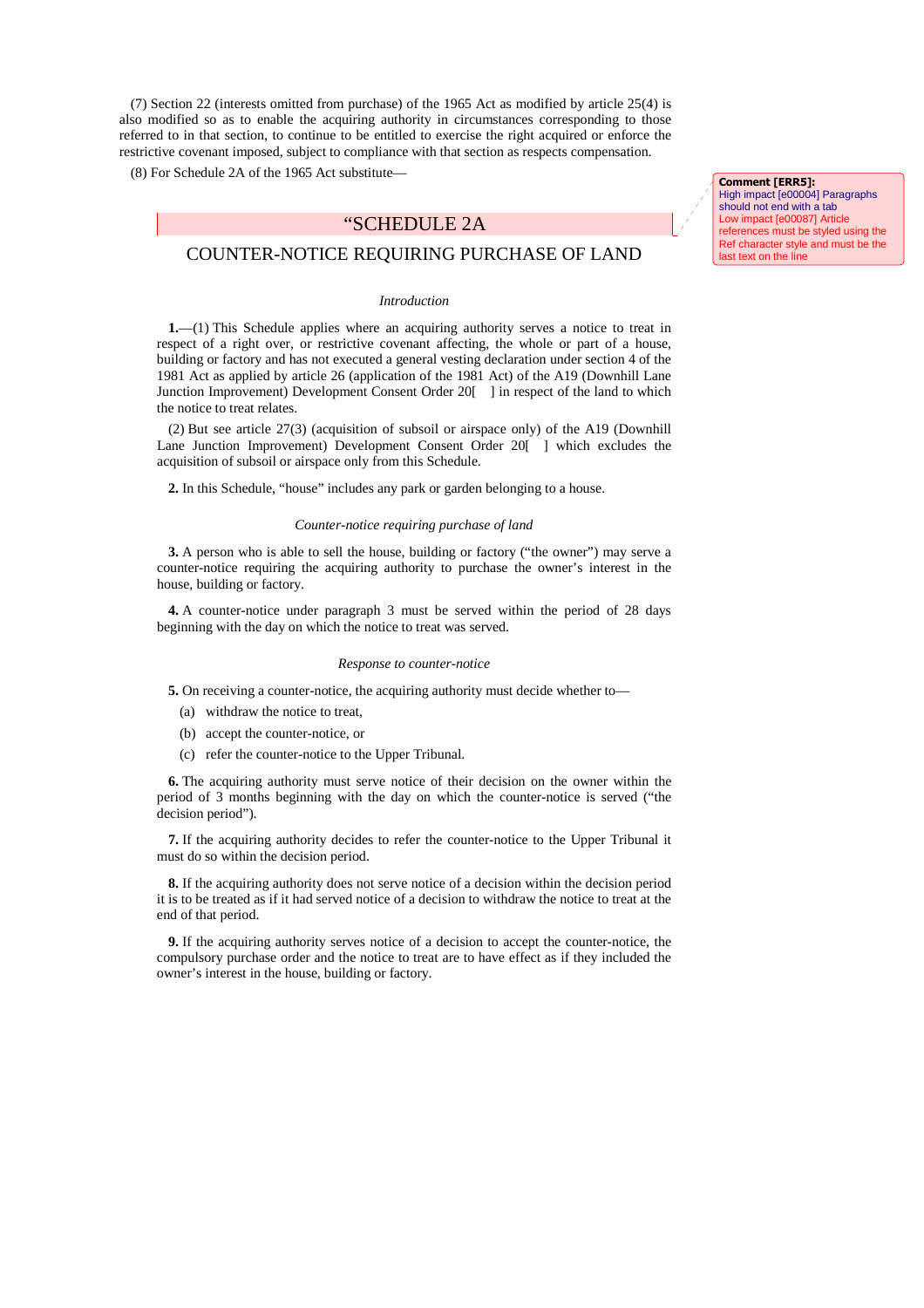**10.** On a referral under paragraph 7, the Upper Tribunal must determine whether the acquisition of the right or the imposition of the restrictive covenant would—

- (a) in the case of a house, building or factory, cause material detriment to the house, building or factory, or
- (b) in the case of a park or garden, seriously affect the amenity or convenience of the house to which the park or garden belongs.

**11.** In making its determination, the Upper Tribunal must take into account—

- (a) the effect of the acquisition of the right or the imposition of the covenant,
- (b) the proposed use of the right or covenant, and
- (c) if the right or covenant is proposed to be acquired or imposed for works or other purposes extending to other land, the effect of the whole of the works and the use of the other land.

**12.** If the Upper Tribunal determines that the acquisition of the right or the imposition of the covenant would have either of the consequences described in paragraph 10, it must determine how much of the house, building or factory the acquiring authority ought to be required to take.

**13.** If the Upper Tribunal determines that the acquiring authority ought to be required to take some or all of the house, building or factory, the compulsory purchase order and the notice to treat are to have effect as if they included the owner's interest in that land.

**14.**—(1) If the Upper Tribunal determines that the acquiring authority ought to be required to take some or all of the house, building or factory, the acquiring authority may at any time within the period of 6 weeks beginning with the day on which the Upper Tribunal makes its determination withdraw the notice to treat in relation to that land.

(2) If the acquiring authority withdraws the notice to treat under this paragraph it must pay the person on whom the notice was served compensation for any loss or expense caused by the giving and withdrawal of the notice.

(3) Any dispute as to the compensation is to be determined by the Upper Tribunal.".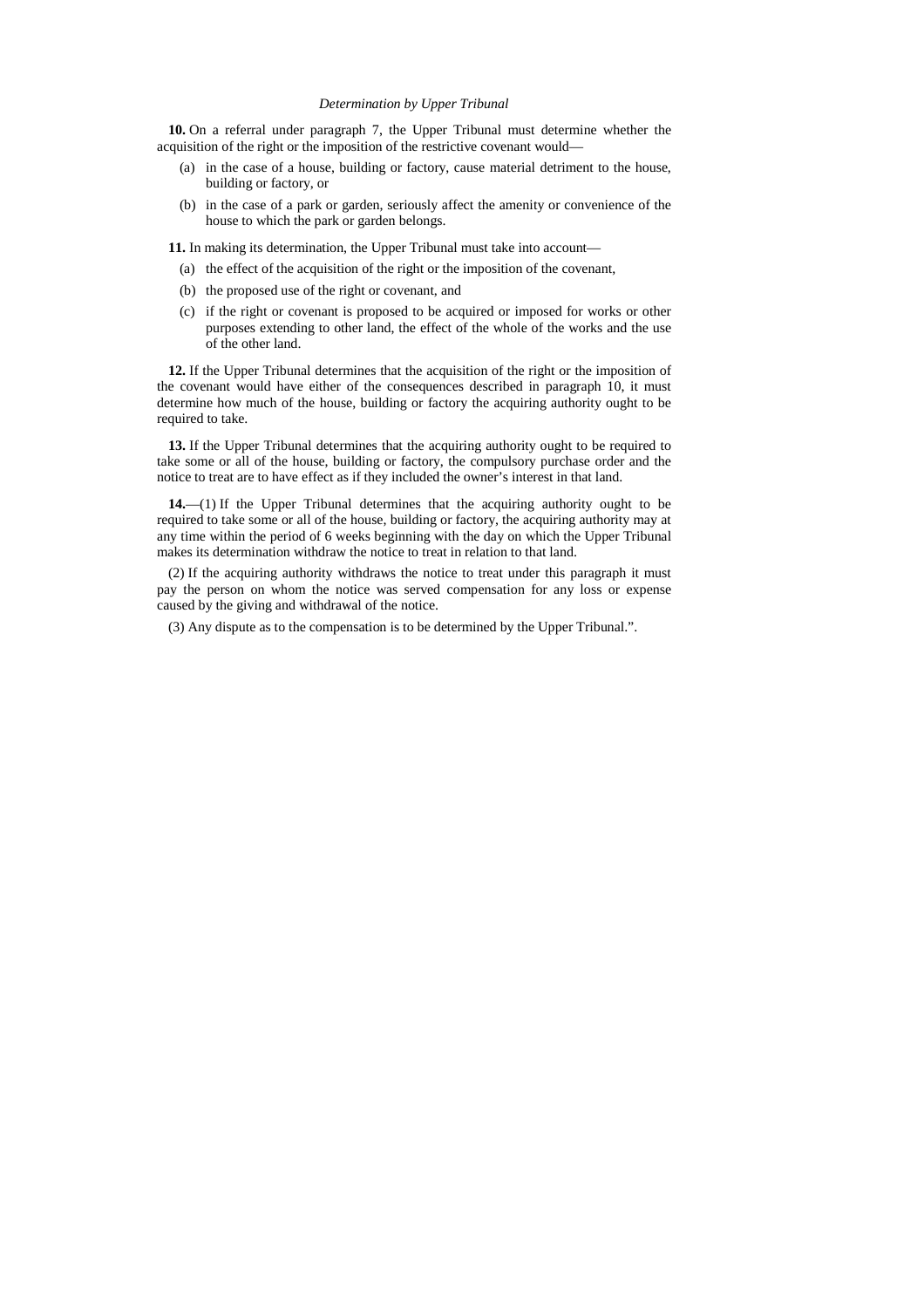## SCHEDULE 7 Article 29

## LAND OF WHICH TEMPORARY POSSESSION MAY BE TAKEN

| (I)                                    | (2)                                       | (3)                          |
|----------------------------------------|-------------------------------------------|------------------------------|
| Plot reference Number                  | Purpose for which temporary               | Relevant part of the         |
| shown on Land Plans                    | possession may be taken                   | authorised development       |
| $1/2c$ , $1/2d$                        | Required to provide construction          | Work No. 17                  |
|                                        | access.                                   |                              |
| 1/2e                                   | Required to provide construction          | Work Nos. 17, 19 & 20        |
|                                        | access.                                   |                              |
| 1/3a, 1/4a, 1/5b, 1/7b,                | Required to provide an area for           | All Works                    |
| $1/11$ , $1/12a$                       | construction material storage and         |                              |
|                                        | storage of plant.                         |                              |
| 1/3a                                   | Required to provide construction          | Work Nos. 1, 2, 3, 8, 17, 18 |
|                                        | access.                                   | & 19                         |
| 1/4a                                   | Required to provide construction          | Work Nos. 20 & 21            |
|                                        | access.                                   |                              |
| 1/5 <sub>b</sub>                       | Required to provide construction          | Work Nos. 1, 3, 7, 8, 19 &   |
|                                        | access.                                   | 20                           |
| 1/7 <sub>b</sub>                       | Required to provide construction          | Work Nos. 8, 9 & 11          |
|                                        | access.                                   |                              |
| $1/7d$ , $1/10h$ , $1/10i$ , $1/12b$ , | Required to provide site access.          | All Works                    |
| 1/15a                                  |                                           |                              |
| 1/10f                                  | Required to provide construction          | Work Nos. 12, 13 & 25        |
|                                        | access and site access.                   |                              |
| $1/14a$ , $1/14b$ , $1/15b$            | The main site compound to include,        | Work No. 25A & 25B           |
|                                        | but not limited to, site offices, welfare |                              |
|                                        | facilities, parking provisions, storage   |                              |
|                                        | of plant and materials, and the           |                              |
|                                        | treatment of site generated waste.        |                              |
| 1/2f, 1/6                              | Required to provide a perimeter           | Work No. 8                   |
|                                        | enclosure and exclusion zone to allow     |                              |
|                                        | for safe construction.                    |                              |
| 2/1, 2/2a                              | Required to provide access to the site    | Work No. 25C                 |
|                                        | compound.                                 |                              |
| 2/2b                                   | The main site compound to include,        | Work No. 25C                 |
|                                        | but not limited to, site offices, welfare |                              |
|                                        | facilities, parking provisions, storage   |                              |
|                                        | of plant and materials, and the           |                              |
|                                        | treatment of site generated waste.        |                              |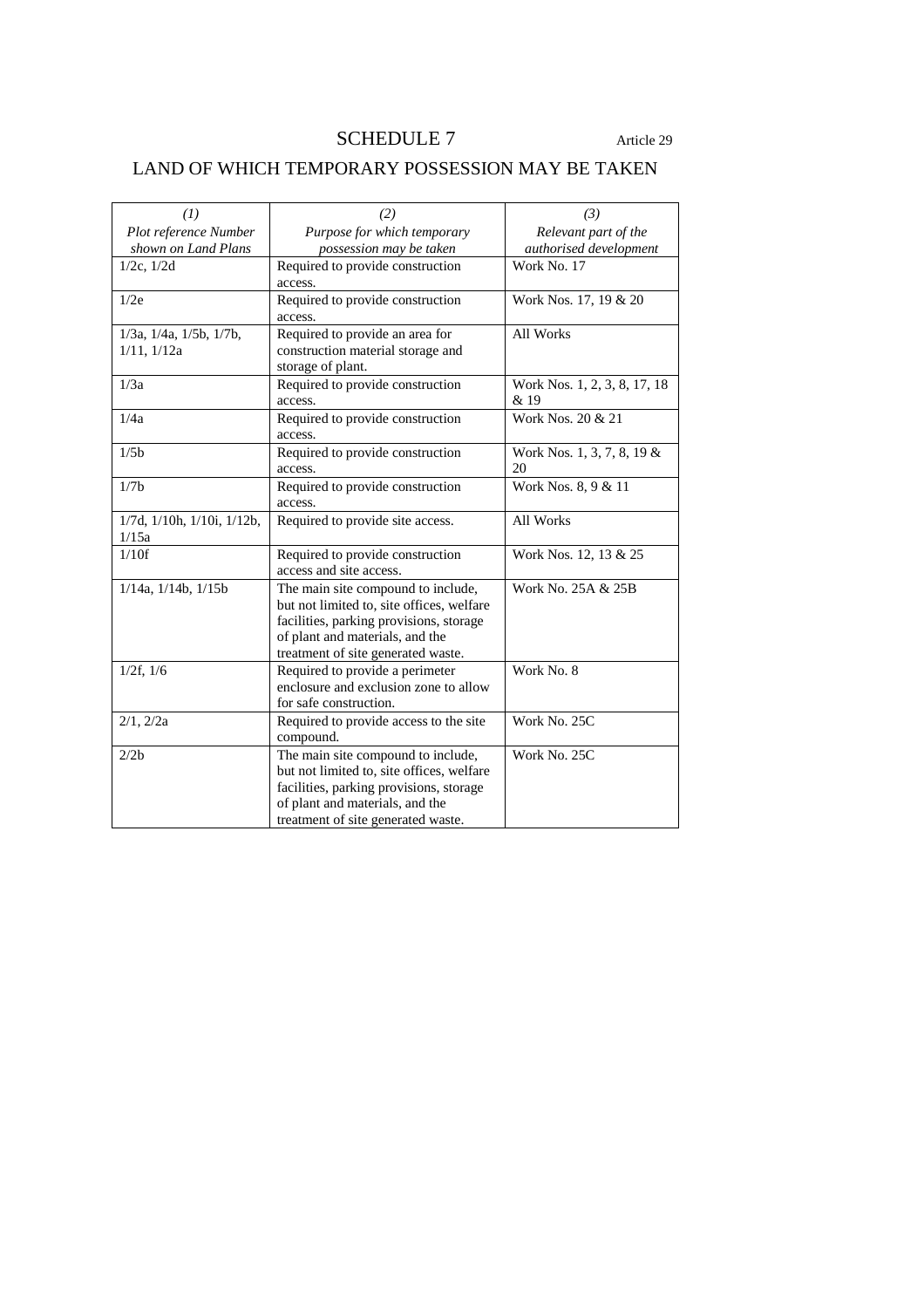SCHEDULE 8 Articles 32 and 40

## PROTECTIVE PROVISIONS

## PART 1

## FOR THE PROTECTION OF ELECTRICITY, GAS, WATER AND SEWAGE UNDERTAKERS

**1.** For the protection of the utility undertakers referred to in this Part of this Schedule the following provisions have effect, unless otherwise agreed in writing between the undertaker and the utility undertaker concerned.

**2.** In this Part of this Schedule—

"alternative apparatus" means alternative apparatus adequate to enable the utility undertaker in question to fulfil its statutory functions in a manner no less efficient than previously;

"apparatus" means—

- (a) in the case of an electricity undertaker, electric lines or electrical plant (as defined in the Electricity Act 1989(**a**)), belonging to or maintained by that undertaker;
- (b) in the case of a gas undertaker, any mains, pipes or other apparatus belonging to or maintained by a gas transporter within the meaning of Part 1 of the Gas Act 1986(**b**) for the purposes of gas supply;
- (c) in the case of a water undertaker, mains, pipes or other apparatus belonging to or maintained by that undertaker for the purposes of water supply; and
- (d) in the case of a sewerage undertaker—
	- (i) any drain or works vested in the undertaker under the Water Industry Act 1991(**c**); and
	- (ii) any sewer which is so vested or is the subject of a notice of intention to adopt given under section 102(4) (adoption of sewers and disposal works) of that Act or an agreement to adopt made under section 104 (agreement to adopt sewers, drains or sewage disposal works at a future date) of that Act,

and includes a sludge main, disposal main (within the meaning of section 219 (general interpretation) of that Act) or sewer outfall and any manholes, ventilating shafts, pumps or other accessories forming part of any such sewer, drain or works, and includes any structure in which apparatus is or is to be lodged or which gives or will give access to apparatus;

"functions" includes powers and duties;

"in", in a context referring to apparatus or alternative apparatus in land, includes a reference to apparatus or alternative apparatus under, over or upon land;

"plan" includes all designs, drawings, specifications, method statements, soil reports, programmes, calculations, risk assessments and other documents that are reasonably necessary properly and sufficiently to describe the works to be executed;

"utility undertaker" means—

- (a) any licence holder within the meaning of Part 1 of the Electricity Act 1989;
- (b) a gas transporter within the meaning of Part 1 of the Gas Act 1986;

-

<sup>(</sup>**a**) 1989 c. 29.

<sup>(</sup>**b**) 1986 c. 44. A new section 7 was substituted by section 5 of the Gas Act 1995 (c. 45), and was further amended by section 76 of the Utilities Act 2000 (c. 27).

<sup>(</sup>**c**) 1991 c. 56.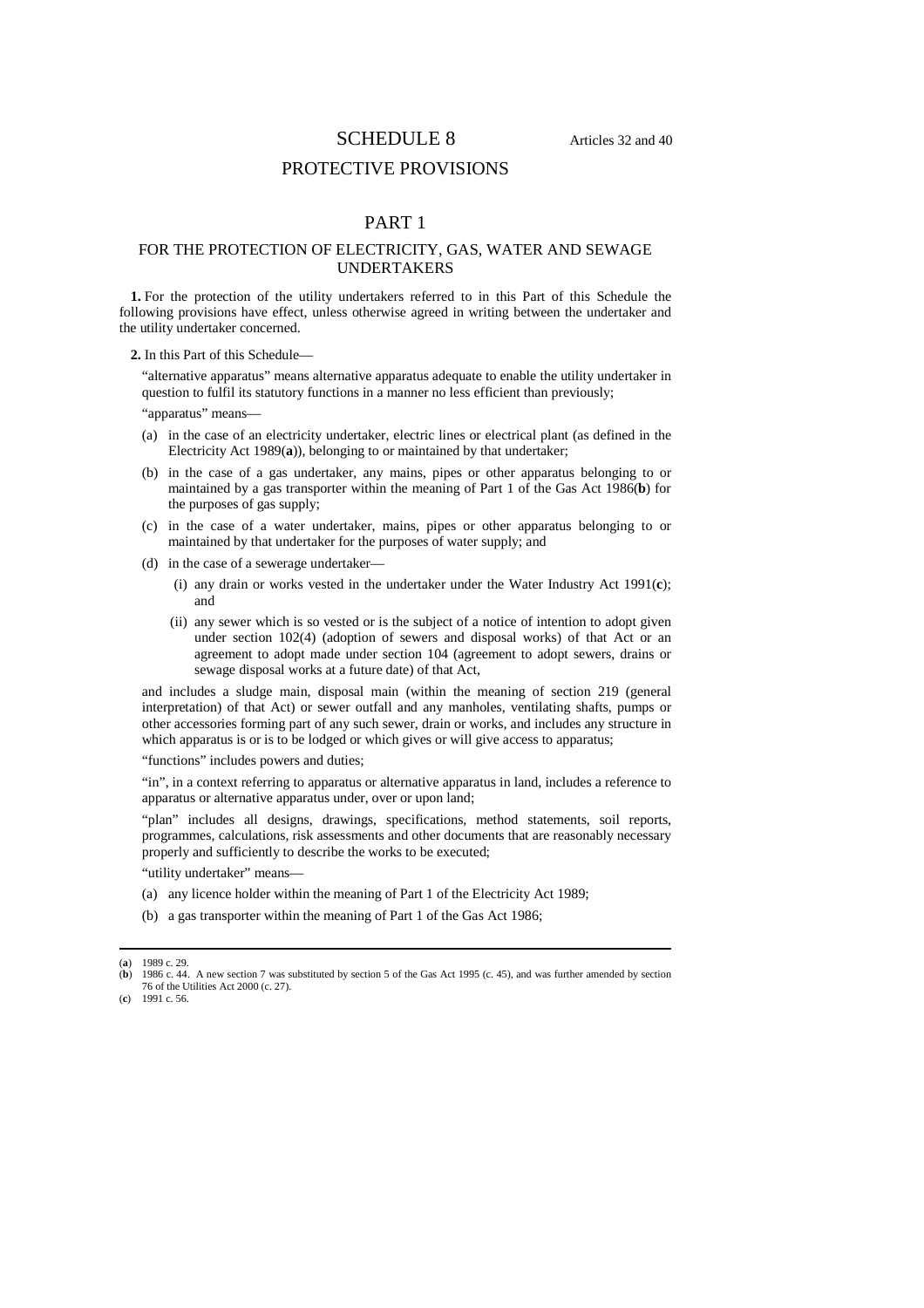- (c) a water undertaker within the meaning of the Water Industry Act 1991; and
- (d) a sewerage undertaker within the meaning of Part 1 of the Water Industry Act 1991,

for the area of the authorised development, and in relation to any apparatus, means the undertaker to whom it belongs or by whom it is maintained.

### *On street apparatus*

**3.** This Part of this Schedule does not apply to apparatus in respect of which the relations between the undertaker and the utility undertaker are regulated by the provisions of Part 3 (street works in England and Wales) of the 1991 Act.

### *Apparatus in stopped up streets*

**4.**—(1) Where any street is stopped up under article 13 (permanent stopping up and restriction of use of streets and private means of access), any utility undertaker whose apparatus is in the street has the same powers and rights in respect of that apparatus as it enjoyed immediately before the stopping up and the undertaker must grant to the utility undertaker legal easements reasonably satisfactory to the utility undertaker in respect of such apparatus and access to it, but nothing in this paragraph affects any right of the undertaker or of the utility undertaker to require the removal of that apparatus under paragraph 7 or the power of the undertaker to carry out works under paragraph 9.

(2) Regardless of the temporary stopping up or diversion of any highway under the powers conferred by article 12 (temporary stopping up and restriction of use of streets), a utility undertaker is at liberty at all times to take all necessary access across any such stopped up highway and to execute and do all such works and things in, upon or under any such highway as may be reasonably necessary or desirable to enable it to maintain any apparatus which at the time of the stopping up or diversion was in that highway.

### *Protective works to buildings*

**5.** The undertaker, in the case of the powers conferred by article 18 (protective work to buildings), must exercise those powers so as not to obstruct or render less convenient the access to any apparatus.

### *Acquisition of land*

**6.** Regardless of any provision in this Order or anything shown on the land plans, the undertaker must not acquire any apparatus otherwise than by agreement.

### *Removal of apparatus*

**7.**—(1) If, in the exercise of the powers conferred by this Order, the undertaker acquires any interest in any land in which any apparatus is placed or requires that the utility undertaker's apparatus is relocated or diverted, that apparatus must not be removed under this Part of this Schedule, and any right of a utility undertaker to maintain that apparatus in that land must not be extinguished, until alternative apparatus has been constructed and is in operation to the reasonable satisfaction of the utility undertaker in question in accordance with sub-paragraphs (2) to (6).

(2) If, for the purpose of executing any works in, on or under any land purchased, held, appropriated or used under this Order, the undertaker requires the removal of any apparatus placed in that land, the undertaker must give to the utility undertaker in question 28 days' written notice of that requirement, together with a plan of the work proposed, and of the proposed position of the alternative apparatus to be provided or constructed and in that case (or if in consequence of the exercise of any of the powers conferred by this Order a utility undertaker reasonably needs to remove any of its apparatus) the undertaker must, subject to sub-paragraph (3), afford to the utility undertaker the necessary facilities and rights for the construction of alternative apparatus in other land of the undertaker and subsequently for the maintenance of that apparatus.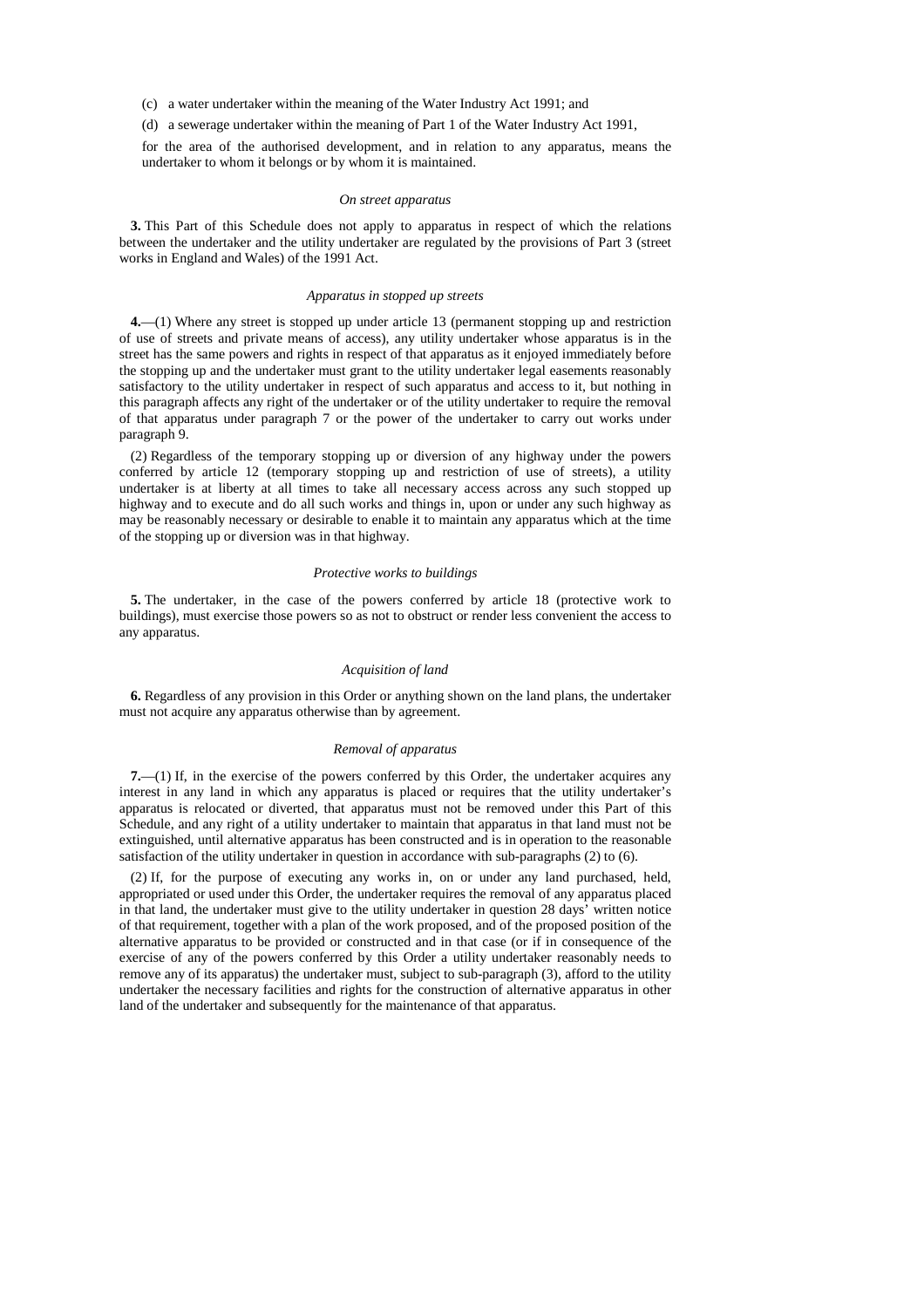(3) If alternative apparatus or any part of such apparatus is to be constructed elsewhere than in other land of the undertaker, or the undertaker is unable to afford such facilities and rights as are mentioned in sub-paragraph (2) in the land in which the alternative apparatus or part of such apparatus is to be constructed the utility undertaker must, on receipt of a written notice to that effect from the undertaker, as soon as reasonably possible use its best endeavours to obtain the necessary facilities and rights in the land in which the alternative apparatus is to be constructed.

(4) Any alternative apparatus to be constructed in land of the undertaker under this Part of this Schedule must be constructed in such manner and in such line or situation as may be agreed between the utility undertaker in question and the undertaker or in default of agreement settled by arbitration in accordance with article 43 (arbitration).

(5) The utility undertaker in question must, after the alternative apparatus to be provided or constructed has been agreed or settled by arbitration in accordance with article 43, and after the grant to the utility undertaker of any such facilities and rights as are referred to in sub-paragraphs (2) or (3), proceed without unnecessary delay to construct and bring into operation the alternative apparatus and subsequently to remove any apparatus required by the undertaker to be removed under the provisions of this Part of this Schedule.

(6) Regardless of anything in sub-paragraph (5), if the undertaker gives notice in writing to the utility undertaker in question that the undertaker desires itself to execute any work, or part of any work in connection with the construction or removal of apparatus in any land of the undertaker, that work, instead of being executed by the utility undertaker, must be executed by the undertaker without unnecessary delay under the superintendence, if given, and to the reasonable satisfaction of the utility undertaker.

### *Facilities and rights for alternative apparatus*

**8.**—(1) Where, in accordance with the provisions of this Part of this Schedule, the undertaker affords to a utility undertaker facilities and rights for the construction and maintenance in land of the undertaker of alternative apparatus in substitution for apparatus to be removed, those facilities and rights are to be granted upon such terms and conditions as may be agreed between the undertaker and the utility undertaker in question or in default of agreement settled by arbitration in accordance with article 43 (arbitration).

(2) If the facilities and rights to be afforded by the undertaker in respect of any alternative apparatus, and the terms and conditions subject to which those facilities and rights are to be granted, are in the opinion of the arbitrator less favourable on the whole to the utility undertaker in question than the facilities and rights enjoyed by it in respect of the apparatus to be removed and the terms and conditions to which those facilities and rights are subject, the arbitrator must make such provision for the payment of compensation by the undertaker to that utility undertaker as appears to the arbitrator to be reasonable having regard to all the circumstances of the particular case.

### *Retained apparatus*

**9.**—(1) Not less than 28 days before starting the execution of any works in, on or under any land purchased, held, appropriated or used under this Order that are near to, or will or may affect, any apparatus the removal of which has not been required by the undertaker under paragraph 7(2), the undertaker must submit to the utility undertaker in question a plan of the works to be executed.

(2) Those works must be executed only in accordance with the plan submitted under subparagraph (1) and in accordance with such reasonable requirements as may be made in accordance with sub-paragraph (3) by the utility undertaker for the alteration or otherwise for the protection of the apparatus, or for securing access to it, and the utility undertaker is entitled to watch and inspect the execution of those works.

(3) Any requirements made by a utility undertaker under sub-paragraph (2) must be made within a period of 21 days beginning with the date on which a plan under sub-paragraph (1) is submitted to it.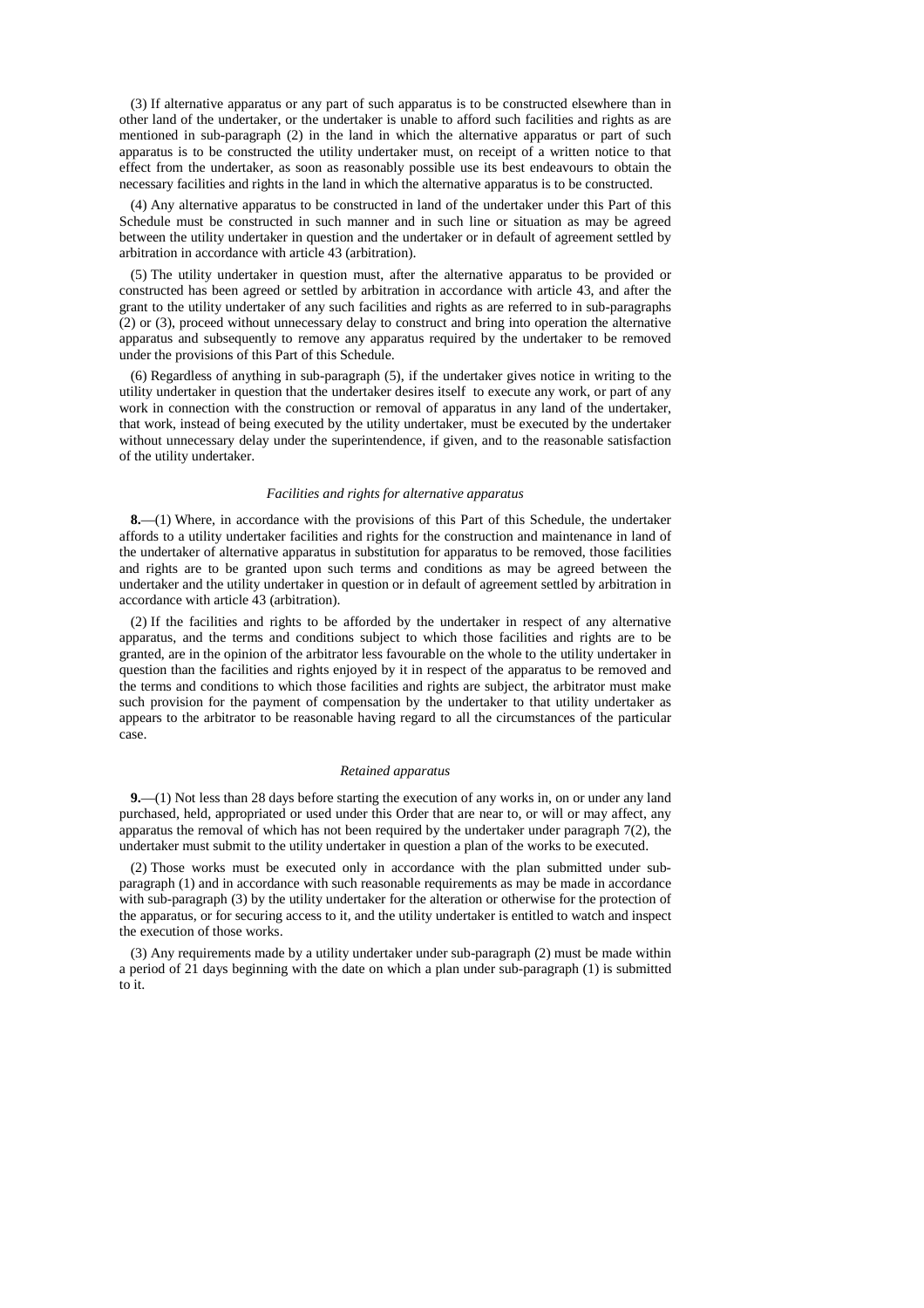(4) If a utility undertaker in accordance with sub-paragraph (3) and in consequence of the works proposed by the undertaker, reasonably requires the removal of any apparatus and gives written notice to the undertaker of that requirement, paragraphs 1 to 3 and 6 to 8 apply as if the removal of the apparatus had been required by the undertaker under paragraph 7(2).

(5) Nothing in this paragraph precludes the undertaker from submitting at any time or from time to time, but in no case less than 28 days before commencing the execution of any works, a new plan instead of the plan previously submitted, and having done so the provisions of this paragraph apply to and in respect of the new plan.

(6) The undertaker is not required to comply with sub-paragraph (1) in a case of emergency but in that case must give to the utility undertaker in question notice as soon as is reasonably practicable and a plan of those works as soon as reasonably practicable subsequently and must comply with sub-paragraph (3) in so far as is reasonably practicable in the circumstances.

### *Expenses and costs*

**10.**—(1) Subject to the following provisions of this paragraph, the undertaker must repay to a utility undertaker all expenses reasonably incurred by that utility undertaker in, or in connection with, the inspection, removal, alteration or protection of any apparatus or the construction of any new apparatus which may be required in consequence of the execution of any such works as are referred to in paragraph 7(2).

(2) There must be deducted from any sum payable under sub-paragraph (1) the value of any apparatus removed under the provisions of this Part of this Schedule that value being calculated after removal.

(3) If in accordance with the provisions of this Part of this Schedule—

- (a) apparatus of better type, of greater capacity or of greater dimensions is placed in substitution for existing apparatus of worse type, of smaller capacity or of smaller dimensions; or
- (b) apparatus (whether existing apparatus or apparatus substituted for existing apparatus) is placed at a depth greater than the depth at which the existing apparatus was situated,

and the placing of apparatus of that type or capacity or of those dimensions or the placing of apparatus at that depth, as the case may be, is not agreed by the undertaker or, in default of agreement, is not determined by arbitration in accordance with article 43 (arbitration) to be necessary, then, if such placing involves cost in the construction of works under this Part of this Schedule exceeding that which would have been involved if the apparatus placed had been of the existing type, capacity or dimensions, or at the existing depth, as the case may be, the amount which apart from this sub-paragraph would be payable to the utility undertaker in question by virtue of sub-paragraph (1) must be reduced by the amount of that excess.

(4) For the purposes of sub-paragraph (3)—

- (a) an extension of apparatus to a length greater than the length of existing apparatus is not to be treated as a placing of apparatus of greater dimensions than those of the existing apparatus; and
- (b) where the provision of a joint in a pipe or cable is agreed, or is determined to be necessary, the consequential provision of a jointing chamber or of a manhole is to be treated as if it also had been agreed or had been so determined.

(5) An amount which apart from this sub-paragraph would be payable to a utility undertaker in respect of works by virtue of sub-paragraph (1), if the works include the placing of apparatus provided in substitution for apparatus placed more than 7 years and 6 months earlier so as to confer on the utility undertaker any financial benefit by deferment of the time for renewal of the apparatus in the ordinary course, is to be reduced by the amount which represents that benefit.

**11.**—(1) Subject to sub-paragraphs (2) and (3), if by reason or in consequence of the construction of any such works referred to in paragraphs  $5$  or  $7(2)$ , or by reason of any subsidence resulting from such development or works, any damage is caused to any apparatus or alternative apparatus (other than apparatus the repair of which is not reasonably necessary in view of its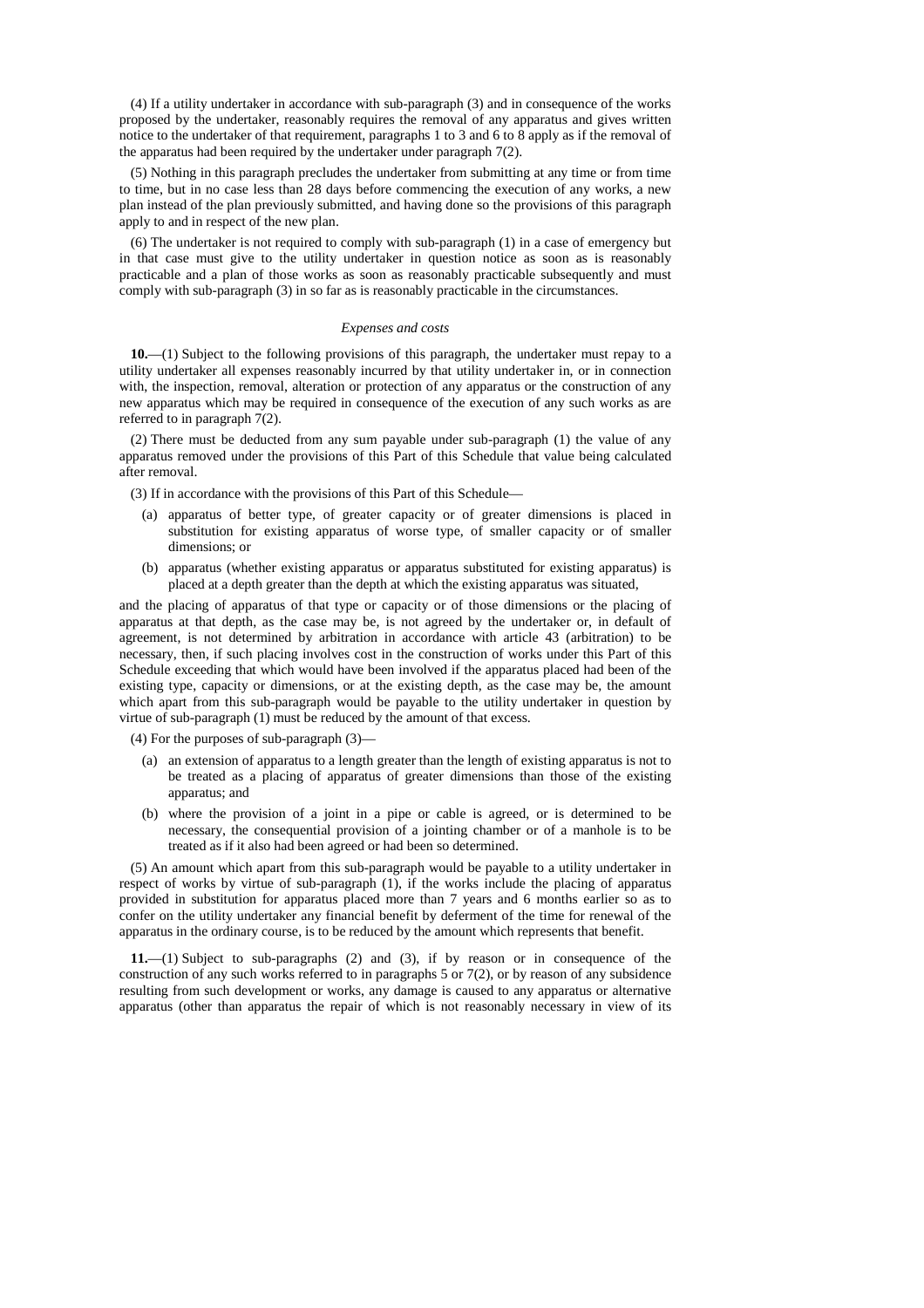intended removal for the purposes of those works) or property of a utility undertaker, or there is any interruption in any service provided, or in the supply of any goods, by any utility undertaker, the undertaker must—

- (a) bear and pay the cost reasonably incurred by that utility undertaker in making good such damage or restoring the supply; and
- (b) make reasonable compensation to that utility undertaker for any other expenses, loss, damages, penalty or costs incurred by the undertaker,
- (c) by reason or in consequence of any such damage or interruption.

(2) The fact that any act or thing may have been done by a utility undertaker on behalf of the undertaker or in accordance with a plan approved by a utility undertaker or in accordance with any requirement of a utility undertaker or under its supervision does not, subject to sub-paragraph (3), excuse the undertaker from liability under the provisions of sub-paragraph (1).

(3) Nothing in sub-paragraph (1) imposes any liability on the undertaker with respect to any damage or interruption to the extent that it is attributable to the act, neglect or default of a utility undertaker, its officers, servants, contractors or agents.

(4) A utility undertaker must give the undertaker reasonable notice of any such claim or demand and no settlement or compromise is to be made without the consent of the undertaker who, if withholding such consent, has the sole conduct of any settlement or compromise or of any proceedings necessary to resist the claim or demand.

### *Cooperation*

**12.** Where in consequence of the proposed construction of any part of the authorised development, the undertaker or a utility undertaker requires the removal of apparatus under paragraph 7(2) or a utility undertaker makes requirements for the protection or alteration of apparatus under paragraph 9, the undertaker must use best endeavours to co-ordinate the execution of the works in the interests of safety and the efficient and economic execution of the authorised development and taking into account the need to ensure the safe and efficient operation of the utility undertaker's undertaking and each utility undertaker must use its best endeavours to cooperate with the undertaker for that purpose.

**13.** Nothing in this Part of this Schedule affects the provisions of any enactment or agreement regulating the relations between the undertaker and a utility undertaker in respect of any apparatus laid or erected in land belonging to the undertaker on the date on which this Order is made.

## PART 2

### FOR THE PROTECTION OF OPERATORS OF ELECTRONIC COMMUNICATIONS CODE NETWORKS

**14.** For the protection of any operator, the following provisions have effect, unless otherwise agreed in writing between the undertaker and the operator.

**15.** In this Part of this Schedule—

"the 2003 Act" means the Communications Act 2003(**a**);

"electronic communications apparatus" has the same meaning as in the electronic communications code;

"the electronic communications code" has the same meaning as in Chapter 1 of Part 2 of the 2003 Act(**b**);

"electronic communications code network" means—

-

<sup>(</sup>**a**) 2003 c. 21. (**b**) See section 106.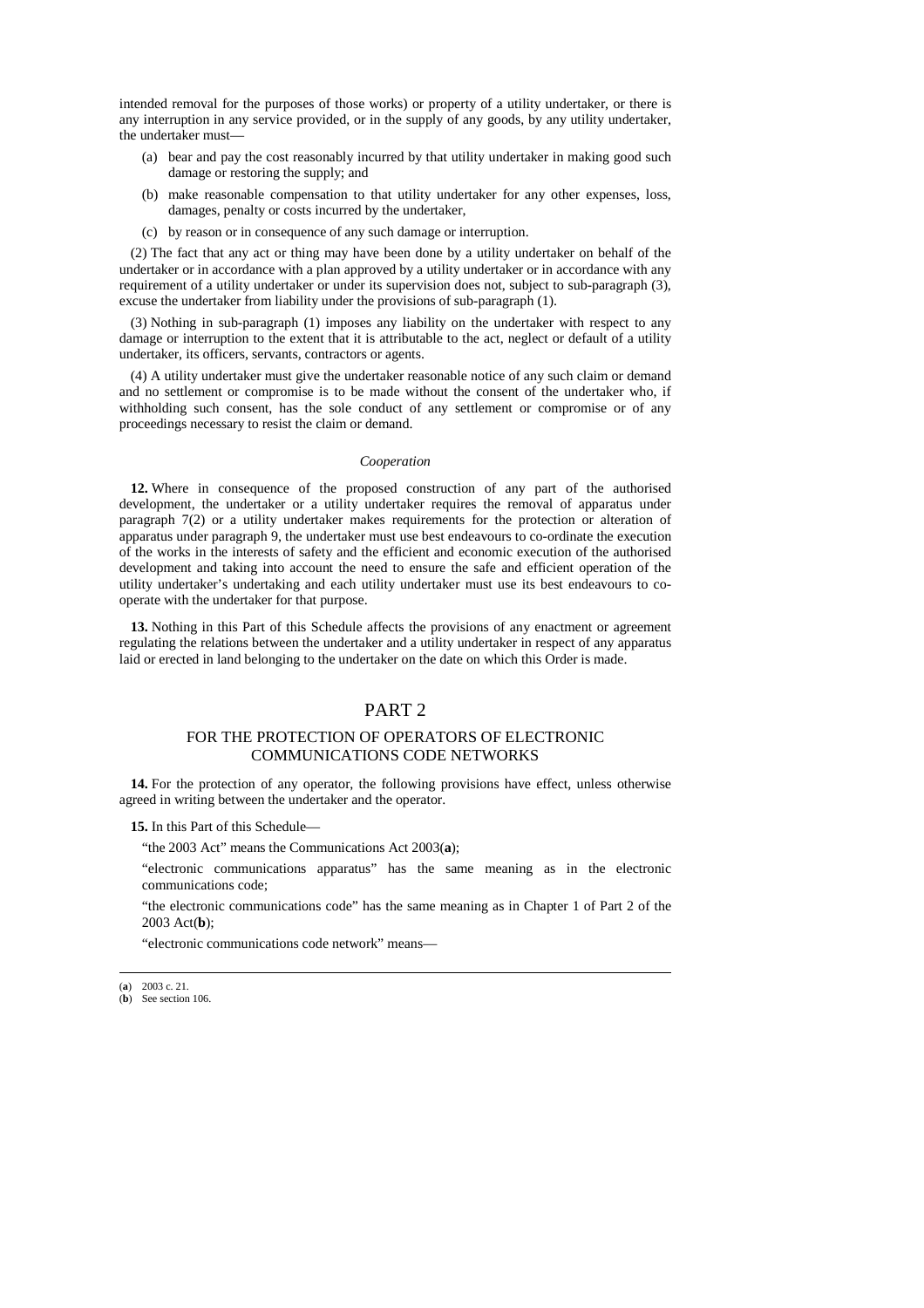- (a) so much of an electronic communications network or infrastructure system provided by an electronic communications code operator as is not excluded from the application of the electronic communications code by a direction under section 106 (application of the electronic communications code) of the 2003 Act; and
- (b) an electronic communications network which the undertaker is providing or proposing to provide;

"electronic communications code operator" means a person in whose case the electronic communications code is applied by a direction under section 106 of the 2003 Act;

"infrastructure system" has the same meaning as in the electronic communications code and references to providing an infrastructure system are to be construed in accordance with paragraph 7(2) of that code; and

"operator" means the operator of an electronic communications code network.

**16.** The exercise of the powers conferred by article 32 (statutory undertakers) is subject to Part 10 (undertaker's works affecting electronic communications apparatus) to the electronic communications code.

**17.**—(1) Subject to sub-paragraphs (2) to (4), if as the result of the authorised development or its construction, or of any subsidence resulting from any of those works—

- (a) any damage is caused to any electronic communications apparatus belonging to an operator (other than apparatus the repair of which is not reasonably necessary in view of its intended removal for the purposes of those works), or other property of an operator; or
- (b) there is any interruption in the supply of the service provided by an operator,

the undertaker must bear and pay the cost reasonably incurred by the operator in making good such damage or restoring the supply and make reasonable compensation to that operator for any other expenses, loss, damages, penalty or costs incurred by it, by reason, or in consequence of, any such damage or interruption.

(2) Nothing in sub-paragraph (1) imposes any liability on the undertaker with respect to any damage or interruption to the extent that it is attributable to the act, neglect or default of an operator, its officers, servants, contractors or agents.

(3) The operator must give the undertaker reasonable notice of any such claim or demand and no settlement or compromise of the claim or demand is to be made without the consent of the undertaker who, if withholding such consent, has the sole conduct of any settlement or compromise or of any proceedings necessary to resist the claim or demand.

(4) Any difference arising between the undertaker and the operator under this Part of this Schedule must be referred to and settled by arbitration under article 43 (arbitration).

(5) This Part of this Schedule does not apply to—

- (a) any apparatus in respect of which the relations between the undertaker and an operator are regulated by the provisions of Part 3 of the 1991 Act; or
- (b) any damages, or any interruptions, caused by electro-magnetic interference arising from the construction or use of the authorised development.

(6) Nothing in this Part of this Schedule affects the provisions of any enactment or agreement regulating the relations between the undertaker and an operator in respect of any apparatus laid or erected in land belonging to the undertaker on the date on which this Order is made.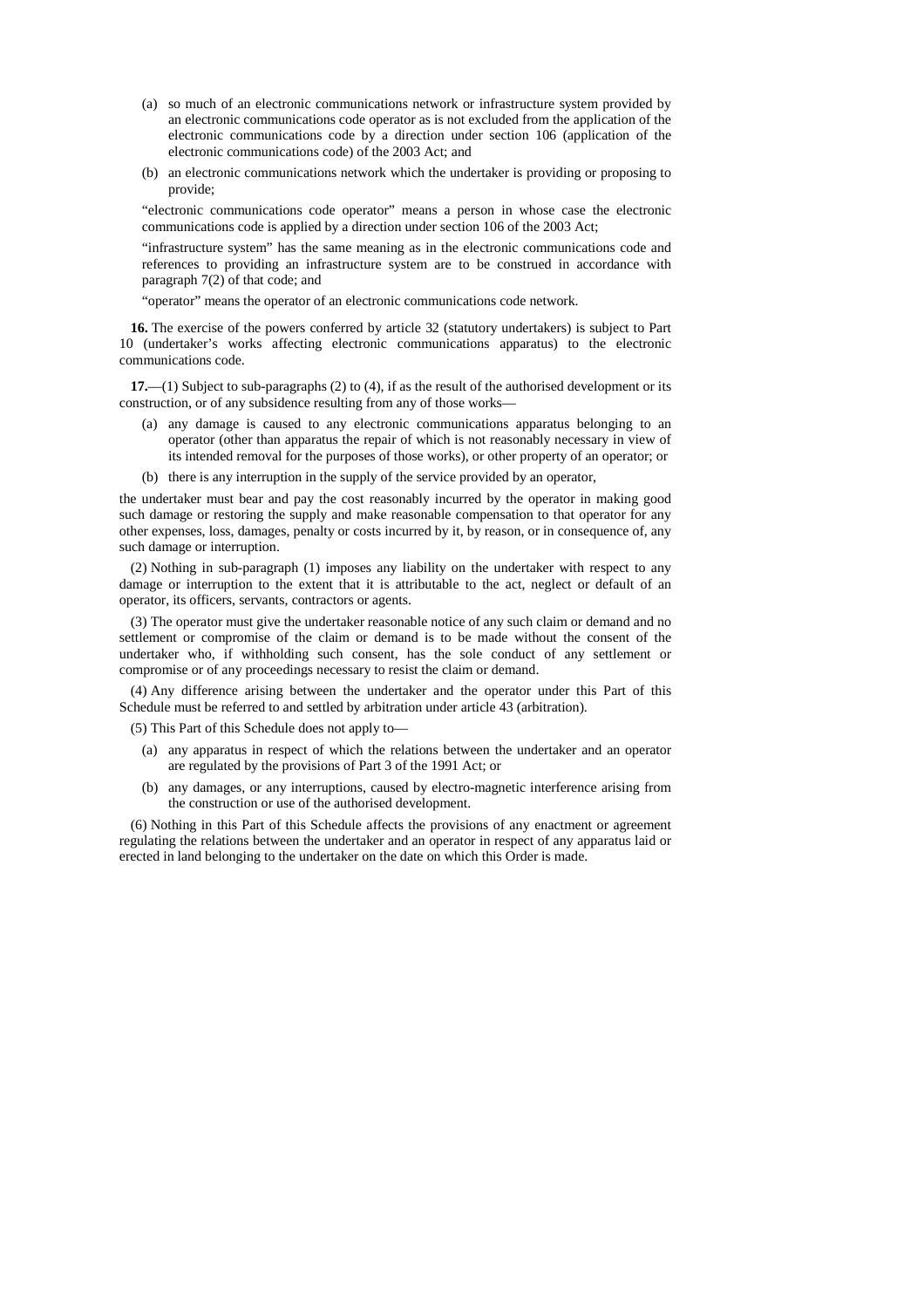## SCHEDULE 9 Article 36

## AMENDMENTS TO THE A19 TESTO'S JUNCTION ALTERATION DEVELOPMENT CONSENT ORDER 2018

| (1)                                                                                          | (2)                        | (3)                                       |  |  |
|----------------------------------------------------------------------------------------------|----------------------------|-------------------------------------------|--|--|
| Where the amendment is                                                                       | How the amendment is to    | Text to be substituted, inserted or       |  |  |
| to be made                                                                                   | be made                    | omitted                                   |  |  |
| Article 40                                                                                   | After sub-paragraph (3)    | "(4) The Testo's plans as defined in      |  |  |
|                                                                                              | insert                     | the A19 (Downhill Lane<br>Junction        |  |  |
|                                                                                              |                            | Improvement) Development Consent          |  |  |
|                                                                                              |                            | Order 20[] (the "latter Order") are to    |  |  |
|                                                                                              |                            | be taken as plans or documents certified  |  |  |
|                                                                                              |                            | in accordance with paragraph (2) above    |  |  |
|                                                                                              |                            | once certified in accordance with article |  |  |
|                                                                                              |                            | 41 (certification of documents, etc.) of  |  |  |
|                                                                                              |                            | the latter Order."                        |  |  |
| In Schedule 1 (Authorised Development)                                                       |                            |                                           |  |  |
| Work No.4                                                                                    | Omit                       |                                           |  |  |
| Work No.6                                                                                    | Omit                       |                                           |  |  |
| In Schedule 3 (Classification of roads, etc.), Part 3 (Other public rights of way)           |                            |                                           |  |  |
| Cycle track                                                                                  | Omit row 1                 |                                           |  |  |
| In Schedule 4 (Permanent stopping up of streets and private means of access), Part 1 (Public |                            |                                           |  |  |
| rights of way to be stopped up and for which a substitute is to be provided)                 |                            |                                           |  |  |
| The stopping up of                                                                           | Omit row 1                 |                                           |  |  |
| public right of way B46                                                                      |                            |                                           |  |  |
| In Schedule 10 (Documents to be certified)                                                   |                            |                                           |  |  |
| Works Plans-                                                                                 | In column (3) (Revision)   | $\lq\lq\lq\lq\lq\lq$                      |  |  |
| Regulation $5(4)$                                                                            | substitute "2" with        |                                           |  |  |
| Streets, Rights of Way                                                                       | In column $(3)$ (Revision) | $\cdots$                                  |  |  |
| and Access Plans -                                                                           | substitute "1" with        |                                           |  |  |
| Regulation $5(4)$                                                                            |                            |                                           |  |  |
| <b>Engineering Drawings</b>                                                                  | In column $(3)$ (Revision) | $\sum$                                    |  |  |
| and Sections -                                                                               | substitute "1" with        |                                           |  |  |
| Regulations $5(2)(o)$ , $5(4)$                                                               |                            |                                           |  |  |
| and $6(2)$                                                                                   |                            |                                           |  |  |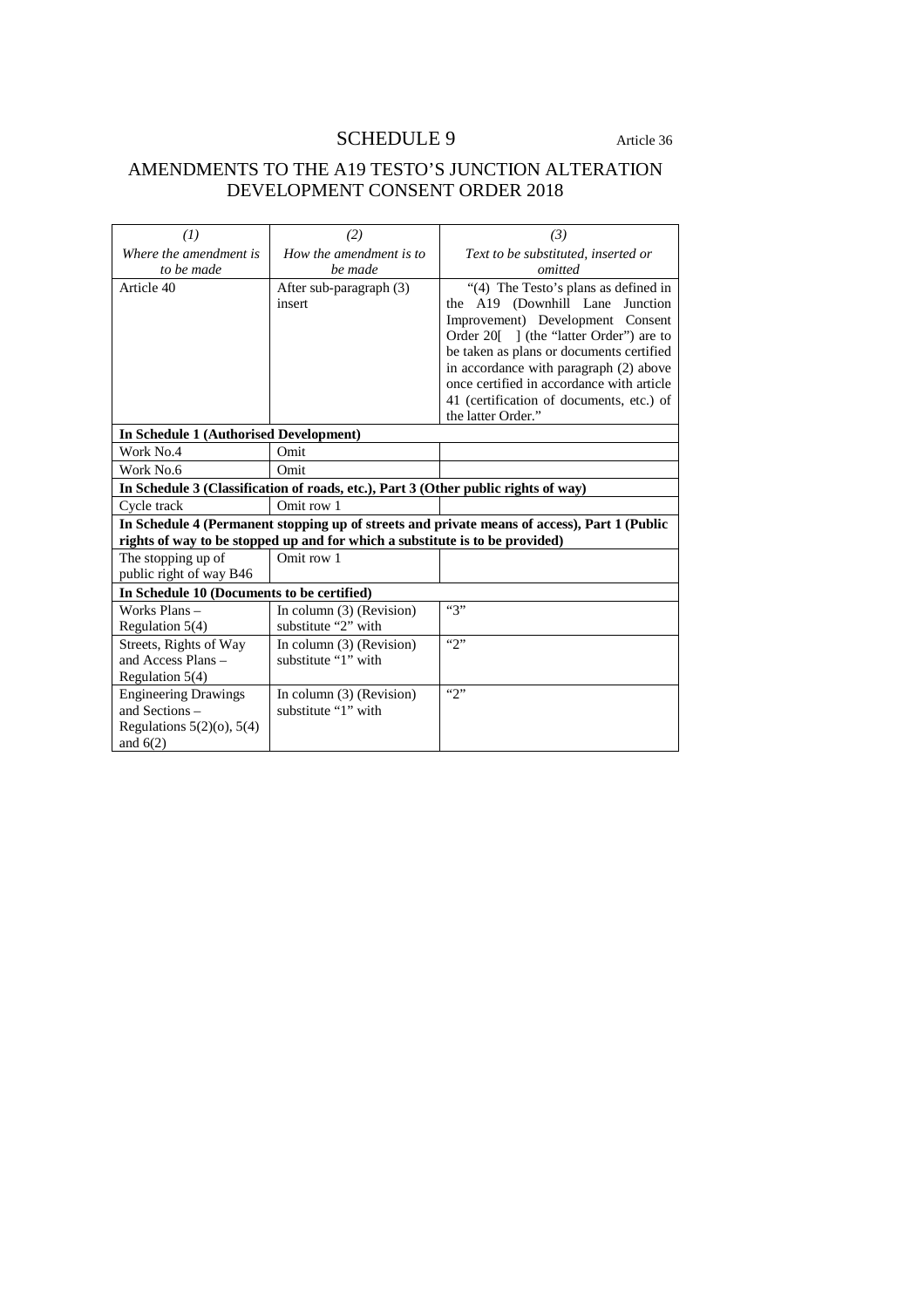SCHEDULE 10 Article 41

| (I)                                                                              | (2)                       | (3)      |
|----------------------------------------------------------------------------------|---------------------------|----------|
| Document                                                                         | <b>Document Reference</b> | Revision |
| <b>Book of Reference</b>                                                         | TR010024/APP/4.3          | $\Omega$ |
| Environmental Statement – Volume 1                                               | TR010024/APP/6.1          | $\Omega$ |
| Environmental Statement – Volume 2: The Figures                                  | TR010024/APP/6.2          | $\Omega$ |
| Environmental Statement – Volume 3: The Appendices                               | TR010024/APP/6.3          | $\Omega$ |
| <b>Statement relating to Statutory Nuisances</b>                                 | TR010024/APP/6.5          | $\Omega$ |
| Flood Risk Assessment                                                            | TR010024/APP/6.6          | $\Omega$ |
| Assessment of Nature Conservation Effects                                        | TR010024/APP/6.7          | $\Omega$ |
| Assessment of Historic Environmental Effects                                     | TR010024/APP/6.8          | $\Omega$ |
| <b>Habitat Regulation Assessment</b>                                             | TR010024/APP/6.10         | $\Omega$ |
| <b>Outline CEMP</b>                                                              | TR010024/APP/7.2          | $\Omega$ |
| Location Plan – Regulation $5(2)(o)$                                             | TR010024/APP/2.1          | $\Omega$ |
| Scheme Layout Plan – Regulation $5(2)(o)$                                        | TR010024/APP/2.2          | $\Omega$ |
| Land Plans – Regulation $5(4)$                                                   | TR010024/APP/2.3          | $\Omega$ |
| Works Plans – Regulation $5(4)$                                                  | TR010024/APP/2.4          | $\Omega$ |
| Streets, Rights of Way and Access Plans – Regulation 5(4)                        | TR010024/APP/2.5          | $\Omega$ |
| Engineering Drawings and Sections – Regulations $5(2)(o)$ ,<br>$5(4)$ and $6(2)$ | TR010024/APP/2.6          | $\Omega$ |

## DOCUMENTS TO BE CERTIFIED